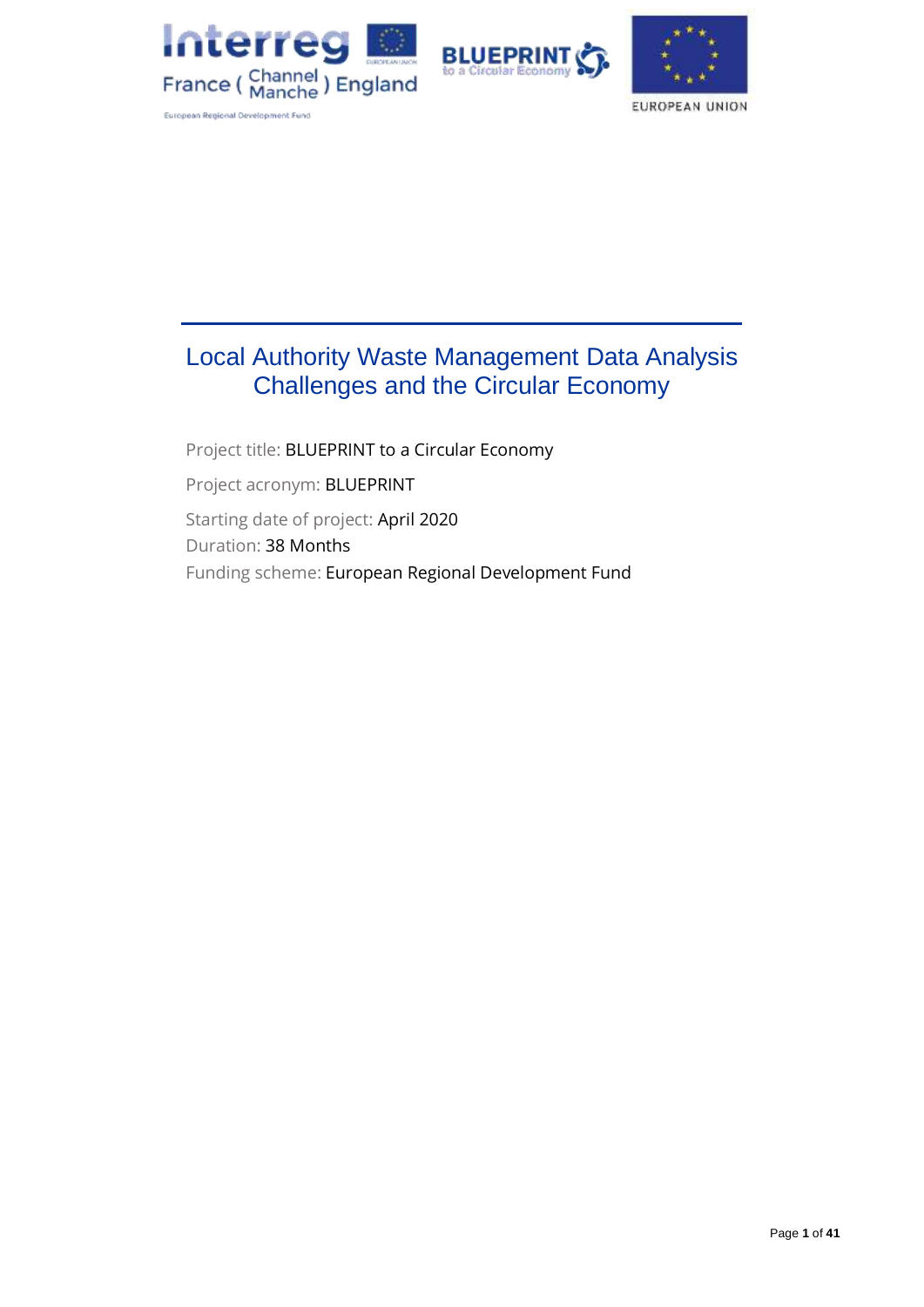





# <span id="page-1-0"></span>**Executive Summary**

Th[e BLUEPRINT to a Circular Economy](https://projectblueprint.eu/) Project is an Interreg-funded project with a total budget of €5.5M, of which €3.8M were contributed by [the European Regional Development Fund.](https://www.channelmanche.com/en/projects/approved-projects/blueprint-to-a-circular-economy/) Led by Essex County Council, it will help local authorities in France and England to implement a circular economy. Working with local authorities, social enterprises, schools and households, the project will unlock circular economy growth opportunities within [the France \(Channel\)](https://www.channelmanche.com/en/programme/eligible-area/) England (FCE) region.

This report provides an overview of specific activities, taken from the full version available on request, carried out between November 2020 and June 2021 (the first year period), and focuses on the following activities:

- An assessment of **product and material data availability.**
- **Challenges facing local authorities around data analysis which must** be solved to unlock a circular economy.

This combined approach offers a comprehensive understanding of the challenges and potential solutions to help local authorities accelerate towards a circular economy. Specific findings from the assessments are summarised below.

### **Product and material data availability, and challenges around data analysis**

An assessment of publicly available information, websites and internal sources raised the following key challenges:

- Substantial waste flow data is available for materials, but not in a sophisticated manner to enable a localised understanding to assess performance, such as local recycling improvements.
- There is a lack of data on residual waste composition due to time and cost constraints associated with regular composition analysis. While there is more data on recycling bag composition due to the sorting process, neither residual nor recycling kerbside collections can provide data down to a local level (e.g., by postcode). There is no information available on product acquisition, use and disposal for durable products. This information is necessary to improve reuse and recycling infrastructure and campaigns.

Three recommendations are made to solve these data availability and analysis challenges, with more information available in the report:

- **Recommendation 1 -** To introduce onboard bin-weighing systems across refuse vehicles and utilise this information to create a spatial map using ordnance survey and ward data. This can be done in-house or via a waste collection vendor contractual requirement. This is only feasible for bin-based collection.
- **Recommendation 2 -** To evaluate investments in lower cost machine camera vision and AI infrastructure. This would enable near continuous automated waste composition analysis for collected recyclates and residual waste prior to sorting and disposal (Energy from Waste (EfW), landfill). This can be done via engagement with providers of such technology in the UK and France.
- **Recommendation 3** To devise and deploy an annual household survey per product category (e.g., textiles, furniture and appliances). This would enhance information to improve reuse, repair, refurbishment and remanufacturing strategies via campaigns and infrastructure. This approach will be directly implemented in BLUEPRINT.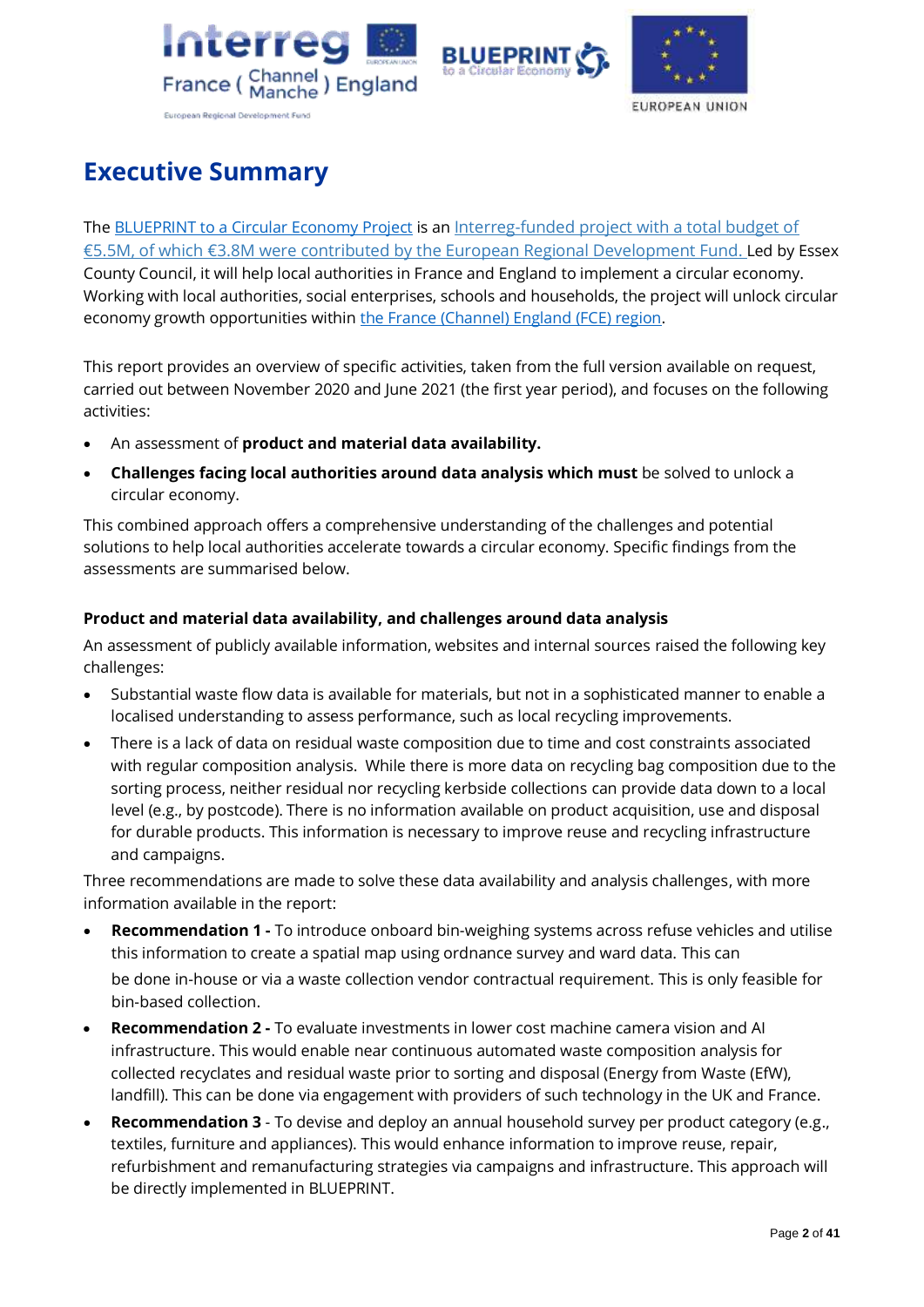

The BLUEPRINT project will suggest solutions based on real-life challenges faced by local authorities when trying to reduce waste and increase recycling rates. This will be done through a series of activities, including:

- **Activity 1 -** Reviewing existing circular economy solutions and examining how they can be integrated into local authorities' strategies.
- **Activity 2 -** Creating a service platform for data management that will enable local authorities to monitor their transition towards the circular economy.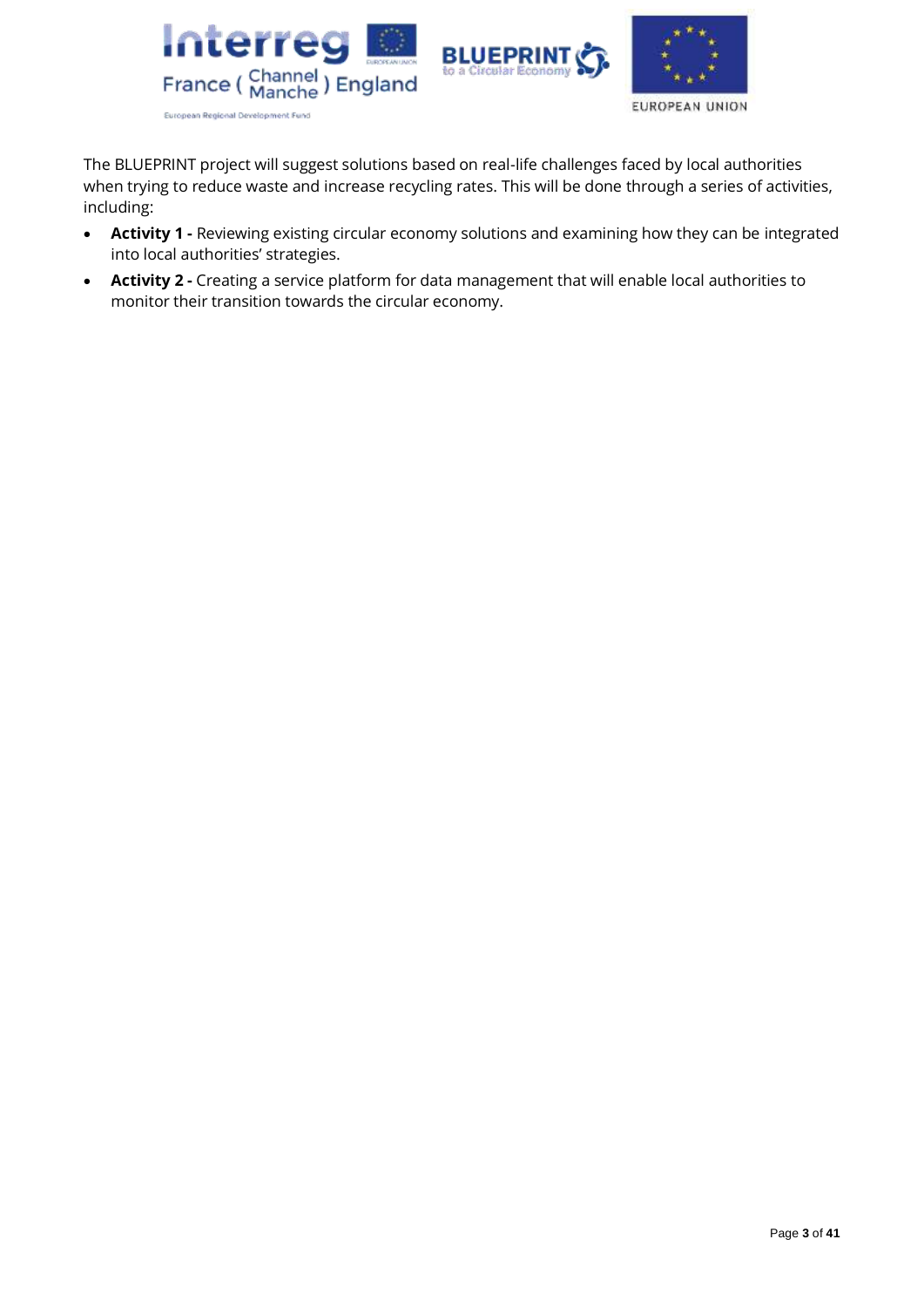





Contents

| 1. |        |  |
|----|--------|--|
|    | 1.1.   |  |
|    | 1.2.   |  |
|    | 1.3.   |  |
| 2. |        |  |
|    | 2.1.   |  |
|    | 2.2.   |  |
|    | 2.3.   |  |
|    | 2.3.1. |  |
|    | 2.3.2. |  |
|    | 2.3.3. |  |
|    | 2.4.   |  |
|    | 2.4.1. |  |
|    | 2.4.2. |  |
|    | 2.4.3. |  |
|    | 2.5.   |  |
|    | 2.6.   |  |
| 3. |        |  |
|    | 3.1.   |  |
|    | 3.2.   |  |
|    | 3.3.   |  |
| 4. |        |  |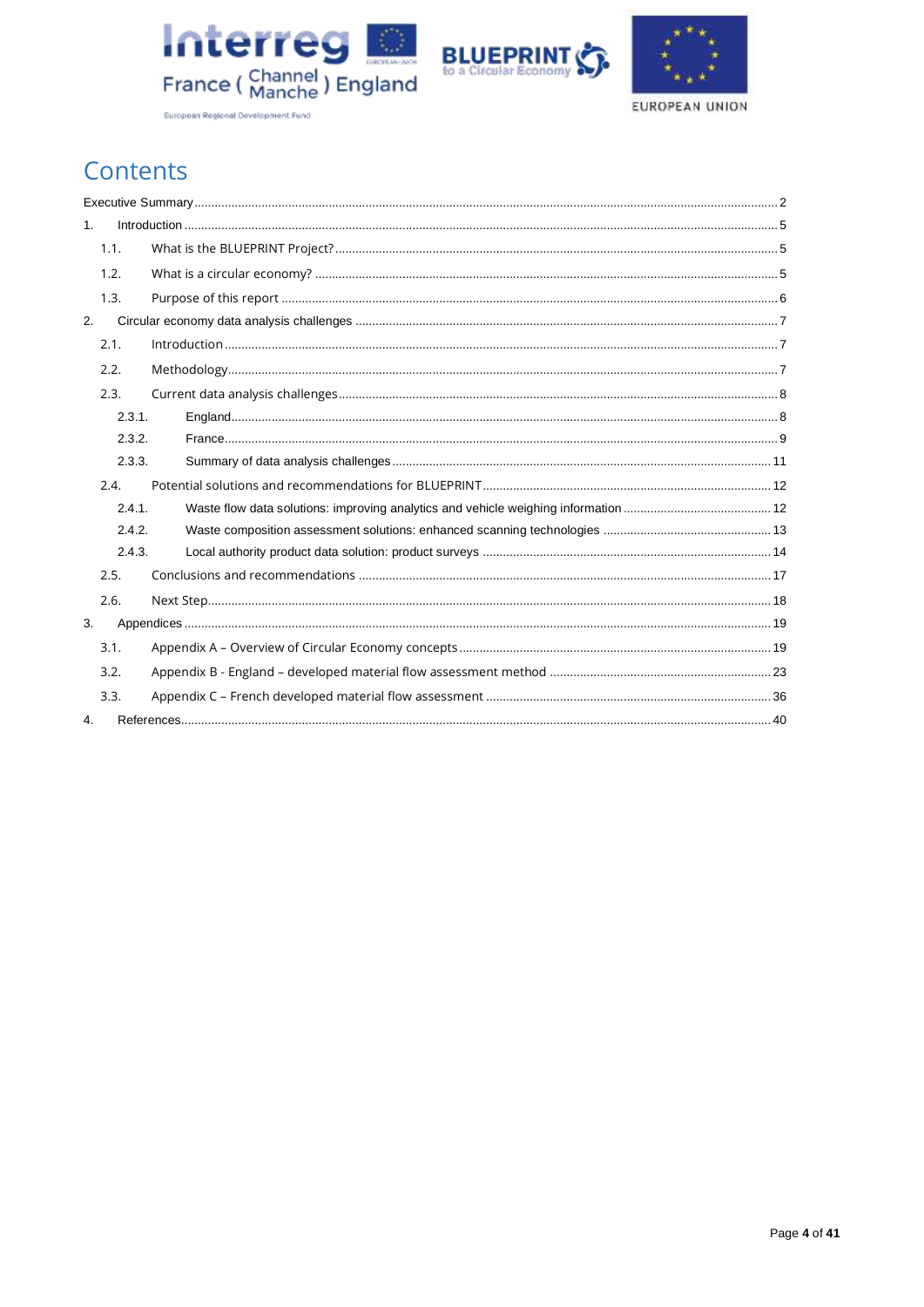





# <span id="page-4-0"></span>**1. Introduction**

# <span id="page-4-1"></span>**1.1. What is the BLUEPRINT Project?**

Th[e BLUEPRINT to a Circular Economy](https://projectblueprint.eu/) Project is an Interreg-[funded project with a total budget of €5.](https://www.channelmanche.com/en/projects/approved-projects/blueprint-to-a-circular-economy/)5M, [of which the European Regional Development Fund contributed €3.8M.](https://www.channelmanche.com/en/projects/approved-projects/blueprint-to-a-circular-economy/) Led by Essex County Council and working with local authorities, social enterprises, schools and households, the project will unlock circular economy growth opportunities within the France (Channel) England (FCE) region. The project will create a:

- new BLUEPRINT Model to enable local authorities to initiate policies, strategies and approaches to transition to a circular economy;
- local authority management, monitoring and evaluation framework to evaluate performance based around the BLUEPRINT Model;
- cross-border network of local authorities who complete the BLUEPRINT training programme;
- social enterprise training scheme to help individuals to secure jobs in the circular economy sector;
- online accelerator cluster for social innovation, helping to accelerate the rollout of the social enterprise training scheme; and
- series of behaviour change campaigns (SHIFT pilots), which will encourage 78,000 individuals to increase their recycling rates and reduce waste.

# <span id="page-4-2"></span>**1.2. What is a circular economy?**

Since the 2000s, numerous initiatives have appeared to exploit waste streams leading to the implementation of the circular economy concept. This concept is illustrated under different names (industrial ecology, industrial symbiosis, circular economy, cradle to cradle, etc.) and different approaches that aim to optimise the circulation of materials in the economy to minimise inputs and waste. A circular economy also focusses on material cycles and prioritises the end-of-life or disposal of durable products, as opposed to short-lived products. It decouples economic flows from physical flows and emphasises the concept of longevity.

The circular economy has been defined by Eurostat (2019) as "aiming *to maintain the value of products, materials and resources for as long as possible by returning them into the product cycle at the end of their use, while minimising the generation of waste". 1*

Another key definition is by the French ministry ADEME which defines the circular economy as *"an economic system of exchange and production which, at all stages of the life cycle of products (goods and services) aims to increase the use efficiency of resources, reduces environmental impacts, while developing the well-being of individuals". 2*

<sup>&</sup>lt;sup>1</sup> "Circular Economy Overview", European Commission,<https://ec.europa.eu/eurostat/web/circular-economy> (last accessed 10 August 2021).

<sup>&</sup>lt;sup>2</sup> "Économie circulaire", ADEME, <u><https://www.ademe.fr/expertises/economie-circulaire></u> (last accessed 10 August 2021).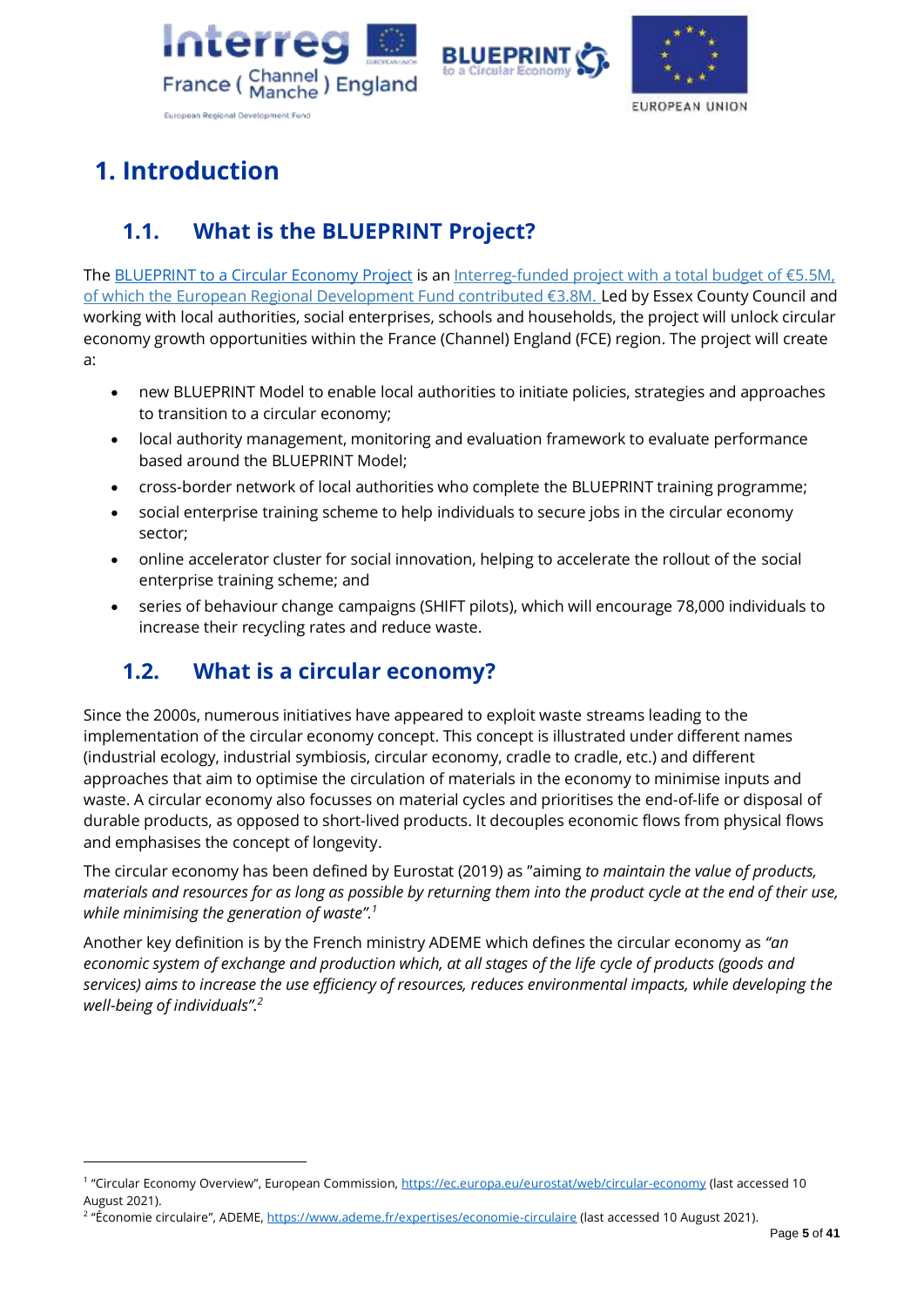





To summarise, the circular economy promotes the reuse, repair, refurbishment and recycling of products for as long as possible with minimal waste. The circular economy originated as an umbrella concept for decoupling economic growth from natural resource use, thus creating low carbon societies. 3  $4$  It was first popularised by the Ellen MacArthur Foundation shown in Figure 1 to demonstrate how manufacturing loops can be closed to reduce the use of virgin materials .



<span id="page-5-0"></span>Figure 1. Circular economy systems diagram (Ellen MacArthur Foundation, 2013)

# **1.3. Purpose of this report**

The first step to creating the BLUEPRINT model (defined in section 1.1) is understanding the current challenges in the FCE region that may hinder the implementation of circular economy practices. This report will outline those challenges and propose measures to solve them. It will draw on data and information provided by the data analysis of local authority waste management activities.

<sup>&</sup>lt;sup>3</sup> "Indicators for a Circular Economy", European Academics Science Advisory Council, 2016,

[https://easac.eu/fileadmin/PDF\\_s/reports\\_statements/Circular\\_Economy/EASAC\\_Indicators\\_web\\_complete.pdf](https://easac.eu/fileadmin/PDF_s/reports_statements/Circular_Economy/EASAC_Indicators_web_complete.pdf) (last accessed 10 August 2021).

<sup>4</sup> "Circular Economy in Europe: Developing the Knowledge Base", European Environment Agency, 2016, <https://www.eea.europa.eu/publications/circular-economy-in-europe> (last accessed 10 August 2021).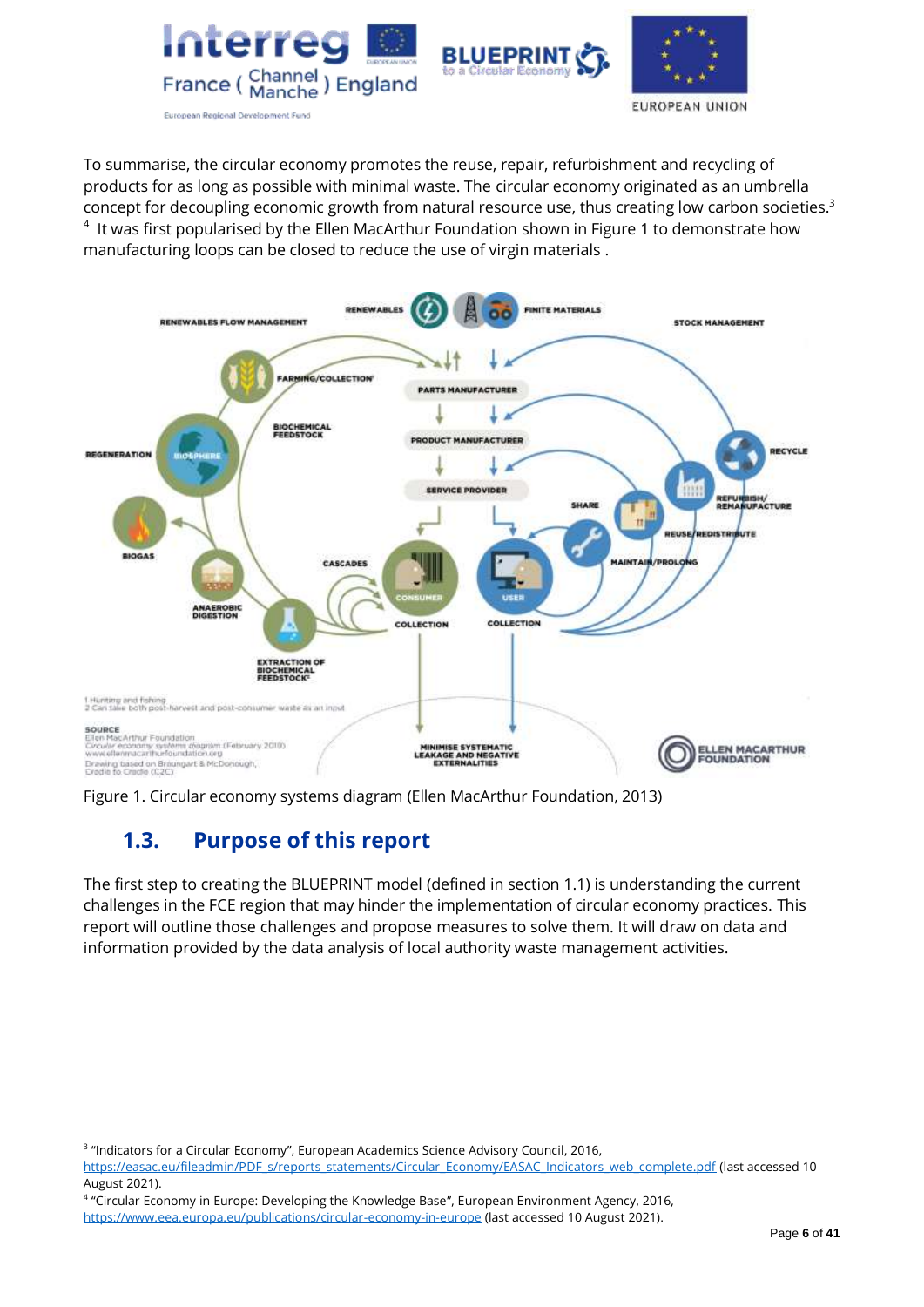





# <span id="page-6-0"></span>**2. Circular economy data analysis challenges**

# <span id="page-6-1"></span>**2.1. Introduction**

The acceleration to a circular economy requires an understanding of how local authorities currently perform in circular economy approaches, such as product reuse and material recycling. By understanding how much waste is sent for recycling and how many products are reused (at individual product or waste category level), actions (such as campaigns, infrastructure and rules) can be accurately developed and targeted. This understanding also makes it easier to track a local authority's progress against its targets and shape its priorities.

BLUEPRINT has identified several challenges around creating and analysing data. Predominantly, it is difficult for local authorities to create a fine-grained baseline understanding of material flows and product stocks. This would enable local authorities to highlight areas in which circularity could be improved and inform decisions as to where investments are best placed.

Additionally, a baseline understanding, and supply of quality data will be vital for monitoring and evaluating the effectiveness of the BLUEPRINT model. Quality and spatial precision of the data will determine the ability to pinpoint the causality of improvements. This will be vital for assessing the scaling potential of social circularity initiatives and determining feasibility of implementation alongside predicting the potential impact. Furthermore, this data will evidence the success of the BLUEPRINT, thereby aiding the replicability and roll-out of the model across other local authorities.

# <span id="page-6-2"></span>**2.2. Methodology**

The purpose of the work described in this report is two-fold:

- 1. To understand how information can be obtained to create a baseline understanding for driving forward circular economy actions.
- 2. To enable the setting up of information collection and updating mechanisms to evaluate progress over time. The scope is to look at both material flows from waste and product information in terms of their useful life cycle, due to the combined importance for the circular economy as described in Appendix A.

Four approaches were undertaken to deliver this pillar of the BLUEPRINT:

- 1. Existing data from local authorities in England and France were assessed. This included a series of web searches and screenings of databases across industry and local authority sources.
- 2. The local authorities involved in the project (Kent County Council, Essex County Council and Brighton & Hove City Council) were asked about their existing datasets and processes to uncover more data and datasets.
- 3. Novel approaches were examined to uncover key developments by solution providers.
- 4. A new survey method was developed by EcoWise to fill information recovery gaps specifically relating to product data.

The combination of the four methods makes it possible to understand what data is currently available, how to enhance it and how it can be utilised in the acceleration to a circular economy. The findings from this report will be used to deliver the BLUEPRINT data analysis pillar. They will also become part of the tool for local authorities to plan, monitor and evaluate circular economy actions.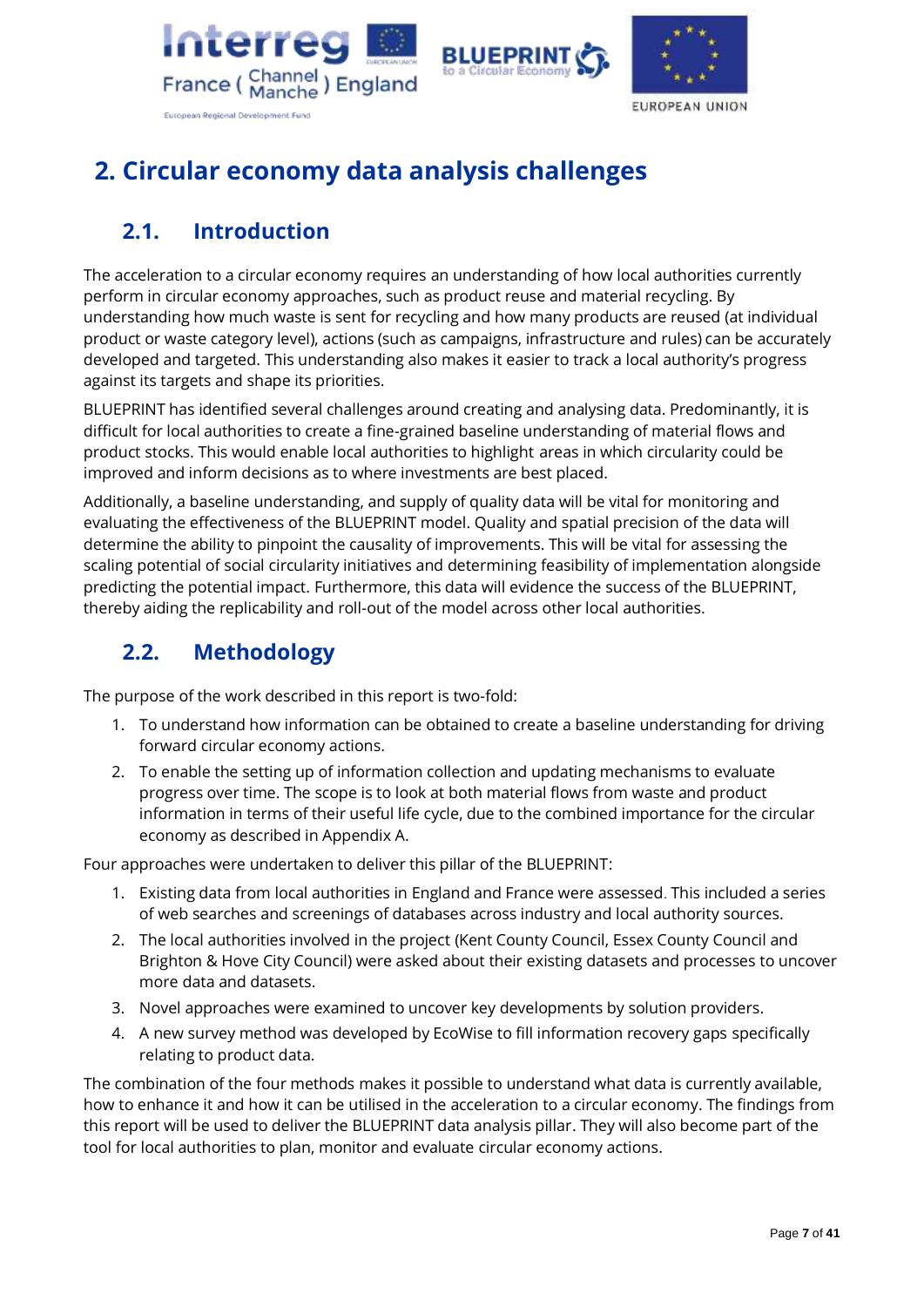





# <span id="page-7-0"></span>**2.3. Current data analysis challenges**

# **2.3.1. England**

<span id="page-7-1"></span>There are four main publicly available datasets for waste data, shown in Table 1:

- The Waste Data Interrogator, developed by England's Environment Agency, which contains the following information for all facilities in England with a waste management permit: <sup>5</sup>
	- o A log of waste received from facilities and their origin.
	- o Waste removed from facilities and their destination.
- These two datasets are produced annually. They have around 320,000 entries each and offer an annual granularity and geographic detail for each local authority. The data comes from companies that are licensed to process waste and are legally obliged to report the information to the Environment Agency.
- Waste Data Flow, developed by the UK Department for Environment, Food and Rural Affairs (DEFRA), which contains municipal waste data managed by UK local authorities, either directly by in-house services, or indirectly by contracted services. $6$  This is referred to as Local Authority Collected Waste (LACW) and primarily covers household waste per local authority. This data has a quarterly granularity and is produced annually by local authorities.
- National Household Waste Composition, developed by WRAP, local authorities and waste management companies, is the most up to date insight into the composition of waste in
- England across both materials and products for the year 2017.<sup>7</sup> This one-off study can help to determine the average composition of mixed residual waste but will rapidly become outdated in contrast to an annual study.
- WRAP Materials Facility Reporting Portal, developed by WRAP with data inputs from UK material processors, contains waste data samples to help users understand their composition across most materials recovery facilities (MRFs).<sup>8</sup> It also contains information about the composition of outputs, split by glass, paper and card, plastics, metals, non-target, and non-recyclable material.

| <b>Data information</b><br><b>Dataset</b> | <b>Local authority</b><br>waste collection<br>approaches (what is<br>collected and how) | <b>Household</b><br>waste flows | <b>Company and</b><br>business waste<br>flows            | Waste<br>composition |
|-------------------------------------------|-----------------------------------------------------------------------------------------|---------------------------------|----------------------------------------------------------|----------------------|
| <b>Waste Data</b><br>Interrogator         |                                                                                         |                                 | X                                                        | X (by flow)          |
| <b>Waste Data Flow</b>                    | X                                                                                       | X                               | Incomplete Only those<br>collected by local<br>authority |                      |

Table 1. Overview of information contained in four main datasets.

<sup>&</sup>lt;sup>5</sup> "Waste Data Interrogator", UK Government Environment Agency, 2019, <u>https://data.gov.uk/dataset/d409b2ba-796c-4436-82c7-</u> [eb1831a9ef25/2019-waste-data-interrogator](https://data.gov.uk/dataset/d409b2ba-796c-4436-82c7-eb1831a9ef25/2019-waste-data-interrogator) (last accessed 10 August 2021).

<sup>6</sup> "WasteDataFlow – Local Authority waste management", Department for Environment, Food and Rural Affairs, 2021, <https://data.gov.uk/dataset/0e0c12d8-24f6-461f-b4bc-f6d6a5bf2de5/wastedataflow-local-authority-waste-management> (last accessed 10 August 2021).

<sup>&</sup>lt;sup>7</sup> "National Household Waste Composition", WRAP, 2017, <u>https://www.wrap.org.uk/content/quantifying-composition-municipal-</u> [waste](https://www.wrap.org.uk/content/quantifying-composition-municipal-waste) (last accessed 10 August 2021).

<sup>&</sup>lt;sup>8</sup> "Materials Facility Reporting Portal", WRAP, <https://mfrp.wrap.org.uk/> (last accessed 10 August 2021).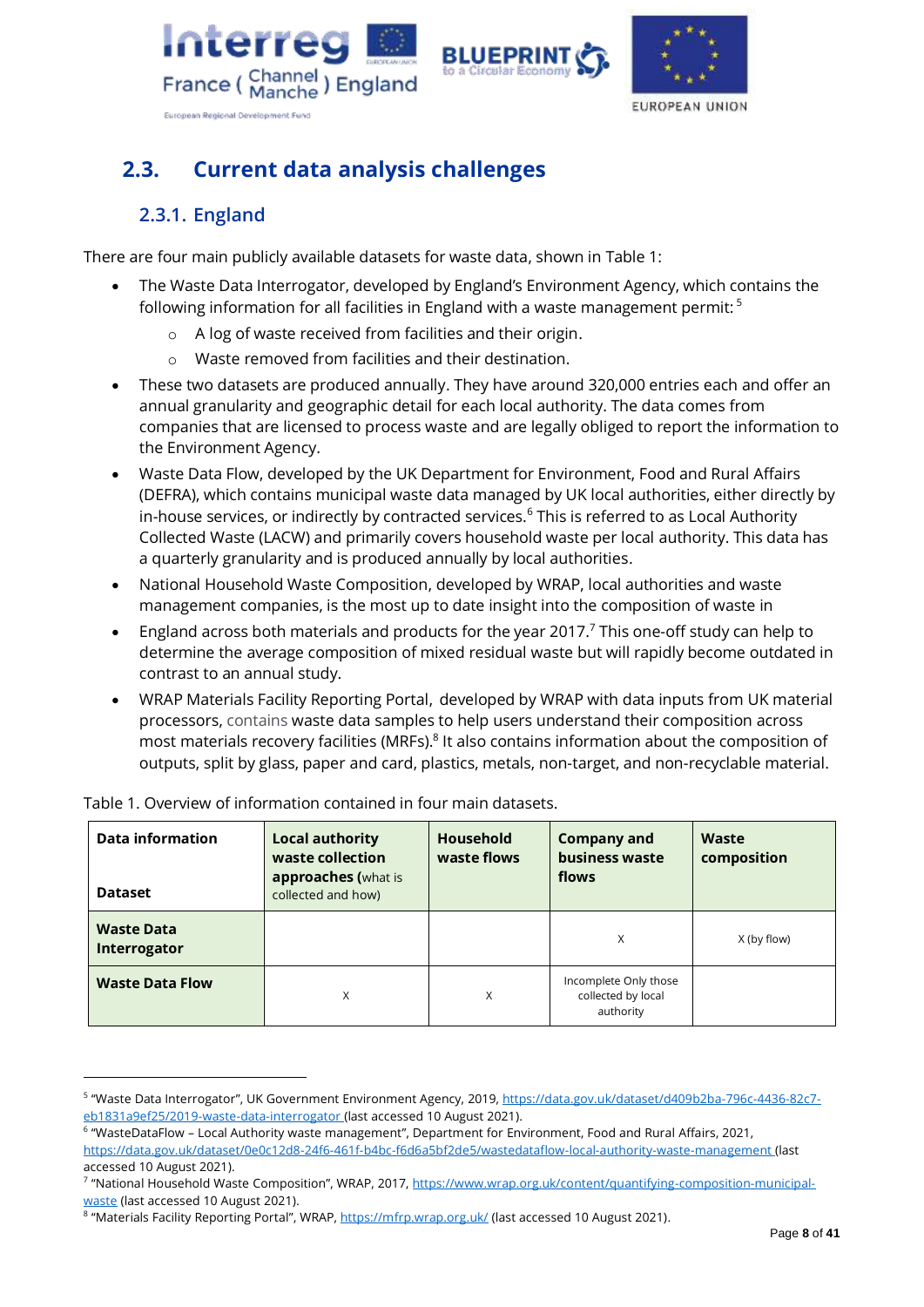





**European Regional Development Fund** 

| <b>National Household</b><br><b>Waste Composition</b>               | X (total England) | X (total England) | X (by composition) |
|---------------------------------------------------------------------|-------------------|-------------------|--------------------|
| <b>WRAP Materials</b><br><b>Facility Reporting</b><br><b>Portal</b> |                   |                   | X                  |

A methodology was developed as part of this work to enable analyses of the above datasets in an integrated manner, as described in Appendix B of this report.

After evaluating these main datasets, English local authorities were asked which data is routinely and non-routinely collected and utilised. The findings from these interviews generalised across local authorities are:

- Local authority waste flow data for both residual waste and collected recyclables is collected routinely. This is based on information from vehicle weighbridges at refuse vehicle depots after a collection round, at waste transfer stations, at waste sorting facilities (MRFs) and at waste disposal sites including landfill and Energy from Waste incinerators. The most detailed granularity that can be obtained is at the level of individual refuse vehicle rounds, however this does not yet exist. Local authority waste flow data excludes commercial and industrial waste collected by waste management companies. Some local authorities utilise tracking systems, such as the OpenSky intelligence Waste Disposal Data Management System (iWDMS) to manage these waste data flows,<sup>9 10</sup> whilst others rely only on spreadsheets.
- Comprehensive local authority waste composition data for residual waste is collected non-routinely (every five to ten years). The main reason for this is the cost of collecting such information, which requires manual sorting of waste bags, as well as classifying and weighing each piece of waste within them. This data is managed in a bespoke manner in spreadsheets.
- Local authority waste composition data for dry recyclables is estimated at MRFs on a quarterly basis. The evaluation is usually carried out based on the outflows into different streams which are weighed. The main categories include plastics, paper and card, metals, and glass, as well as nontarget materials (recyclable materials currently not being recycled due to limited infrastructure or limited economic value) and non-recyclable materials.
- Local authority product stock data is not collected and so no datasets currently exist. Such datasets would include information on what garments, furniture and electrical appliances are in use by households and companies, how they are acquired (first-hand, second-hand etc.) and what happens to them at end of their use cycle (repair, reuse, disassembly, recycling, landfill, incineration etc.).

### **2.3.2. France**

<span id="page-8-0"></span>The screening of datasets for France uncovered that there are also four main publicly available datasets for waste data, shown in Table 2:

• The Sinoe Dechets database — managed by ADEM — contains detailed figures per region on collected waste and waste treatment.<sup>11</sup> Licenses are granted to public organisations at three levels of detail:

<sup>9 &</sup>quot;Waste Disposal Data Management System", OpenSky, <https://www.openskydata.com/transformation/waste-data-management> (last accessed 10 August 2021).

<sup>10</sup> "Gov360 OpenSky: Integrated Waste Data Management System (iWDMS)", Digital Marketplace, 2021,

<https://www.digitalmarketplace.service.gov.uk/g-cloud/services/412536238186704>(last accessed 10 August 2021).

<sup>&</sup>lt;sup>11</sup> "Sinoe Dechets Database", Sinoe, <https://www.sinoe.org/> (last accessed 10 August 2021).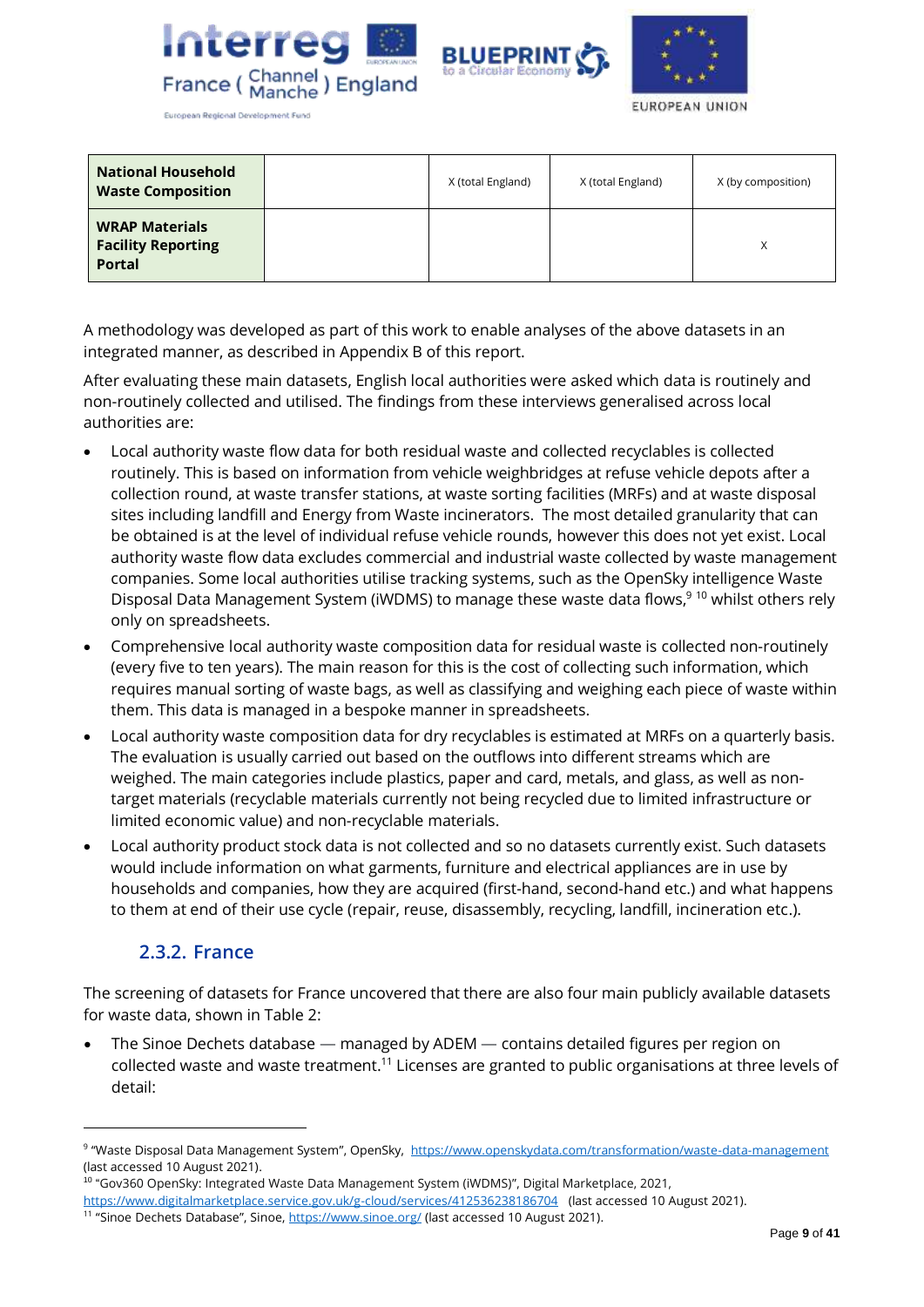



- $\circ$  Level 1 license: ability to consult the data aggregated by department, by region or at national level (regional perspective).
- o Level 2 license: ability to access individual data at waste collection level from general councils, regional councils and local observatories (local authority perspective).
- $\circ$  Level 3 license: ability to access individual data on the flows and costs of waste disposal from inter-municipal structures (local authority waste management collaborations perspective).
- Libraries of reports with waste figures and information managed by the French government/Ministry of Ecology/ADEME. These reports contain information on waste composition and details on local collection systems and approaches.<sup>12 13</sup>
- The French pollutant release and transfer register (IREP)<sup>14</sup> managed by ADEME contains information on the amount of waste processed, as well as the related environmental pollutants released at each industrial site. It is codified with the European Waste Classification. The database cannot be accessed in full — it is only possible to look up individual sites of interest.

| <b>Data information</b><br><b>Dataset</b>                            | <b>Local authority</b><br>waste collection<br>approaches (what is<br>collected and how) | <b>Household</b><br>waste flows | <b>Company and</b><br>business waste<br>flows | Waste<br>composition |
|----------------------------------------------------------------------|-----------------------------------------------------------------------------------------|---------------------------------|-----------------------------------------------|----------------------|
| <b>Sinoe Dechets</b>                                                 |                                                                                         | X                               |                                               |                      |
| <b>Individual report</b><br>library managed by<br><b>ADEME</b>       | X                                                                                       | X                               |                                               |                      |
| <b>Regional reports from</b><br>local organisations                  |                                                                                         | X                               | X                                             | X                    |
| Industry data -<br>pollutant release and<br>transfer register (IREP) |                                                                                         |                                 | X                                             |                      |

Table 2. Overview of information contained in four main datasets.

A methodology was developed to enable analyses of the above datasets in an integrated manner, as described in Appendix C of this report.

<sup>&</sup>lt;sup>12</sup> "La Librarie: Déchets/Economie circulaire ", ADEME. <https://librairie.ademe.fr/2903-dechets-economie-circulaire> (last accessed 10 August 2021).

<sup>&</sup>lt;sup>13</sup> "Open platform for French public data", data.gouv.fr, [https://www.data.gouv.fr/en/,](https://www.data.gouv.fr/en/) (last accessed 10 August 2021).

<sup>&</sup>lt;sup>14</sup> "Registre des émissions polluantes", GEORISQUE,<https://www.georisques.gouv.fr/risques/registre-des-emissions-polluantes> (last accessed 10 August 2021).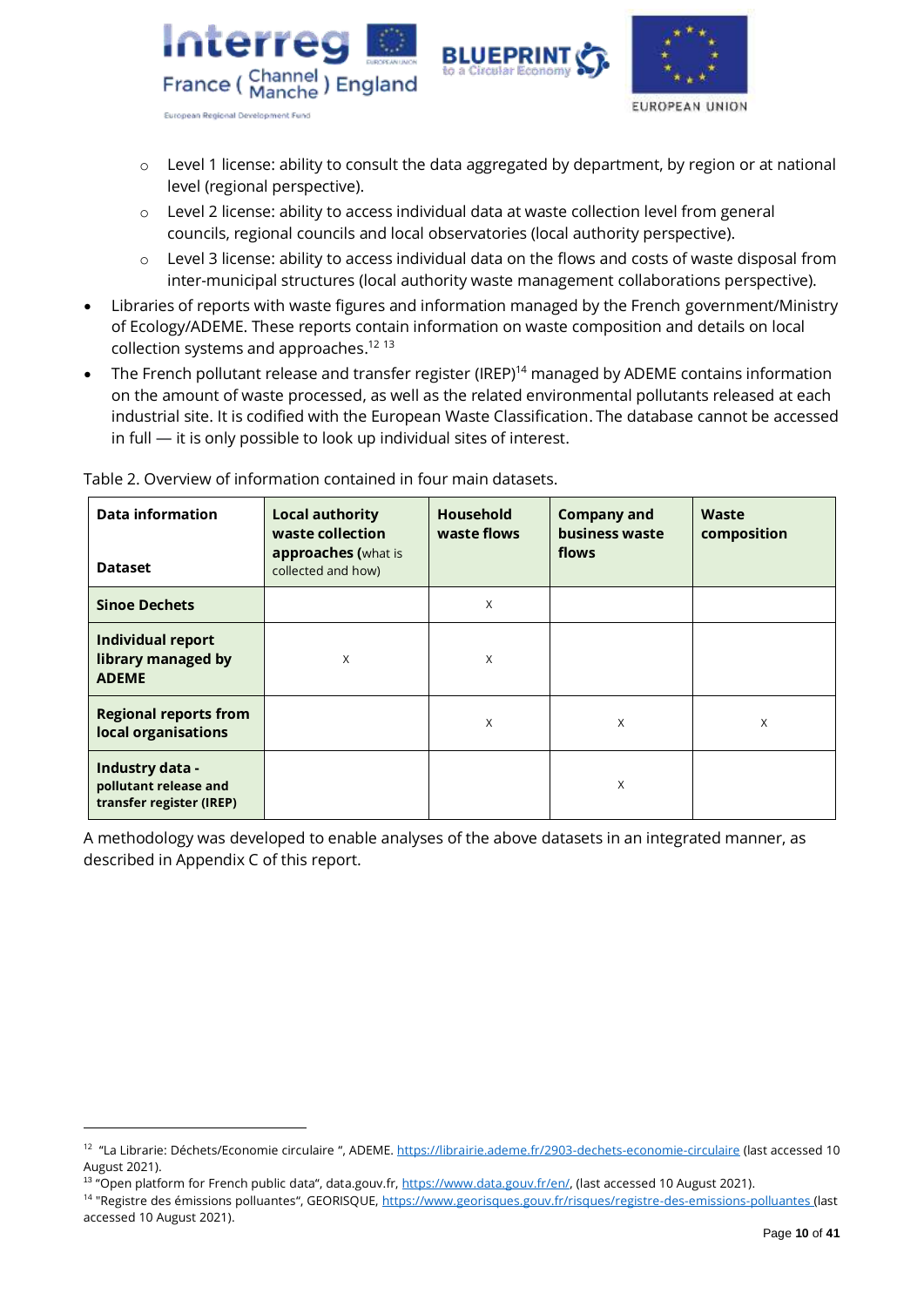





# **2.3.3. Summary of data analysis challenges**

<span id="page-10-0"></span>The examination of existing databases and conversations with local authorities highlighted five data availability and analysis challenges for both England and France:

- Waste flow data is available from collection vehicles when weighed at weighbridges. Current data collection methods mean residual waste, organic waste and dry recycling cannot be attributed to individual districts, neighbourhoods or postcodes. Part of the challenge lies in the sophistication of the data processing, as it is collected per vehicle round spanning multiple districts. Another challenge arises from the absence of in-vehicle weighing solutions, which are not commonly used at present.
- Dry recycling waste composition data is available in a standard form on a quarterly basis as it is sorted in an MRF. However, the recycling is only sorted at main category levels, with limited understanding of the detailed composition. For example, local authorities are unable to determine what types of plastics are in the plastics stream. They are also unable to identify the main contaminants in each of the recycling streams.
- Residual waste composition data is only collected once every five years at the local authority level. This is due to the high cost of collecting this data. This makes it challenging to understand the success or failure of specific actions. Examples include reducing dry recyclables contamination by better separation, or efforts to open soft plastics collection points at supermarkets. The main challenge here lies in developing affordable approaches to collecting residual waste composition data on at least an annual basis.
- Local authority product data is not currently collected. There is nothing to analyse to understand how local authority actions enhance repair and reuse or influence recycling and waste disposal. The main solution lies in developing affordable methods to enable residents to provide product information to local authorities in relation to acquisition, use, and end-of-use/disposal.

The next chapter will further analyse these challenges and identify solutions that can be incorporated as part of the BLUEPRINT Project.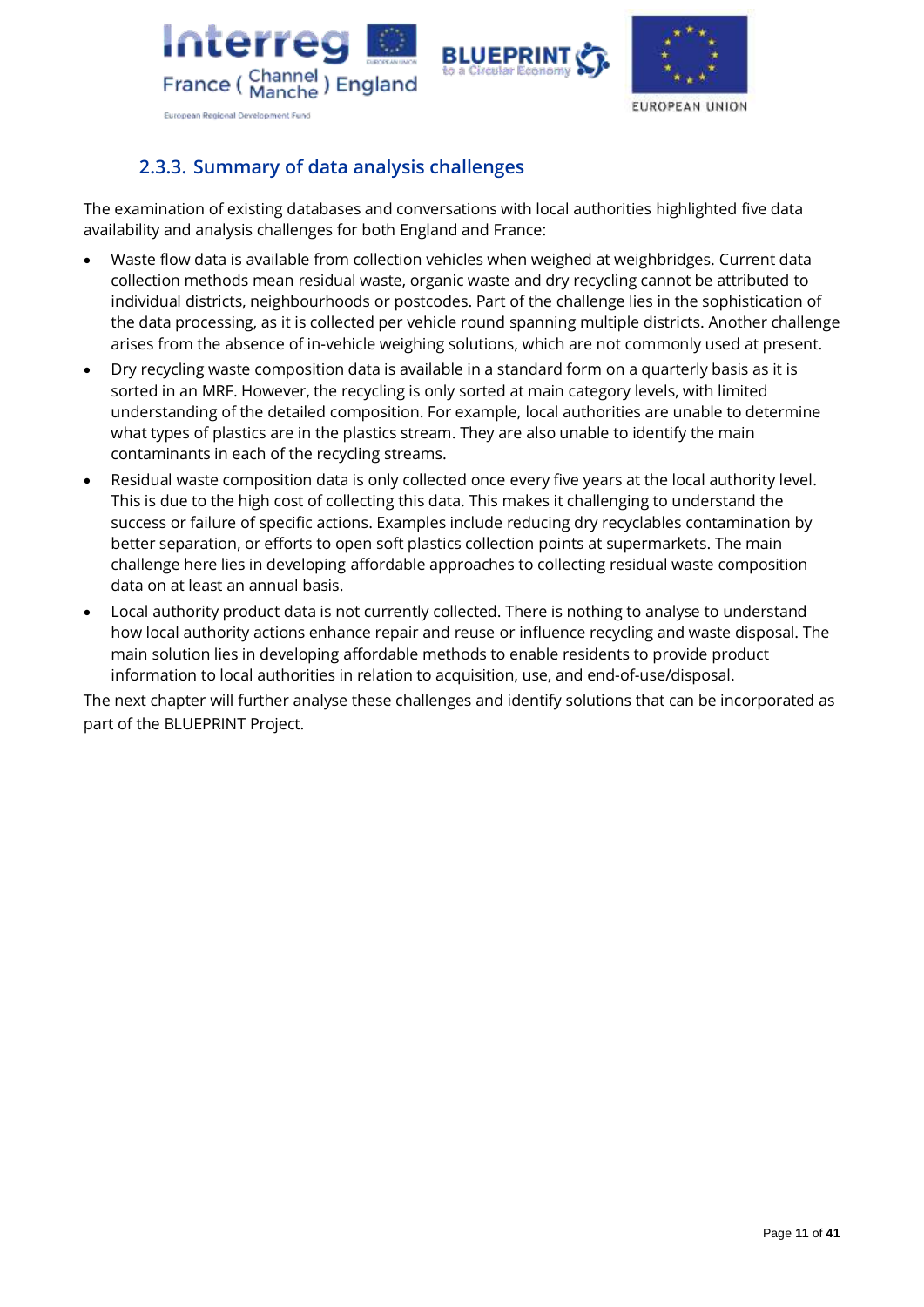





# <span id="page-11-0"></span>**2.4. Potential solutions and recommendations for BLUEPRINT**

### <span id="page-11-1"></span>**2.4.1. Waste flow data solutions: improving analytics and vehicle weighing information**

A key challenge at present is that collected residual waste, organic waste and dry recycling cannot be localised to the level of district, neighbourhood, or postcode. This means that it is not possible to understand the impact of local changes and initiatives. This includes behavioural campaigns targeting waste prevention, infrastructure changes such as growth in reuse and recycling banks or sweeping system changes such as a ban on single use plastic items.

On-board vehicle weighing solutions would address this challenge. The weight of collected bins could be assessed during the collection round and spatially attributed to a street or postcode. When combined with spatial data processing capabilities, it is possible to understand how much is collected at a sophisticated and fine-grained level and generate heatmaps per type of collected recycling bin or refuse bin. If collected over time, this becomes a powerful tool to understand the impact of campaigns, infrastructure changes and regulatory/policy changes over time. Collection disruptions can be filtered out based on GPS data.

To effectuate this change, local authorities must list this functionality as a requirement in their tendered waste collection contracts with private providers. Alternatively, local authorities can develop this solution as part of in-house waste services.

It will also require working with:

- Vehicle weighing solutions providers to understand systems, costs and potential.
- Connected digital systems to gather data processing and spatial information insights in dashboards.

In the UK, the main company providing on-board vehicle weighing solutions is Vehicle Weighing Solutions (VWS).<sup>15</sup> Such systems also have the advantage of enabling pay-by-weight options for commercial collections of larger containers.<sup>16</sup> This option includes scanning bins and containers based on an RFID tag or other container identification option. It also features time, date, location and weight data to ensure the correct identification of the container/bin to the right customer.

Other solution providers for on-board weighing solutions in the UK include MOBA Mobile Automation, Avery Weigh-Tronix and AMCS Group.<sup>17 18 19</sup>

In France, two companies provide on-board vehicle weighing solutions:

- The ELTE Group provides both physical systems and a dashboard with a weighing report per collected bin (see Figure 2 below). <sup>20</sup>
- The Terberg Rosroca Group provides load cells combined with RFID readers for bin weighing.<sup>21</sup>

<sup>&</sup>lt;sup>15</sup> Steed Webzell, "Why waste companies are still fighting for the latest weighing technologies ", Recycling & Waste World, 20 April 2018, https://www.recyclingwasteworld.co.uk/in-depth-article/why-waste-companies-are-still-fighting-for-the-latest-weighingtechnologies/172881 (last accessed 10 August 2021).

<sup>&</sup>lt;sup>16</sup> "Pay by Weight A Success for Norse Waste Solutions", Vehicle Weighing Solutions, May 2017, [https://www.vwsltd.co.uk/post/pay](https://www.vwsltd.co.uk/post/pay-by-weight-a-success-for-norse-waste-solutions)[by-weight-a-success-for-norse-waste-solutions](https://www.vwsltd.co.uk/post/pay-by-weight-a-success-for-norse-waste-solutions) (last accessed 10 August 2021).

<sup>&</sup>lt;sup>17</sup> "PTB Certified; Reliable Mobile Weighing Systems", Moba Automation, [https://moba-automation.uk/machine-applications/rear](https://moba-automation.uk/machine-applications/rear-loaders/mobile-weighing/)[loaders/mobile-weighing/](https://moba-automation.uk/machine-applications/rear-loaders/mobile-weighing/) (last accessed 10 August 2021).

<sup>&</sup>lt;sup>18</sup> "Load Cells and Weigh Bars", Avery Weigh-Tronix,<https://www.averyweigh-tronix.com/en-GB/products-UK/load-cells-and-weigh-bars/> (last accessed 10 August 2021).<br><sup>19</sup> "Vehicle Technology & On-board weighing", AMCS, <u>https://www.amcsgroup.com/uk/solutions/vehicle-technology/</u> (last accessed 10

August 2021).

<sup>&</sup>lt;sup>20</sup> "Solutions for various industries", ELTE Group[, https://www.eltegps.fr/solutions/systeme-de-pesage-dynamique-des-dechets.html](https://www.eltegps.fr/solutions/systeme-de-pesage-dynamique-des-dechets.html) (last accessed 10 August 2021).

<sup>21</sup> "Applications: Pesage et identification de conteneurs", Terberg Rosroca, (last accessed 10 August 2021) .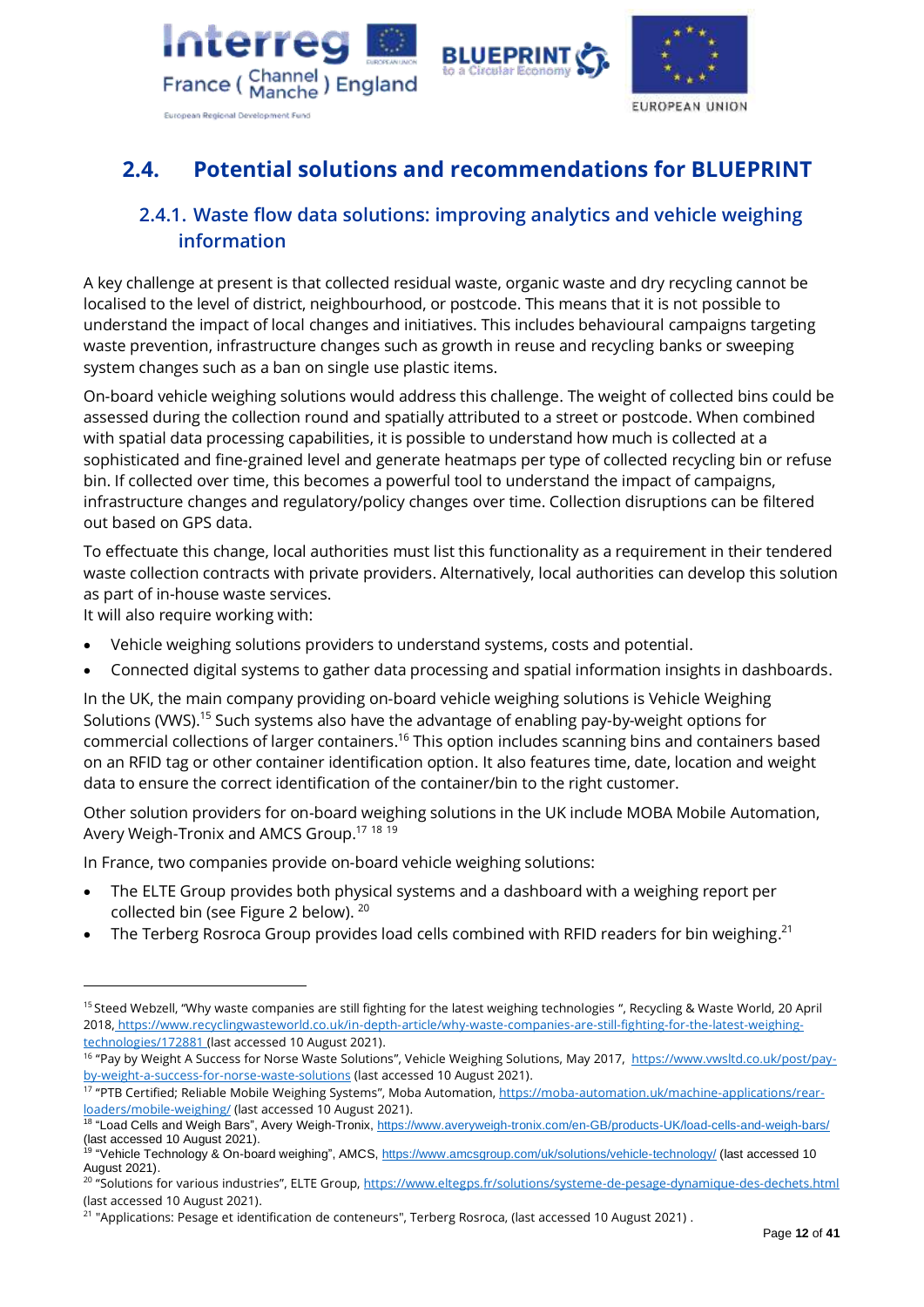





|                 |                      |      |                                 | Rapport sur les conteneurs enregistrés (1): 2019-09-02 00:00:00 - 2019-09-08 23:59:59<br>۰<br>REDOX | $C^{\circ}_{\sim}$<br><b>HEGRA</b> |                                              |                                                               | $s \mid s \mid z$                    |
|-----------------|----------------------|------|---------------------------------|-----------------------------------------------------------------------------------------------------|------------------------------------|----------------------------------------------|---------------------------------------------------------------|--------------------------------------|
| Filter data     |                      |      |                                 | <b>* * T</b><br>$\lambda$                                                                           | G                                  | $\mathbb{G}^{\circ}$                         | œ                                                             | $\mathbf{x}$<br><b>ROCK</b>          |
| <b>Dynticia</b> | Date d'autoution     |      | Type de sontaireur / Pords (kg) | Adjessé<br>m                                                                                        |                                    | ලං                                           |                                                               |                                      |
|                 | 2019-09-02 14:17:07  | p245 | 34                              | Color                                                                                               | $\mathfrak{S}^{\circ}$             |                                              |                                                               | z)                                   |
|                 | 3019-09-02 14:37:14  | p240 | ×                               |                                                                                                     | $\mathfrak{S}^{\circ}$             |                                              | ø                                                             |                                      |
|                 | 0210142-02143709     | 0240 | ¥                               | $= 0.15$ ront                                                                                       |                                    |                                              |                                                               |                                      |
|                 | 2019-00-02 14:00:32  | 6245 | ×                               |                                                                                                     | $\mathfrak{S}^{\circ}$             | $\mathbb{Z}^{\circ}$<br>$\mathbb{C}^{\circ}$ |                                                               | ⊙<br>$\odot^\circ$                   |
|                 | 2019-09-02 14:30:22  | 1245 | ×                               |                                                                                                     | $\odot^{\circ}$                    |                                              |                                                               | ල°                                   |
|                 | 2019-09-02 14:39:35  | 1440 | 48                              |                                                                                                     | $\odot^\circ$                      | $\mathcal{C}^{\circ}$                        |                                                               | $\mathfrak{S}^{\circ}$               |
|                 | 2010-09-02 14:40:22  | 6240 | $\mathbb{Z}$                    |                                                                                                     | $\odot^{\circ}$                    | $\mathfrak{S}^{\circ}$<br>$G^{\circ}$        |                                                               | $\mathfrak{S}^{\circ}$               |
|                 | 2019-08-02 14:40:33  | plat | 10                              |                                                                                                     |                                    | ×)<br>$\mathfrak{S}^{\circ}$                 | ☎<br>G)                                                       | <b>BOO</b><br>$\mathfrak{S}^{\circ}$ |
|                 | 02093-03-02 12:43:50 | p246 | ٠                               |                                                                                                     | $\mathfrak{S}^{\circ}$             | G<br>œ                                       | G<br>$\mathfrak{S}^{\circ}$                                   | O                                    |
|                 | 2019-09-02 Tale1/11  | 2245 | 13                              |                                                                                                     |                                    | ×)                                           | $\circledcirc^{\circ}$                                        | $\odot^{\circ}$                      |
|                 | 3019-00-02 14:42 14  | 240  | ×                               |                                                                                                     | $\mathbf{C}^{\prime}$              | Œ<br>x)                                      | $\circ$<br>Ø)                                                 |                                      |
|                 | 2019-09-02 14:42:47  | p240 | $\ddot{z}$                      |                                                                                                     | $\mathbb{G}^{\circ}$               | $\mathbb{C}^{\circ}$                         | $\widehat{\mathbb{Z}}^{\mathsf{e}}$<br>$\mathfrak{S}^{\circ}$ | ×                                    |
|                 | 2010-09-02 14:43:29  | 1040 | x                               |                                                                                                     |                                    | Z)<br>$\mathfrak{S}^{\circ}$                 | $\mathbb{Z}^0$                                                |                                      |
|                 | 2019-09-02 14:45:55  | p120 | B                               |                                                                                                     |                                    |                                              |                                                               |                                      |
|                 | 2019-08-02 14:46:28  | p120 | 17                              |                                                                                                     |                                    | ශ්රී<br>$\odot^{\circ}$                      |                                                               | So<br>So<br>මී                       |
|                 | 2019-09-22 14:46:47  | p245 | 28                              |                                                                                                     |                                    |                                              |                                                               | (x)                                  |
|                 | 3019-05-03 14:47-20  | 0.45 | $\ddot{\phantom{a}}$            |                                                                                                     |                                    | $\circledcirc^{\circ}$                       | $\mathbf{\hat{s}}$                                            |                                      |
|                 | 1010-00-02 14:40:02  | 6240 | ٠                               |                                                                                                     |                                    |                                              |                                                               |                                      |
|                 | 2019-06-02 14:48:32  | p240 | $\ddot{}$                       |                                                                                                     | ø                                  |                                              |                                                               |                                      |

<span id="page-12-0"></span>Figure 2. Spatial dashboard provided in relation to on-board weighing solution. (ELTE Group, 2021)

# **2.4.2. Waste composition assessment solutions: enhanced scanning technologies**

The main challenge at present is the limited automated technologies for obtaining detailed composition of collected dry recyclables. There is also an absence of technologies used for residual waste composition evaluation. If these processes can be automated to a high level of accuracy using affordable scanning and weighing machinery, it will be possible to obtain a near-continuous level of data insight, allowing to obtain detailed composition of collected dry recyclables. Ideally, refuse and recycling vehicles, waste transfer stations and sorting facilities would all be equipped with these systems.

New companies in the UK and France are developing innovative solutions in this area. Some examples of these are:

**FR – LIXO.tech** - A start-up developing a vision and Artificial Intelligence (AI) detection system for realtime composition analysis. This can be used across the entire chain, from collection (refuse vehicles) to incoming and outgoing flows in MRFs, as well as at waste disposal facilities. The solution is still being prototyped and limited information is available. One of the main advantages is the integration of a micro-computer for on-site interpretation. This avoids image transmission in the cloud and makes integration in refuse trucks feasible. 22

The solution is currently being tested at MRFs in Brittany and the Centre-Val de Loire. A first pilot will likely be launched at the end of 2022 to be used by local government and private customers in France.

<sup>&</sup>lt;sup>22</sup> "Future of waste recycling and sorting with Lixo", Ecole Polytechnique, <u>https://polytechnique-entrepreneurship.fr/en/node/310</u> (last accessed 10 August 2021).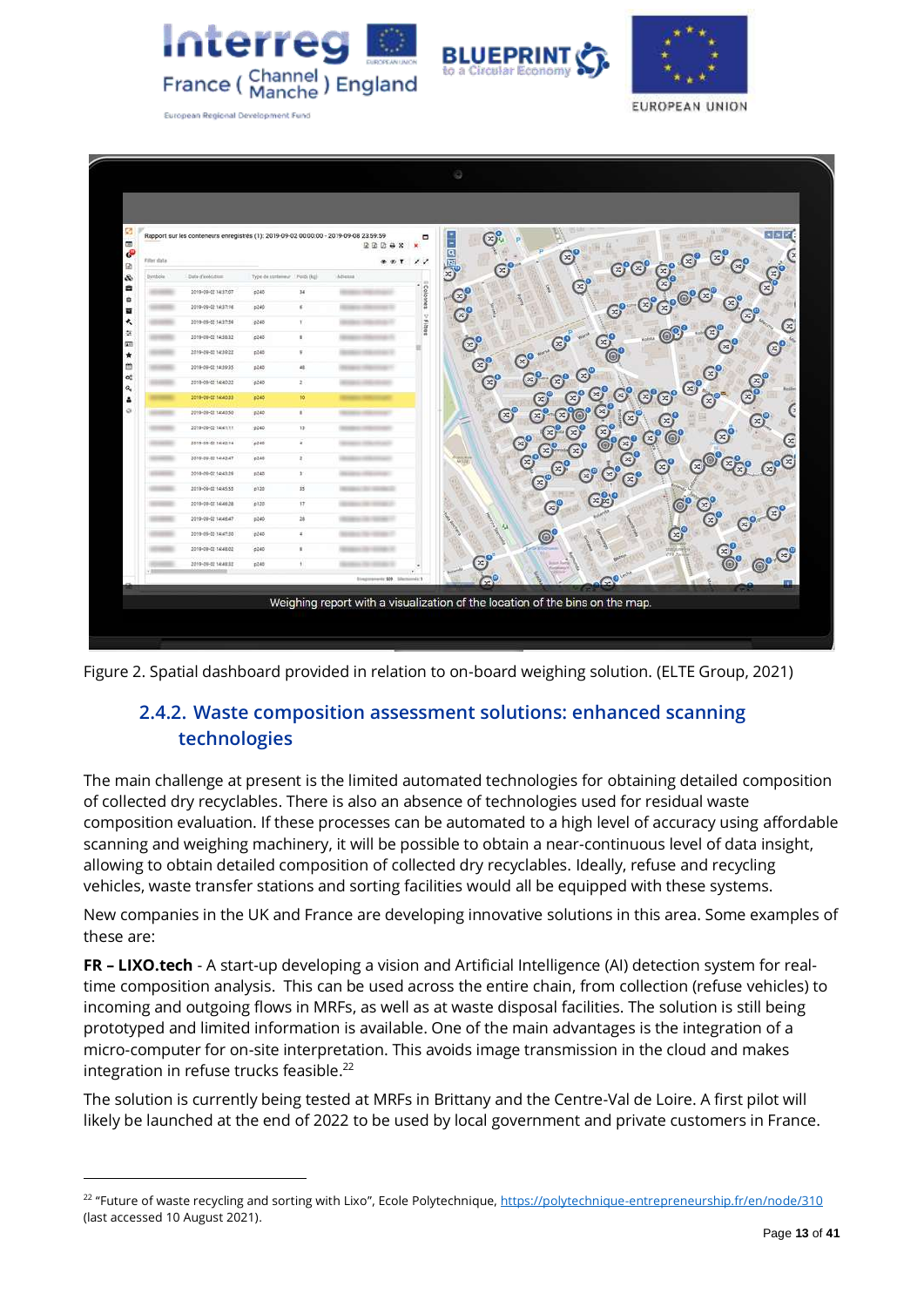





**UK - Greyparrot.ai** - A company that has developed a complete vision and AI detection system that can be retrofitted to existing MRF facilities. This makes it possible to obtain a detailed understanding of over 45 categories of waste from both the MRF input and the output perspective. This enables complete visibility of dry recycling.

One greyparrot.ai visioning unit costs around £10,000 and 10-20 units must be retrofitted for complete visual information. The product will be available from October 2021 as a service subscription (Information based on a conversation between Greyparrot and EcoWise).

In addition to composition data this detailed information allows for a better understanding of MRF configurations. It also offers the potential to utilise the greyparrot data for sorting and picking robots in the near-term future.

**UK - Recycleeye.**com - A company that is developing 'mini' MRFs at the scale of 5,000 tonnes of processed waste per year. The MRFs have camera vision scanning options using AI. These cost far less than infrared systems, as they do not rely on expensive hardware.<sup>23</sup>

In the future, a mini MRF can be deployed for automated computer recognition of the waste content in a bin bag, both for residual waste and dry recycling. The investment costs are estimated at £300,000 for facilities with 5,000-tonne capacities, with a 60% cost saving on operational costs relative to traditional MRFs. 24

The cost of these solutions must be compared within the context of cost efficiency gains by increasing recycling rates. The cost of obtaining such data with more traditional means must also be considered; for example, the cost of conducting an in-depth manual residual waste composition study.

### <span id="page-13-0"></span>**2.4.3. Local authority product data solution: product surveys**

The aim of the product stock survey is to fill a major data gap for local authorities regarding the number of products people buy, own and dispose of within a defined area or region. The ways in which people reuse and recycle products is critical for a circular economy to emerge. A lack of data regarding reuse through second-hand, giveaways or reuse shops, makes it hard for local authorities to steer and support their residents.

A household product survey would help to fill this data gap by asking residents about how many products they own, where they acquire them and how they dispose of them. Few such surveys exist, and none are carried out on a standardised basis.

The aim of these surveys is:

- To create a product inventory, estimate by quantifying the number of products (e.g., shoes, blenders, towels) within individual categories (e.g., fashion, kitchen appliances, bathroom products) within a local authority's boundaries; and
- To quantify how many products are acquired and disposed of, and the way in which they are disposed of.

To build upon existing work, BLUEPRINT is delivering a survey to gain the following insights:

- The scope of the problem, including the tonnages of items, and carbon emissions.
- Reuse and recycling performance before products go to waste.

 $^{23}$  "Automated, Digitalised and Decentralised Circular Waste Sorting", UK Research and Innovation, <https://gtr.ukri.org/projects?ref=48704> (last accessed 10 August 2021).

<sup>&</sup>lt;sup>24</sup> "Decentralised and Digitised Mini Material Recovery Facilities", Recycleye <u><https://recycleye.com/mini-mrf-julien/></u> (last accessed 10 August 2021).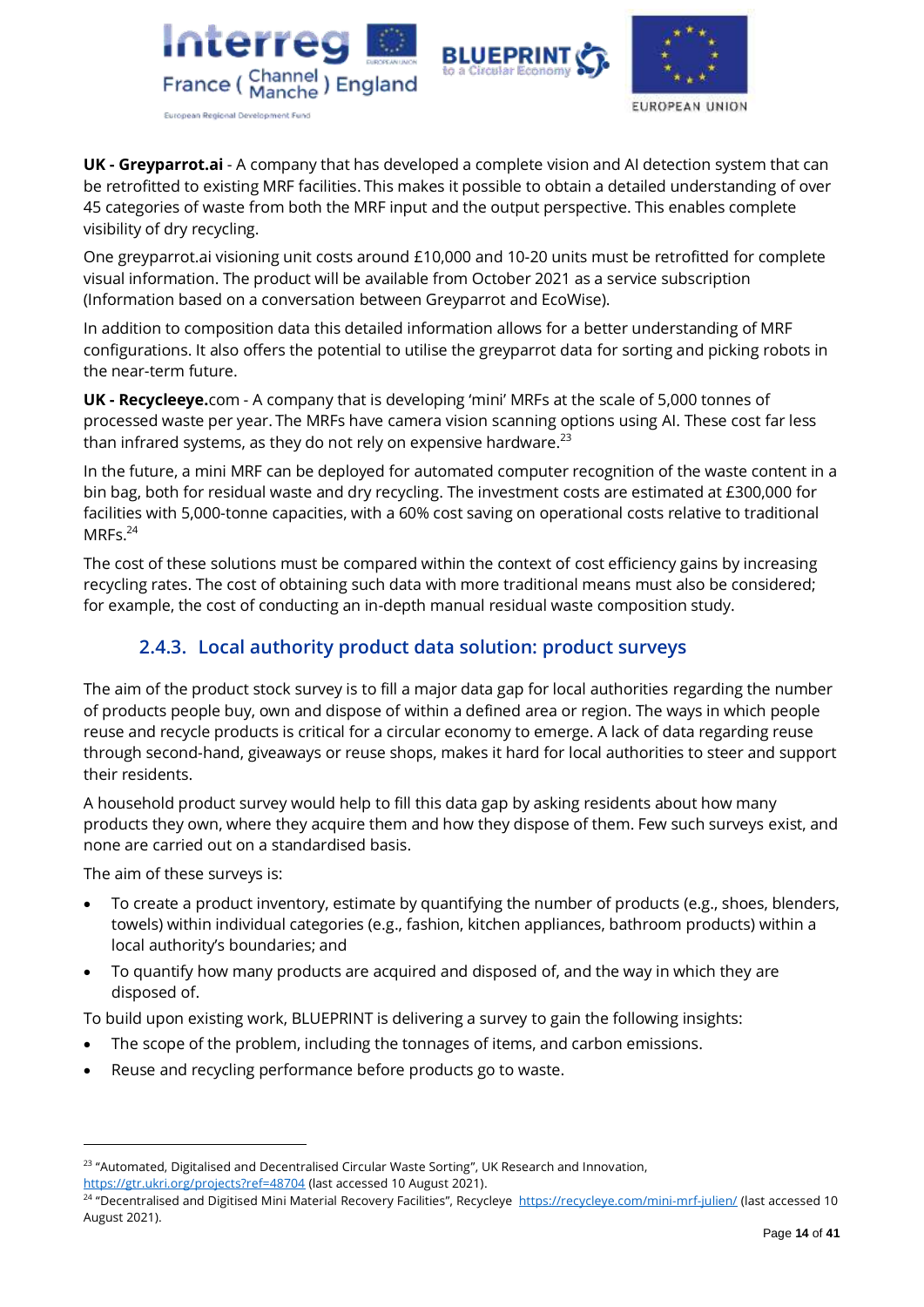





- Where and how to focus campaigns and infrastructure to support the move towards a circular economy. The benefits of gaining this understanding include:
	- o Prevention Measure the potential impact of circular economy campaigns and consumer behaviour actions.
	- o Repair and reuse Better planned textile reuse and repair shops infrastructure.
	- $\circ$  Collection Be able to evaluate the costs and benefits of collection services.
	- $\circ$  Recycling Planning with the sector for investment in local/regional recycling technology.

By carrying out the product survey in a statistically representative manner, the findings can be gathered across the local authority area. To do this, results will be extrapolated using relationships from key demographic characteristics and their related product acquisition, use and disposal behaviours. Different households will have different habits around purchasing and product use, which affects the lifespan of products.

The product survey method that is developed for garments serves to fill this gap. It will deliver data in a standardised manner to obtain information about four different aspects:

- 1. Socio-economic information about participants.
- 2. Information about how many types of clothing a survey participant owns.
- 3. How and where people acquire new clothing and how often.
- 4. How many items of clothing are thrown or given away and where they go to?

The socio-economic information — including income, age, gender, household type, and home size —can be evaluated to see which characteristics influence the acquisition, use and disposal of clothing at endof-use. The analysis between socio-economic characteristics and other survey information will enable the creation of a complete picture of garment ownership and disposal across the local authority.

This information can be used for the following analyses:

- 1. To link to information about existing collection options (kerbside bags, clothing banks, at-home on demand collection, charity shops), and how their presence or absence influences disposal routes. This will make it possible to suggest ways to improve garment
- 2. collections (See Figure 3 for an example of spatial mapping between jeans ownership and reuse infrastructure).
- 3. To assess where to focus behaviour change campaigns relating to collection options, reuse and repair.
- 4. To evaluate the cost and benefits of investment in enhanced textile recycling at regional and county level.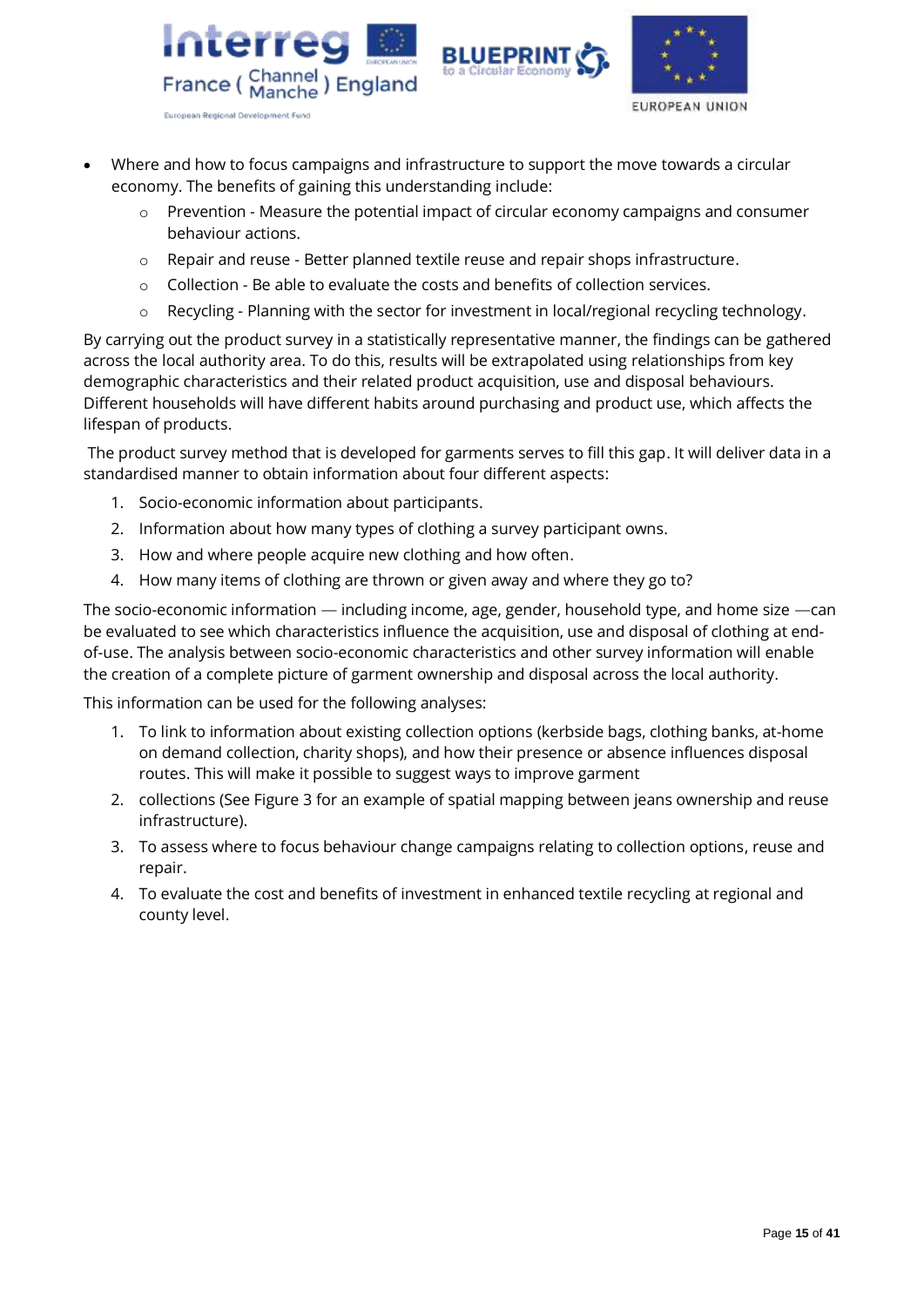





**European Regional Development Fund** 



Figure 3. Example of spatial mapping between jeans ownership and clothing disposal infrastructure.

The survey will be carried out digitally, as this is a simple and low-cost method for local authorities. At a later stage, the survey could also be run in-person for groups that are not digitally connected to ensure more complete coverage of all resident types.

Other key considerations for the success of the survey include:

- The duration of the survey A maximum of 20 questions to reduce time required to complete the survey (estimated at 30 minutes).
- User friendliness and accessibility, which will be improved by creating as many visual content and closed option questions as possible. Local authorities in BLUEPRINT do not have a standardised survey route. The survey will prioritise accessibility to enable widespread access and ease of use.
- Obtaining consent for use of socio-economic information and handling of personal data in accordance with GDPR regulations. People are provided with information about their right to withdraw from the survey and an email address to contact regarding this matter.

The following privacy measures will be taken:

- 1. All survey datasets will be anonymised.
- 2. All survey datasets will be stored in a single cloud hosted SharePoint by EcoWise. Access will be restricted to only two EcoWise employees and one officer from each local authority partner.
- 3. Only the first three digits of the postcode will be requested to geo-locate survey participants.
- 4. Personal data on name, surname and email will be collected with consent (people can also opt not to provide them) and this will be stored separately from the survey information to ensure anonymity.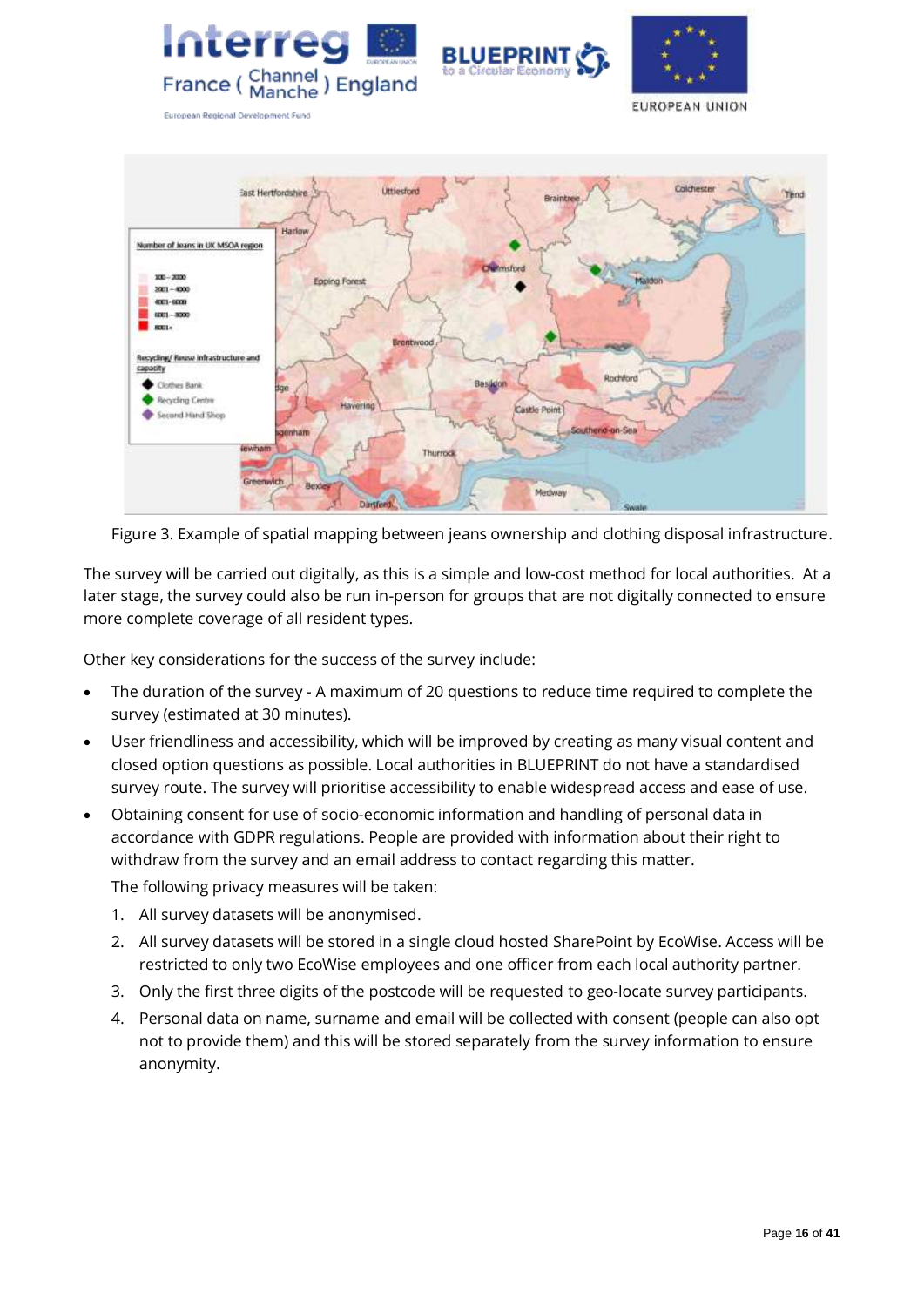





The initial product survey was developed by EcoWise, and the questions are listed below. The survey has been reviewed by two researchers from the OSLO Consumption Research Norway Group (SIFO) who have supported the quality improvement of the survey.<sup>25</sup> Answer options are omitted for brevity.

- 1. Question: What is your gender?
- 2. Question: Please state your age.
- 3. Question: How would you describe your living situation?
- 4. Question: How many people live in your household?
- 5. Question: Which best describes your total annual income?
- 6. Question: Which best describes the total annual income of your household?
- 7. Question: How would you describe your current main occupation?
- 8. Question: How would you describe the size of your household?
- 9. Question: How many items (including sportswear, costumes, shoes and accessories) do you own of the following (including in your house and stored elsewhere)?
- 10. Question: How many other garments do you have that did not belong to any of these categories?
- 11. Question: Do you use any clothing rental services (including uniforms)?
- 12. Question: On average, how many items do you add to your wardrobe every three months, both new and second hand?
- 13. Question: Out of those items, how many would be bought new, second-hand, homemade, other?
- 14. Question: On average, how much do you spend on adding items (all the items listed above, including shoes and bags) to your wardrobe every month?
- 15. Question: Which items do you acquire most frequently (select 4)?
- 16. Question: On average, how many items of clothing do you throw or give away every three months?
- 17. Question: What happens with items you get rid of?
- 18. Question: Would you be willing to conduct your own wardrobe study taking approximately one hour?

# <span id="page-16-0"></span>**2.5. Conclusions and recommendations**

There were three key findings from chapter three:

- 1. Substantial waste flow data is available for materials, but it is not easy to trace this data back to its spatial location.
- 2. There is a lack of information available on waste composition. This is needed to analyse circular economy solution potentials, but the available data is either outdated or not specific to the locality.
- 3. There is no information available on product acquisition, use, and disposal of items such as textiles, appliances and furniture.

These three challenges were evaluated, and new methodologies were designed. Based on these, three recommendations can be made for local authorities:

1. Assess the approach by which waste flow data is currently captured by the local authority in relation to an existing and/or upcoming waste collection contract of the council. For new contracts,

<sup>&</sup>lt;sup>25</sup> "Consumption Research Norway (SIFO)", Oslomet, <u><https://www.oslomet.no/en/about/sifo> (</u>last accessed 10 August 2021).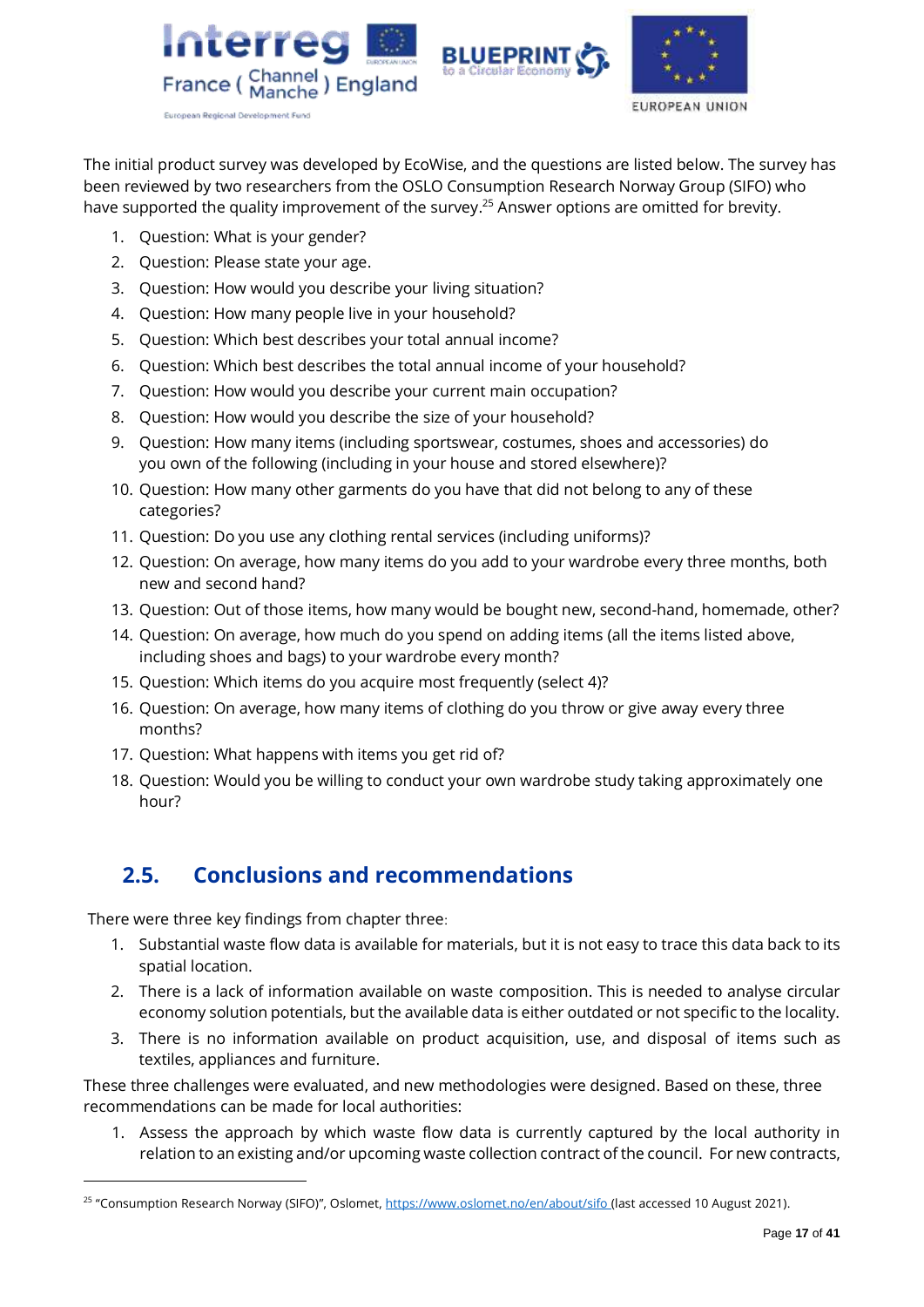



evaluate the potential to equip refuse vehicles with onboard bin-weighing systems and GPS tracking with display dashboards at street level. This will allow local authorities to visualise waste and recycling generation in the local area.

- 2. Evaluate investments in novel machine vision and AI infrastructure to carry out automated nearcontinuous waste composition analysis for both collected recyclates and residual waste. This will enable enhanced insights in both upstream impacts (e.g., household and business kerbside behavioural changes and waste stream material changes) and downstream impacts (e.g., recycling performance at MRFs and waste transfer stations).
- 3. Devise and deploy an annual household product survey for categories such as textiles, furniture and appliances. This will help to fill data gaps and analysis on the purchasing, reuse, repair and disposal of durable products. This will allow for a better understanding of both campaign impacts and infrastructure requirements.

# <span id="page-17-0"></span>**2.6. Next Step**

Local authority officers are unable to obtain key data on the costs of waste management or the tonnages and deposits of collected waste. This prevents the efficient implementation of sustainable and efficient strategies.

To support with those challenges, the BLUEPRINT Project will lead the creation of a **new monitoring and evaluation framework** to be utilised by local authorities supporting them in tracking their progress towards a circular economy.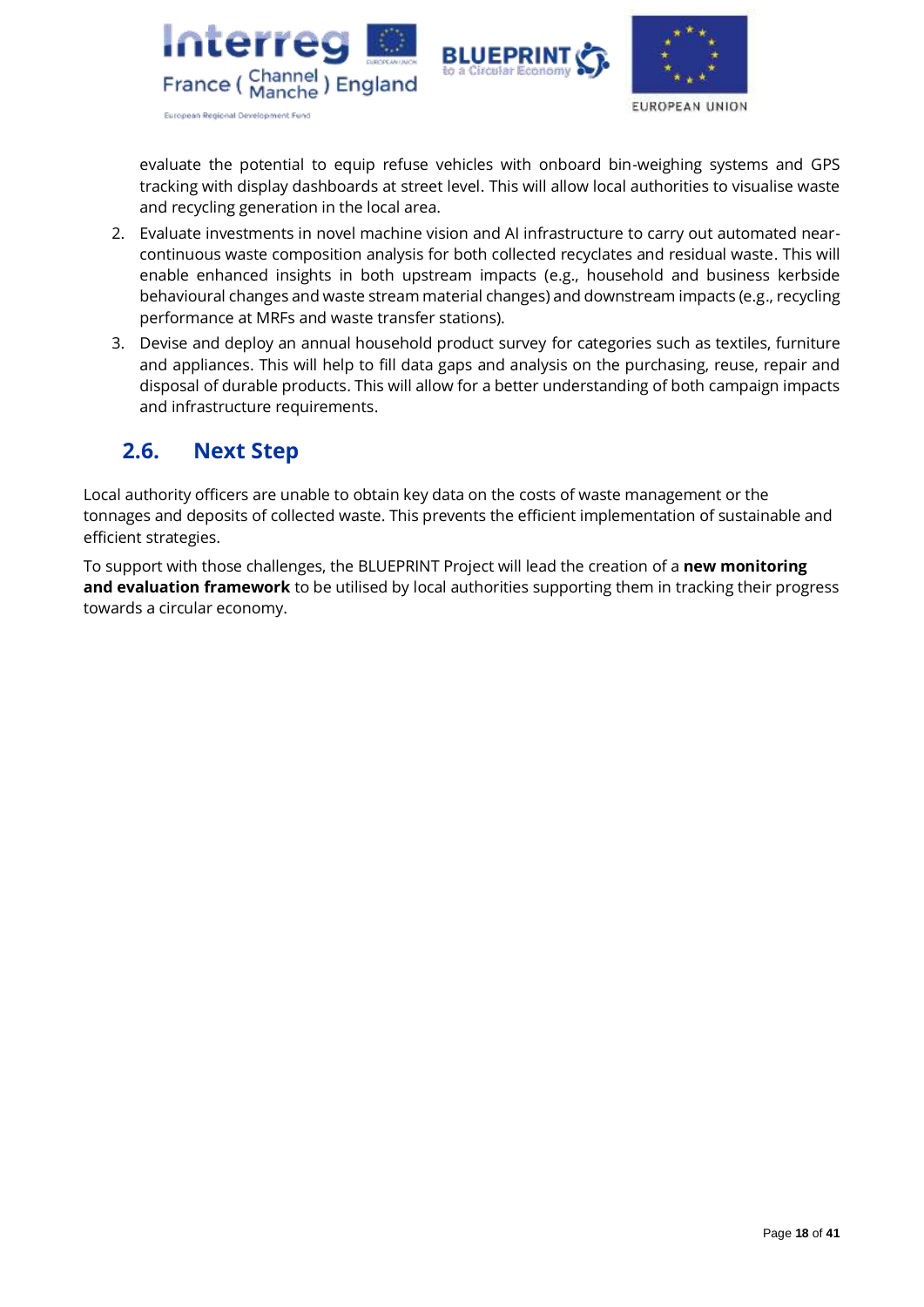





# <span id="page-18-0"></span>**3. Appendices**

# <span id="page-18-1"></span>**3.1. Appendix A – Overview of Circular Economy concepts**

The circular economy strongly enhances the more common concept of the waste hierarchy, shown in Figure 4 below. This prioritises actions to minimise material and product waste. The idea of the waste hierarchy is that actions should be taken starting with the top of the inverse pyramid (prevention). This can be done by eliminating the need for specific materials, such as unnecessary packaging. This would make existing products lighter, thereby reducing their material footprint. Alternatively, the need for products can be removed entirely by incentivising individuals to consume less. A primary example of the latter is removing multi-pack offers of bottled water, where six bottles are tied together with unnecessary soft plastic wrapping. The need to buy bottled water itself has recently been challenged by refill campaigns, which have encouraged people to bring a reusable bottle out with them, to be refilled in bars/pubs and restaurants who support this initiative

The second priority is keeping products in "the loop" for as long as possible through reuse and repair efforts, while maintaining product quality. Keeping products for as long as possible and extending their lifespan reduces the need for extracting new raw materials.

The third level (remanufacturing) involves bringing parts of a product back into the manufacturing cycle and upgrading them to match the quality of new items. The most famous example of this are ink cartridges, which can be refilled many times through collection and resales.

Recycling makes up the fourth layer of the model. This can be via different routes, such as mechanically, organically, or chemically. Here, differentiation can be made between closed and open loop recycling. The former means making the same or a similar product out of a material. Open loop recycling (often also referred to as downcycling) involves making an inferior product out of the material of the original.

Mechanical plastics recycling sorting is an example of open loop recycling. The process is still not sufficiently advanced to enable high purity streams for a large portion of recovered plastics, because it is difficult to separate different types of plastics. As a result, about 20- 40% of recovered plastics from MRFs end up in mixed plastic waste streams combining different plastics (E.g.: PE, PP, PVC, PS etc.), which is only suitable for open loop recycling. This plastic waste can be turned into grey recycled plastic composites that are used in kerbside roadblocks or benches, instead of plastic bottles being turned into plastic bottles.

The penultimate option – recovery - relates primarily to incineration through Energy from Waste facilities. In these facilities, waste is burnt to obtain heat to be turned into electricity. A residual incinerator bottom ash is also created as a by-product, which is sent to landfill.

Disposal, the final option, relates to the landfilling of waste.

Note that the main underpinning of most policies at present is the waste hierarchy (see Figure 4). The waste hierarchy related to the circular economy in that it describes what should be the priority of different circular economy strategies. Despite being practised for multiple decades, the waste hierarchy is currently more of an ideal than reality, as most of the waste still ends up in recovery and disposal. We are far from a circular economy that adheres to this waste hierarchy.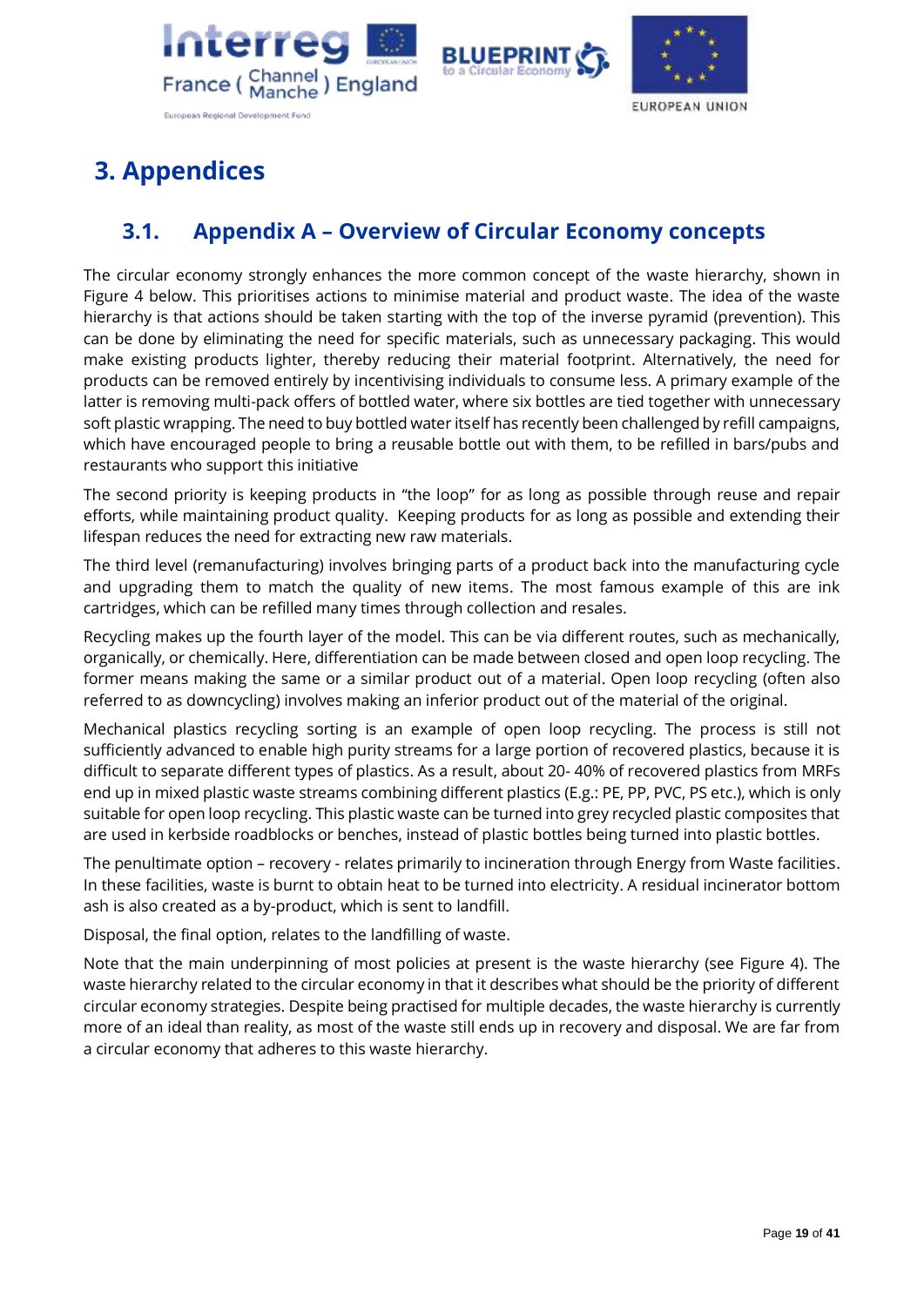



Figure 4. The waste hierarchy, EcoWise, 2021

Beyond the biosphere, Technosphere and waste hierarchy, the circular economy can also be embedded within the social and economic fabric of society. This shifts away from looking through a material or product lens and focusses on looking at the circular economy as a means towards societal ends. Significant thinking has gone into this in France where the purpose of the circular economy has been identified as part of three domains of action resulting in seven pillars. $^{26}$ 

The three domains of action are:

- 1. How individuals use resources and where the resources come from.
- 2. The demand and consumption behaviours of companies and residents.
- 3. The generation of waste.

From these domains where action can be undertaken, seven pillars that define a circular economy emerge:

- Sustainable supply ensures that there is a sustainable exploitation of resources with as little waste as possible. This relates to non-renewable and renewable resources. Sustainable supply also ensures that procurement processes take sustainable resource use into account.
- Eco-design ensures that processes, goods and services are designed to take their entire life cycle into account and optimise their longevity while minimising their environmental impact.
- Industrial ecology ensures there is collaboration between companies to utilise waste as resources between them. Businesses can do this by enabling the uptake of waste from one industry to resource in another industry.

<sup>&</sup>lt;sup>26</sup> "Économie circulaire", ADEME, 2017, <https://www.ademe.fr/expertises/economie-circulaire> (last accessed 10 August 2021).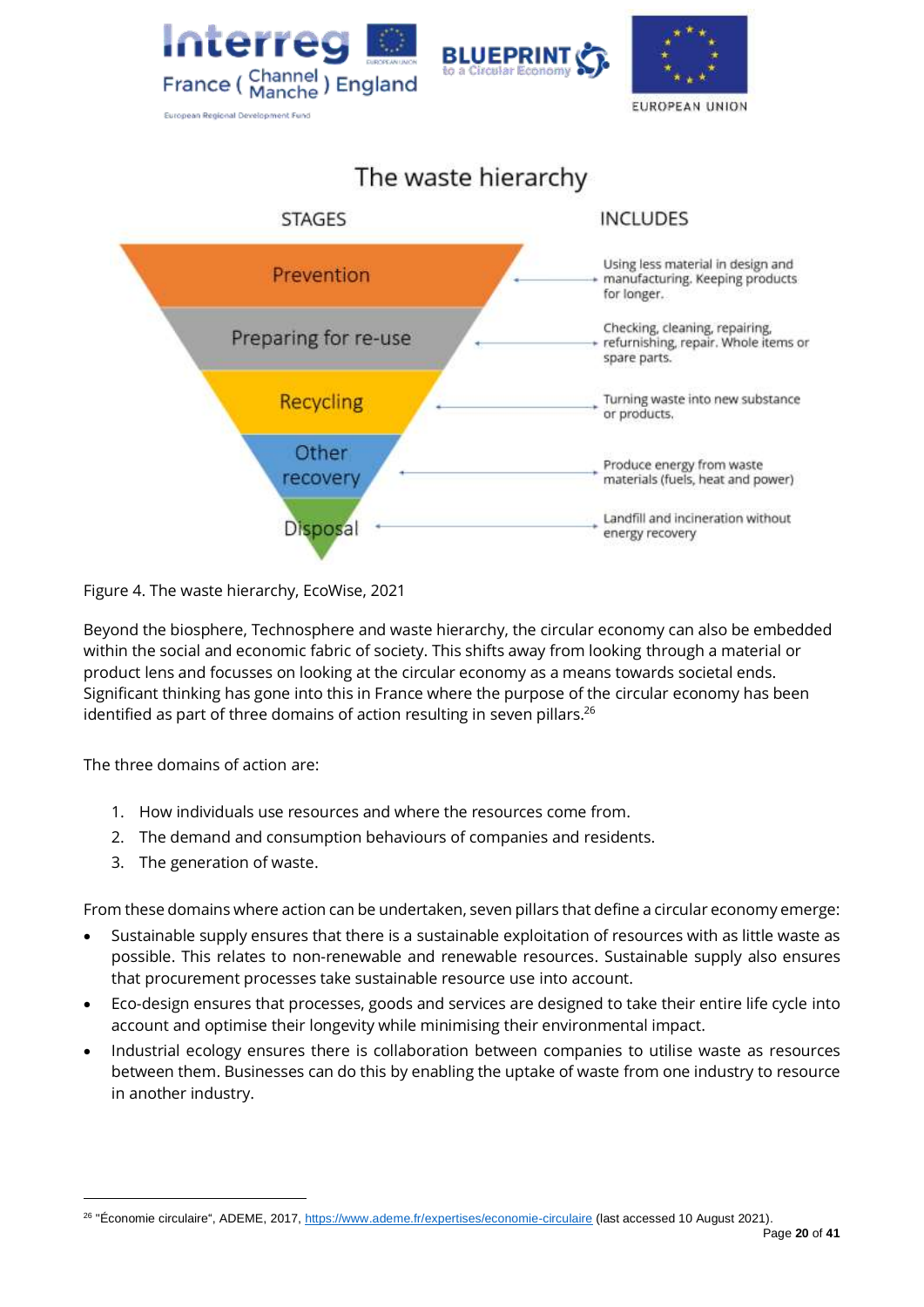



- The functional economy ensures that products become services instead of being owned by people.
- Responsible consumption ensures that private and public organisations consider environmental impacts at all stages of the product cycle.
- Product longevity ensures that a product is repaired, sold, donated, refurbished or reused to the full extent.
- Recycling ensures that all waste is recycled.



Figure 5. Circular economy concept defined by ADEME in France

### **The importance of both material and product evaluations**

The Circular Economy Systems encompasses the circular economy as a harmonious approach. In practice, studies and initiatives have previously focussed on either material (such as elements like copper) or products (such as mobile phones). This is also reflected by the way in which waste and resource management is currently approached by national government. In France and England, the national waste prevention and product longevity strategies are carried out under waste prevention programmes, whilst the strategy for recycling falls under waste management plans. This lack of integrated planning is a consequence of the EU Waste Framework Directive 2008/98/EC under Article 28 and Article 29. <sup>27</sup> This separates materials and product by law. From a circular economy perspective, however, it would make sense to integrate both in a larger plan, as prevention, product longevity and recycling should be linked within the waste hierarchy.

To achieve a circular economy, a joint perspective is needed that looks at society from both materials and product perspectives. This can be explained more clearly when looking at analytical frameworks through a material flow lens. Cradle-to-Cradle and Material Flow Analysis, for example, largely emphasise the

<sup>&</sup>lt;sup>27</sup> "EU Waste Framework Directive 2008/98/EC under Article 28 and Article 29", EUR-Lex, 2008, <u>https://eur-lex.europa.eu/legal</u>[content/EN/TXT/?uri=CELEX:32008L0098](https://eur-lex.europa.eu/legal-content/EN/TXT/?uri=CELEX:32008L0098%20) (last accessed 10 August 2021).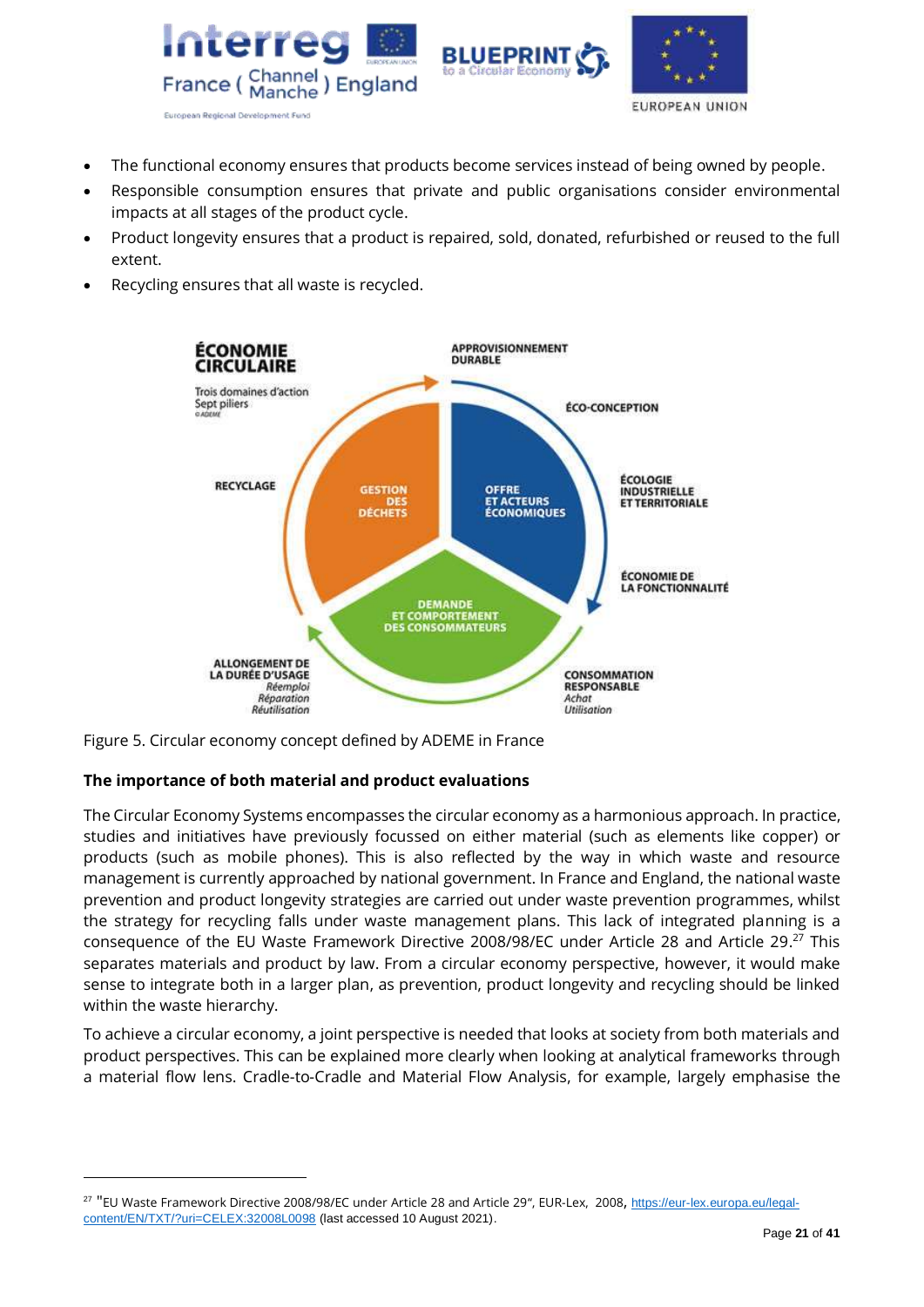





conservation of materials, following and optimising their use to prolong their life span and value. In these frameworks, products are viewed as a temporary physical form for a collection of materials. $^{28}$ 

This joint perspective is preferred to the narrow view that a circular economy is an economy in which materials are made circular through recycling. Quality and volume loss is encountered during recycling materials. This is because current technologies cannot ensure a maximum or close-to-maximum recovery or retrieval of materials, and subsequent mechanical or chemical recycling into secondary raw materials.

A strong focus on materials limits a circular economy in three ways:

- Incentivising more material consumption: Promoting recycling disincentivises waste prevention efforts, given that recycling facilities need a high tonnage of waste to be economically viable. Therefore, promoting a circular economy in this way would indirectly lead to a growth in material consumption. It would also result in higher societal costs in terms of energy and emissions and would mean a circular economy would not be reached until the distant future. $^{29}$
- Relatively higher energy and capital costs: Recycling of materials relative to product longevity and increased circulation efforts — comes with significant energy, capital cost and use of land. It also comes with significant carbon emissions if the energy is not produced from renewable sources. This is usually the case for chemical recycling processes and, to a lesser extent, for mechanical recycling processes.
- Product quality impact of recycling: Recycling technologies are still not perfect, as contaminations can degrade material properties. Copper contamination, for example, can occur in high quality steel recycling in electric arc furnaces. Copper contamination reduces its integrity, meaning that the steel cannot be used in car doors or as structural load bearing steel in skyscrapers.

A sole focus on maximising the use of materials thus does not provide the solution with the lowest waste output. Therefore, the waste hierarchy promotes waste prevention, product longevity and reuse perspectives over recycling. This prioritisation is key to achieving a circular economy within one to two generations.

The study of products alongside materials is thus key for BLUEPRINT and the circular economy at large. Greater efforts are needed to understand the value of a product as a collection of materials, money, energy, time and labour that is providing value to the end user. The lifespan of a product must also be prioritised and can be expanded through either renewal, remake, repair, refurbishment, remanufacture or upgrading. Studies with a product perspective have tended to focus on design, product integrity preservation, repair (e.g. the right to repair movement), as well as re-usability and lifespan extensions. 30

Whilst keeping products in circulation for as long as possible is a key pillar of the circular economy, focussing on products alone limits a circular economy in three ways:

- Product value maintenance: In a rapidly advancing technical world, the technology in electronic products quickly becomes outdated. Whilst increasing physical durability might prolong product lifetime, it does not ensure the value of the product in maintained or increased. Solutions such as appliances with modular components have been developed, but these have been difficult to implement from a business perspective, and not yet been proven to retain or increase value.
- Energy use improvements: As technologies advance, products become more energy efficient thanks to increasingly stringent regulations. There is consequently a trade-off between higher energy usage

<sup>&</sup>lt;sup>28</sup> Fenna Blomsma and Mike Tennant, "Circular economy: Preserving materials or products? Introducing the Resource States framework", *Science Direct,* 156 (May 2020) [https://www.sciencedirect.com/science/article/abs/pii/S0921344920300203.](https://www.sciencedirect.com/science/article/abs/pii/S0921344920300203)

<sup>29</sup> "Policies for the Sixth Carbon Budget and Net Zero"*,* Committee on Climate Change, December 2020, <https://www.theccc.org.uk/wp-content/uploads/2020/12/Policies-for-the-Sixth-Carbon-Budget-and-Net-Zero.pdf> (last accessed 10 August 2021).

<sup>&</sup>lt;sup>30</sup> "Right to Repair", Repair.eu, *https://repair.eu/,* (last accessed 10 August 2021).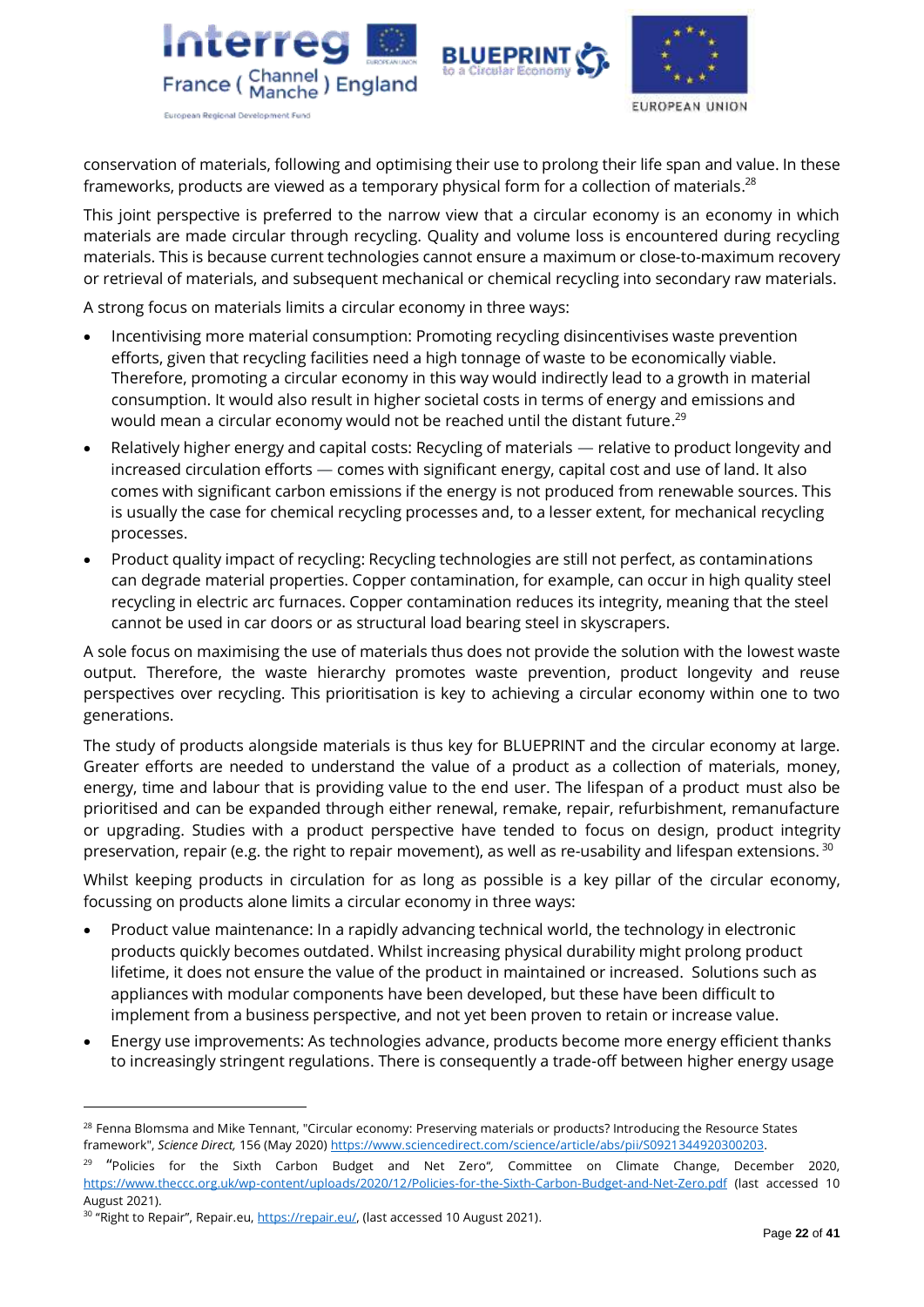



from prolonging the use of an old product, or lower energy usage from using a new product. To fully understand the benefits and drawbacks of this trade-off, it is important to consider material flows and product stocks in parallel.

• Product affordability: Longer-lasting high-quality products are usually more expensive, either because of component costs and/or due to manufacturers' marketing and profit margin increases. Consequently, many consumers are either disincentivised to use such products or have an insufficient income to purchase them. From the perspective of lower income households, product circularity makes little economic sense. Materials circularity, which puts the burden on both the manufacturers through legislation, and society as a collective by distributing costs of waste collection and recycling, is much more attainable.

The reasons above demonstrate the importance of studying materials and products in parallel. This is also increasingly recognised as a paramount step towards creating and evaluating circular processes.<sup>31</sup>

# <span id="page-22-0"></span>**3.2. Appendix B - England – developed material flow assessment method**

Material flow assessments enable the tracing of materials across a location within a set timeframe. For example, they enable analysts to see how much residual or black bag waste is generated by households, where these were processed and in what type of facility. They also show information about the resulting materials, as visualized in Figure 6 below.



Figure 6. Example of a supply chain for black bag mixed waste that can be quantified using material flow assessment.

To carry out material flow assessments, it is necessary to have available datasets or databases that contain information about waste/materials received, processed and sent within a region and/or country. It is also helpful to have an identifier of the composition of waste/materials alongside the flows. The European Waste Classifications have been legally defined as a common framework both for England and France.<sup>32</sup> This contains a codification for 20 categories of materials/waste, with sub-classifications for individual types. For example:

- 20 municipal waste types including separately collected fractions:
	- o 20 01 01 Paper and cardboard
	- $\circ$  20 01 02 Glass
	- o 20 01 08 biodegradable kitchen and canteen waste

<sup>&</sup>lt;sup>31</sup> Blomsma and Tennant, "Circular Economy".

<sup>&</sup>lt;sup>32</sup> "EWC Codes", Waste Support, <u>http://www.wastesupport.co.uk/ewc-codes</u> (last accessed 10 August 2021).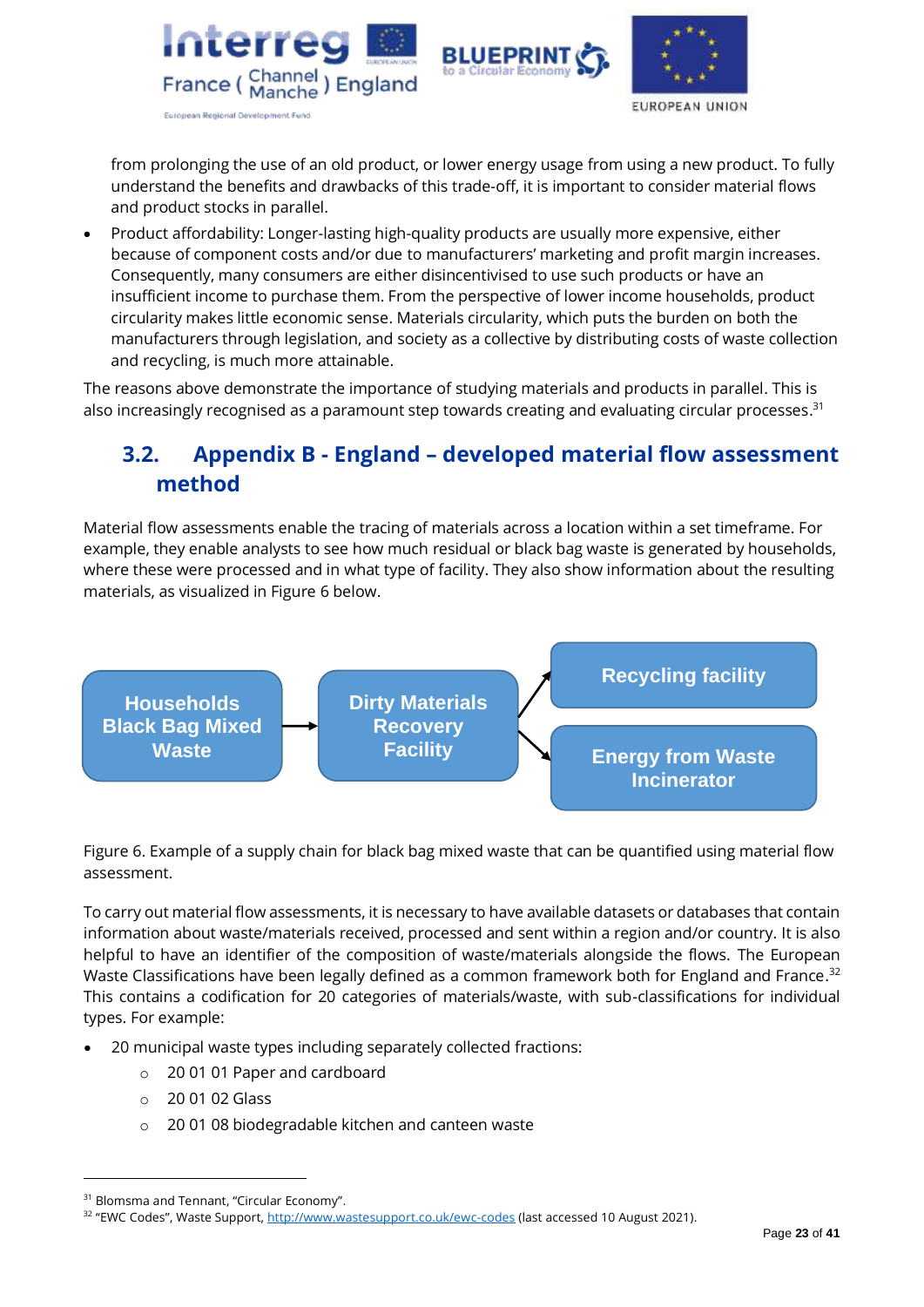



Material flow data is usually collected by local authorities for their own internal waste services. This is done by a country's Ministry of Environment or similar institution, or via national or regional environmental agencies that provide permits for waste management service facilities. However, not all of these datasets are publicly available, and many are difficult to analyse.

The material flow assessment method is based on available datasets as described in the previous section. WasteDataFlow data is often a starting point because of its comprehensiveness. It is used to obtain values for the Local Authority Collected Waste (LACW) for households and non-households (commercial and industrial). This is combined with the information on whether the waste/materials are recycled or not, split by organic and non-organic waste. It also describes the collection methods used to obtain the waste/materials. Subsequently, this information is complemented with values from the Environment Agency Waste Data Interrogator for enrichment purposes at four levels:

- o The amount of non-household waste/materials.
- o The processing route for disposal and recovery of waste/materials.
- o The waste types using the European Waste Code (EWC) classification.
- o Inflows/outflows from the local authority from/to other local authorities.

Additional datasets (the National Household Waste Composition data and the WRAP Materials Facility Reporting portal) are used for mixed waste. These break waste data down into types of materials contained in collected waste based on estimates for the composition of waste. These include the following mixed waste:

- 1. Residual or black bag waste.
- 2. Co-mingled collected waste.
- 3. Remaining sorting residues.

The sequence of the material flow assessment is as described in Figure 7



### Figure 7. material flow assessment (EcoWise, 2021)

### **WasteDataFlow information extraction process**

To implement the approach in a modular way and make it replicable for as many local authorities as possible, a series of data extraction and processing steps were carried out. In the case of WasteDataFlow**,** different datasets were extracted, integrated, and placed from the portal into a master spreadsheet dataset (see Figure 8 below). The tonnage arisings, for example, were combined with the collection methods. This makes it possible to find the following information for individual local authorities via the master spreadsheet:

• Number of households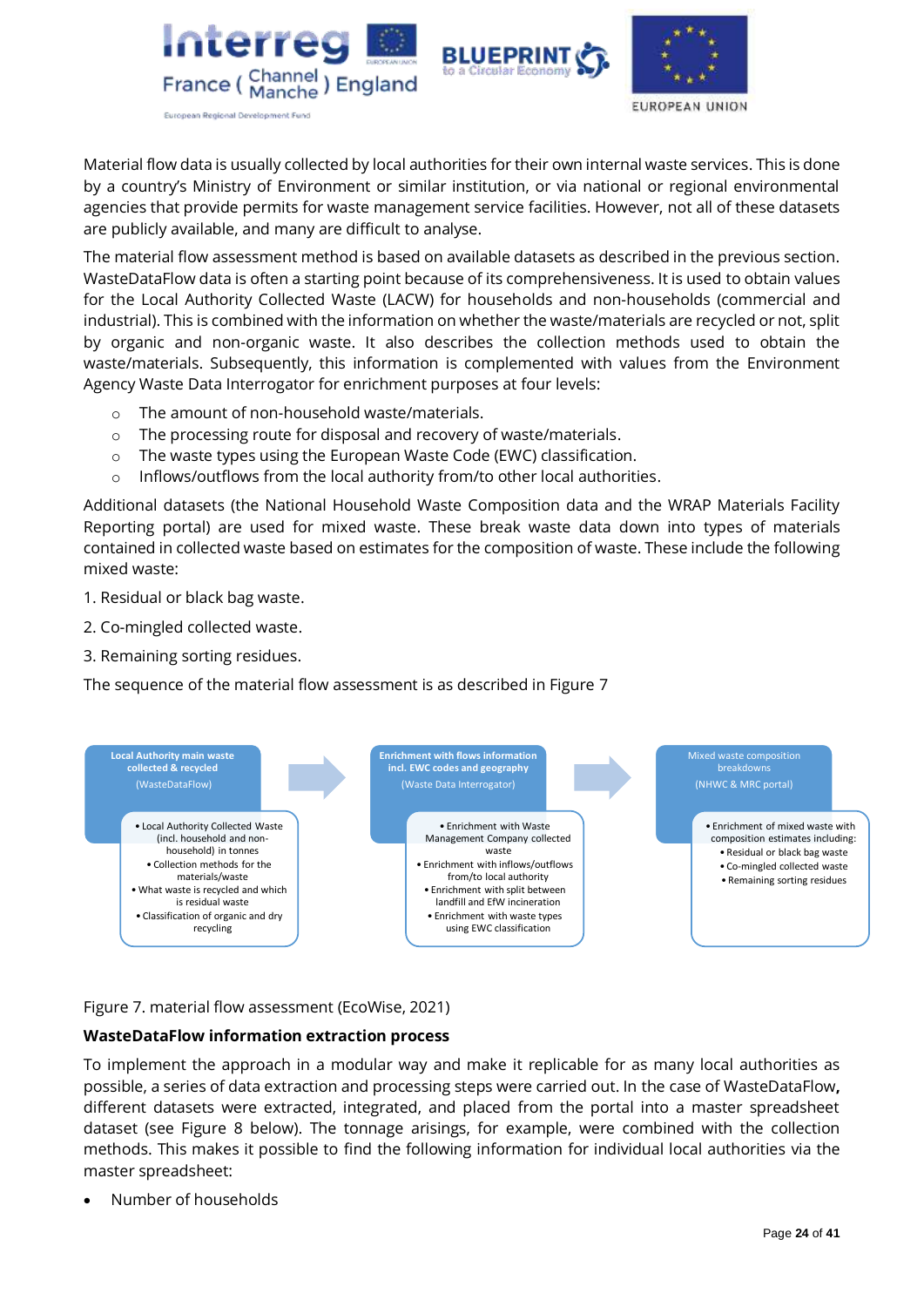





- LACW household waste (tonnes)
- LACW non-household residual waste (tonnes)
- Total household waste collected including residual and recycling (tonnes)
- Household waste not sent for recycling, reuse or composting (tonnes)
- Household waste sent for recycling, reuse or composting (tonnes)
- Household waste sent for dry recycling (tonnes)
- Household waste sent for composting/anaerobic digestion (tonnes)
- Municipal waste sent to landfill (tonnes)
- Household waste sent for energy recovery (tonnes)
- Collection method for residual waste by number of households (bins/sacks/other)
- Collection method for dry recycling by number of households (bins/sacks/other)
- Collection method for organic waste by number of households (bins/sacks/other)
- Frequency of collection for residual waste by bin/sacks/method
- Frequency of collection for dry recycling by bin/sacks/method
- Frequency of collection for organic waste by bin/sacks/method

The sets of information can be summarised into a baseline perspective with key characteristics for the local authority, as shown in figure 8.

|  |  |                                                   |                                                          |                |                                                                |             |                          |                                   |      |                                             |                                     |  |  |  |                           |  |               |  |                           | <b>Service</b><br>---                              |  |
|--|--|---------------------------------------------------|----------------------------------------------------------|----------------|----------------------------------------------------------------|-------------|--------------------------|-----------------------------------|------|---------------------------------------------|-------------------------------------|--|--|--|---------------------------|--|---------------|--|---------------------------|----------------------------------------------------|--|
|  |  |                                                   |                                                          |                | an are dear the control of                                     |             | $2 - 101$                | $-200$                            | $-1$ | 日本ルーバー                                      |                                     |  |  |  |                           |  |               |  |                           |                                                    |  |
|  |  |                                                   |                                                          |                | with the first company state.                                  |             |                          | $-5.57$                           |      | <b>SOFT</b><br>to the state.                | <b>SC</b> ment                      |  |  |  |                           |  |               |  |                           | <b>STATISTICS</b>                                  |  |
|  |  | <b>Early In All</b>                               |                                                          |                | and their fact that and their trac-                            |             |                          |                                   |      | the first file age and any<br>计最一面          | <b>Allen</b>                        |  |  |  |                           |  |               |  |                           | ----                                               |  |
|  |  | win a min                                         |                                                          |                |                                                                |             |                          |                                   |      | 日本(一) 国内                                    | the last line (p) the country and a |  |  |  |                           |  |               |  |                           |                                                    |  |
|  |  |                                                   | the country of the country of                            |                | the projection species lists of the                            | ___         | コンエント 日本                 |                                   |      | state for<br>The Mill of the American       | <b>Contract</b>                     |  |  |  | or Mr. M. Co., Louis A.   |  |               |  | control to the control of |                                                    |  |
|  |  | the process of<br><b>MACARITAS</b><br>$-10-10-10$ |                                                          |                | the party of the start color child                             |             |                          | <b>BELL J' → 世界生16 LJ +</b>       |      |                                             |                                     |  |  |  | <b>SALES</b>              |  |               |  |                           |                                                    |  |
|  |  |                                                   |                                                          |                |                                                                |             |                          |                                   |      | the district of                             | $-40$                               |  |  |  | Windows and concerning to |  | the design of |  | 実施して                      |                                                    |  |
|  |  |                                                   |                                                          |                |                                                                |             | through Library          |                                   |      | $\sim$<br>- -<br>as in him.                 | --                                  |  |  |  |                           |  |               |  |                           |                                                    |  |
|  |  |                                                   |                                                          |                | Min-Min, Jan., Jan.                                            |             |                          | $-1.11 - 1.1$<br>The first way or |      | $44.33 \times 10^{-1}$<br>the fill that you |                                     |  |  |  | $-70.08$                  |  |               |  |                           | _____                                              |  |
|  |  | 149.003.24<br>No. 24 14                           |                                                          |                | tend and the track and                                         |             |                          |                                   |      |                                             |                                     |  |  |  |                           |  |               |  |                           | $-100$<br><b>Service</b><br>--------               |  |
|  |  |                                                   |                                                          |                |                                                                |             |                          |                                   |      | <b>COLLA</b>                                |                                     |  |  |  |                           |  |               |  |                           | $-1000$<br><b>Service Controller Controller</b>    |  |
|  |  | -- - -                                            |                                                          |                | 21-40-242-922-922-02                                           |             | and the                  |                                   |      | $-10 - 10$                                  |                                     |  |  |  |                           |  |               |  |                           |                                                    |  |
|  |  | ---<br>distant of                                 |                                                          |                | and the control of the control of the                          | The Control |                          | $1000 + 1000 = 1000$              |      | 二三日二                                        |                                     |  |  |  |                           |  |               |  |                           | The company's state and                            |  |
|  |  |                                                   |                                                          |                | --------                                                       |             | <b>Contract Contract</b> |                                   |      | THE BAY                                     |                                     |  |  |  |                           |  |               |  |                           | ----------                                         |  |
|  |  |                                                   |                                                          |                | THE THE RECORD THE LINE<br>and the company of the con-         |             |                          |                                   |      | --                                          |                                     |  |  |  |                           |  |               |  |                           |                                                    |  |
|  |  |                                                   |                                                          |                | and the company of the company of the company                  |             |                          |                                   |      |                                             |                                     |  |  |  |                           |  |               |  |                           | 1. South 1<br>----                                 |  |
|  |  | <b>START OF</b>                                   |                                                          |                | are was not the out our                                        |             |                          | <b>Billing Jane Hard</b>          |      | 新型ケー                                        |                                     |  |  |  |                           |  |               |  |                           |                                                    |  |
|  |  | <b>UP-18, 22 MAI</b>                              |                                                          |                | \$1.40 OT -24 500 OT -24                                       |             |                          | <b>ARCARDON NE</b>                |      | the star for the country                    | $-10-10$                            |  |  |  |                           |  |               |  |                           | The comment of the                                 |  |
|  |  |                                                   |                                                          |                | that can see the same that<br>ALC: YEST AND ARR WAY AND        |             |                          |                                   |      | 22 44 34 35<br>10 Kitchen                   |                                     |  |  |  |                           |  |               |  |                           | <b><i>Programmer</i></b>                           |  |
|  |  |                                                   |                                                          |                |                                                                |             | <b>JUNEAU C. L. Bank</b> |                                   |      | ----<br>$\sim$ 11 $\sim$                    |                                     |  |  |  |                           |  |               |  |                           |                                                    |  |
|  |  |                                                   |                                                          |                |                                                                |             |                          |                                   |      |                                             |                                     |  |  |  |                           |  |               |  |                           | <b>SEARCH AND ARRANGEMENT</b><br><b>STATISTICS</b> |  |
|  |  | 主な注目                                              | (00 TB of the SE in 10 SE for the SE the of the integral |                | 1000 第二一次十六 10 一次                                              |             |                          |                                   |      |                                             |                                     |  |  |  |                           |  |               |  |                           | ------                                             |  |
|  |  |                                                   |                                                          |                | the lower and show that sales was<br>and the state of the con- |             |                          |                                   |      |                                             |                                     |  |  |  |                           |  |               |  |                           | 306E7T                                             |  |
|  |  |                                                   |                                                          |                |                                                                |             |                          |                                   |      |                                             |                                     |  |  |  |                           |  |               |  |                           | <b>LEASE COMPANY</b><br>____                       |  |
|  |  |                                                   |                                                          |                |                                                                |             |                          |                                   |      |                                             |                                     |  |  |  |                           |  |               |  |                           |                                                    |  |
|  |  |                                                   | 共立体体反共元                                                  |                | and their class were dark shown and                            |             |                          |                                   |      | ----                                        |                                     |  |  |  |                           |  |               |  | $-1000$                   |                                                    |  |
|  |  |                                                   |                                                          |                | 22. At my bot the release to 22.                               |             |                          |                                   |      |                                             |                                     |  |  |  |                           |  |               |  |                           |                                                    |  |
|  |  |                                                   |                                                          |                | The property of the Constitution of                            |             |                          | <b><i><u>PACE AC</u></i></b>      |      | <b>LATER STATE</b>                          |                                     |  |  |  |                           |  |               |  |                           | <b>CONTRACTOR</b>                                  |  |
|  |  |                                                   |                                                          |                | --------                                                       |             |                          |                                   |      |                                             |                                     |  |  |  |                           |  |               |  |                           |                                                    |  |
|  |  | $-1.36$                                           |                                                          |                |                                                                |             |                          |                                   |      | ----                                        |                                     |  |  |  |                           |  |               |  |                           | -----------                                        |  |
|  |  |                                                   |                                                          | 10 write do at |                                                                |             |                          |                                   |      |                                             |                                     |  |  |  |                           |  |               |  |                           |                                                    |  |
|  |  |                                                   |                                                          |                |                                                                |             |                          |                                   |      |                                             |                                     |  |  |  |                           |  |               |  |                           | The first process and the con-                     |  |
|  |  |                                                   |                                                          |                |                                                                |             |                          |                                   |      | at an interest                              |                                     |  |  |  |                           |  |               |  |                           |                                                    |  |

Figure 8. Zoomed-out master dataset from WasteDataFlow combining multiple datasets within the database. Each row is one local in England and each column represents an additional datapoint

### **Waste Data Interrogator information extraction process**

In the case of the Environment Agency Waste Data Interrogator**,** the 2018 and 2019 databases were transferred from MS Access databases and an Excel spreadsheet into a PostGRESQL database. This allows for easy querying and extraction of specific data views by local authority and any type of data characteristics. Three queries were setup to extract perspectives on waste/material flows:

- Waste/material sent to facility in local authority A with origin local authority B-Z
- Waste/material removed from facility in local authority A with destination local authority B-Z
- Waste/material received at facility located in local authority B-Z with origin local authority A

The extracts are summary portions of the database that can be exported into a .csv or spreadsheet-based format for further data manipulation. This makes it easier to analyse the data in Microsoft Excel. These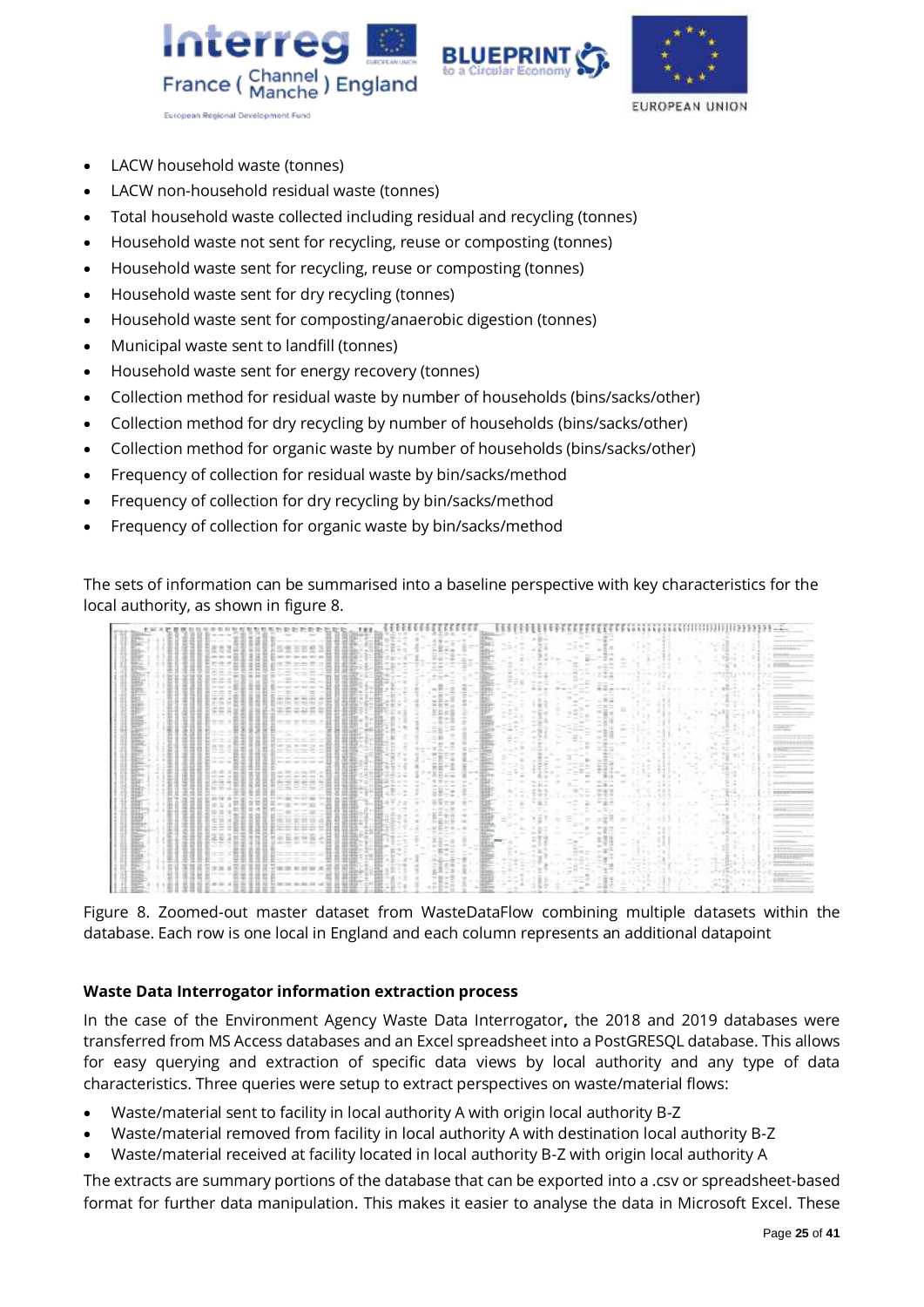

three extracts include the characteristics as defined in Table 3 below, which is split into the WDI dataset for waste received and the second WDI dataset for waste removed.

As a final step, a summary view is created in Microsoft Excel for each of the three extracts, as shown in Figure 9 below with an example for Essex. The extract summarises the data under EWC waste category 20 (household waste), 16 (packaging waste) and 19 (waste processing) into a table. The waste categories include mixed waste, refuse derived fuel for incineration, organic materials, dry materials, durable goods, and other waste, with sub-categories recovery, landfill, incineration, transfer for disposal, and treatment.

After these extracts are created and summarised, the information can be manually interpreted and further summarised to generate results formats.

| <b>Waste originating from</b>                                       | <b>Essex</b> |                         |
|---------------------------------------------------------------------|--------------|-------------------------|
| Sent to                                                             | <b>Essex</b> | <b>Outside of Essex</b> |
| <b>Mixed household and similar wastes</b>                           | 872,226      | 376,897                 |
| <b>Recovery</b>                                                     | 472,071      | 254,015                 |
| Landfill                                                            | 84,223       | 44,246                  |
| <b>Incineration</b>                                                 | 0            | 59,749                  |
| <b>Transfer for Disposal</b>                                        | 68,573       | 18,312                  |
| <b>Treatment</b>                                                    | 247,360      | 575                     |
| <b>Refuse derived fuel</b>                                          | 26.187       | 147,586                 |
| <b>Recovery</b>                                                     | 21,931       | 138,556                 |
| Landfill                                                            | 4,255        | 8,347                   |
| <b>Incineration</b>                                                 | 0            | 683                     |
| <b>Transfer for Disposal</b>                                        | 0            | 0                       |
| <b>Treatment</b>                                                    | 0            |                         |
| <b>Organic Materials</b>                                            | 190,006      | 113,214                 |
| <b>Recovery</b>                                                     | 184,644      | 111,771                 |
| Landfill                                                            | 435          | 440                     |
| <b>Incineration</b>                                                 | 0            | 874                     |
| <b>Transfer for Disposal</b>                                        | 4,927        | 70                      |
| <b>Treatment</b>                                                    | 0            | 59                      |
| Dry Materials (incl. Glass, Wood, Plastics, Metals, Paper and card) | 147,275      | 286.309                 |
| <b>Recovery</b>                                                     | 138,543      | 249,409                 |
| Landfill                                                            | 1,821        | 40                      |
| <b>Incineration</b>                                                 | ٥            | 36,580                  |
| <b>Transfer for Disposal</b>                                        | 6,911        | 276                     |
| <b>Treatment</b>                                                    | ٥            |                         |
| Durable goods (incl. textiles, clothes, WEEE, bulky waste)          | 44,836       | 13,076                  |
| <b>Recovery</b>                                                     | 3,868        | 9.656                   |
| Landfill                                                            | 3,688        | 214                     |
| <b>Incineration</b>                                                 | 0            | 1,086                   |
| <b>Transfer for Disposal</b>                                        | 19           | 2,121                   |
| <b>Treatment</b>                                                    | 37,261       | 0                       |
| Other                                                               | 474,224      | 1,141,616               |
| <b>Recovery</b>                                                     | 289,515      | 324,420                 |
| Landfill                                                            | 182,057      | 783,323                 |
| <b>Incineration</b>                                                 | ٥            |                         |
| <b>Transfer for Disposal</b>                                        | 2,652        | 6,039                   |
| <b>Treatment</b>                                                    | ٥            | 27,833                  |
| <b>TOTALS</b>                                                       | 1,754,754    | 2,078,699               |

**Waste Received FROM** 

Figure 9. Example of waste originating from Essex that is sent to facilities within Essex and facilities outside of Essex.

Table 3. data characteristics per waste flow contained in the two WDI datasets.

3,833,452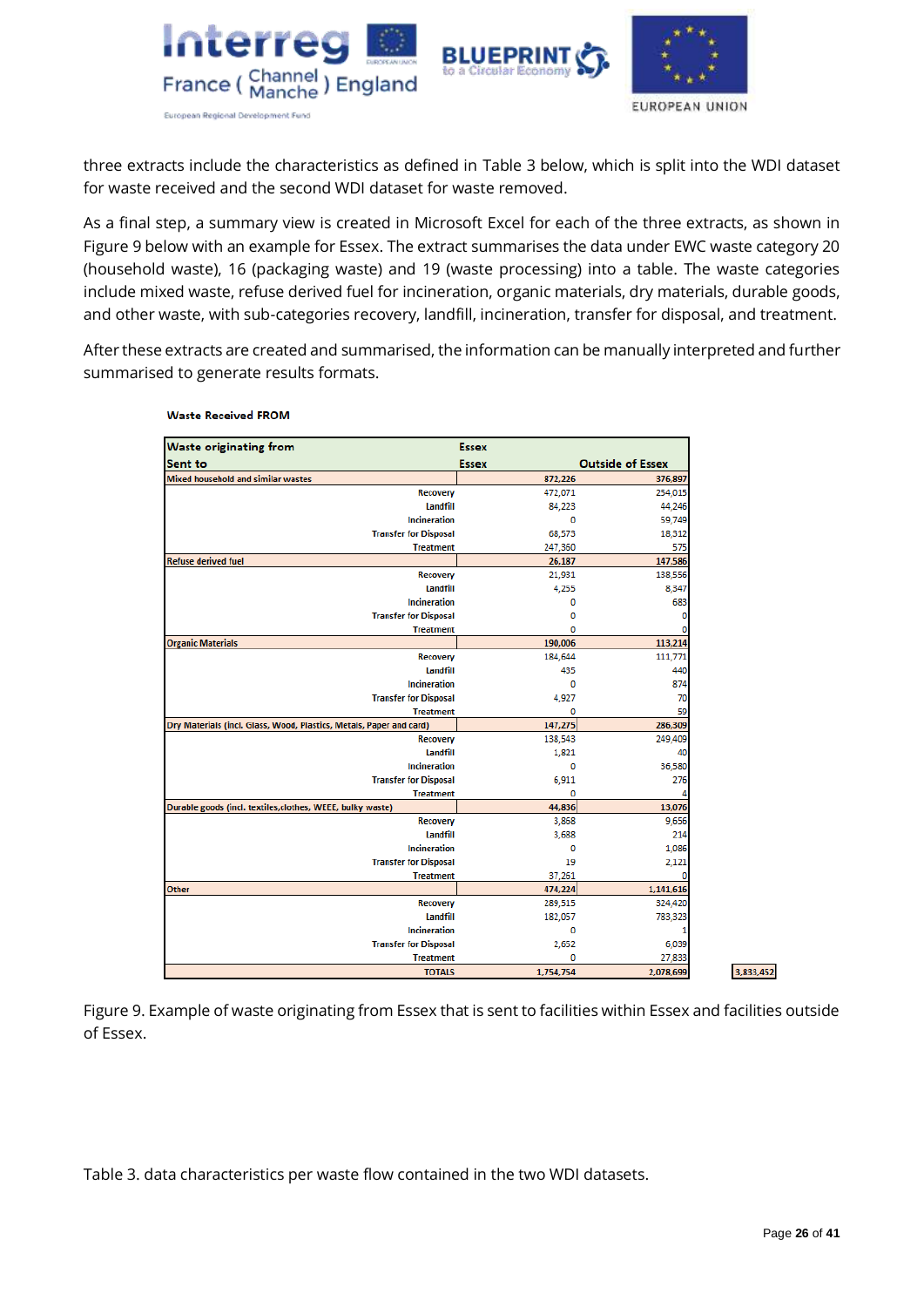





European Regional Development Fund

| <b>Waste Received Dataset</b>      | <b>Waste Removed Dataset</b>       |
|------------------------------------|------------------------------------|
| Facility rpa                       | Facility rpa                       |
| Facility sub region                | Facility sub region                |
| Facility wpa                       | Facility wpa                       |
| Facility district                  | Facility district                  |
| Permit                             | Permit                             |
| Site name                          | Site name                          |
| Facility address                   | Facility address                   |
| Postcode                           | Postcode                           |
| Eastings                           | Eastings                           |
| Northings                          | Northings                          |
| Operator                           | Operator                           |
| Permit type                        | Permit type                        |
| Form of waste (solid/liquid/gas)   | Form of waste (solid/liquid/gas)   |
| Basic waste category               | Basic waste category               |
| Waste code (EWC)                   | Waste code (EWC)                   |
| EWC chapter                        | EWC chapter                        |
| EWC sub chapter                    | EWC sub chapter                    |
| EWC waste description              | EWC waste description              |
| SOC category                       | SOC category                       |
| SOC subcategory                    | SOC subcategory                    |
| Site category                      | Site category                      |
| Facility type                      | Facility type                      |
| Recorded origin                    | Recorded destination               |
| Origin WPA                         | <b>Destination WPA</b>             |
| Origin region                      | Destination region                 |
| Fate                               | Fate                               |
| Resource (R) and Disposal (D) code | Resource (R) and Disposal (D) code |
| Tonnes received                    | Tonnes removed                     |

### **Waste Data Composition information**

The final step is to provide a more detailed understanding of the composition of mixed waste. The approach is to use detailed estimates of waste compositions and superimpose them on the tonnages for the three types of sources above. The three types of mixed waste are:

- Residual or black bag waste, based on the National Household Composition Data, which provides for a highly detailed sampling assessment average of waste in England, Wales, Scotland, Norther Ireland, London and the entire UK between 83 different waste categories.<sup>33</sup>
- Co-mingled collected waste based on the WRAP Material Facilities Reporting Portal.<sup>34</sup> This displays the composition of mixed waste tonnage received for the majority of MRF facilities based on the split by glass, paper & card, plastics, metals, non-target, and non-recyclable material
- Remaining sorting residues based on the WRAP Material Facilities Reporting Portal. This contains samples on the composition of outputs split by glass, paper & card, plastics, metals, non-target, and non-recyclable material for some MRF facilities.

<sup>&</sup>lt;sup>33</sup> "Quantifying the composition of municipal waste", WRAP, [https://www.wrap.org.uk/content/quantifying-composition-municipal](https://www.wrap.org.uk/content/quantifying-composition-municipal-waste)[waste](https://www.wrap.org.uk/content/quantifying-composition-municipal-waste) (last accessed 10 August 2021).

<sup>&</sup>lt;sup>34</sup> "Materials Facility Reporting Portal", WRAP, <u><https://mfrp.wrap.org.uk/></u> (last accessed 10 August 2021).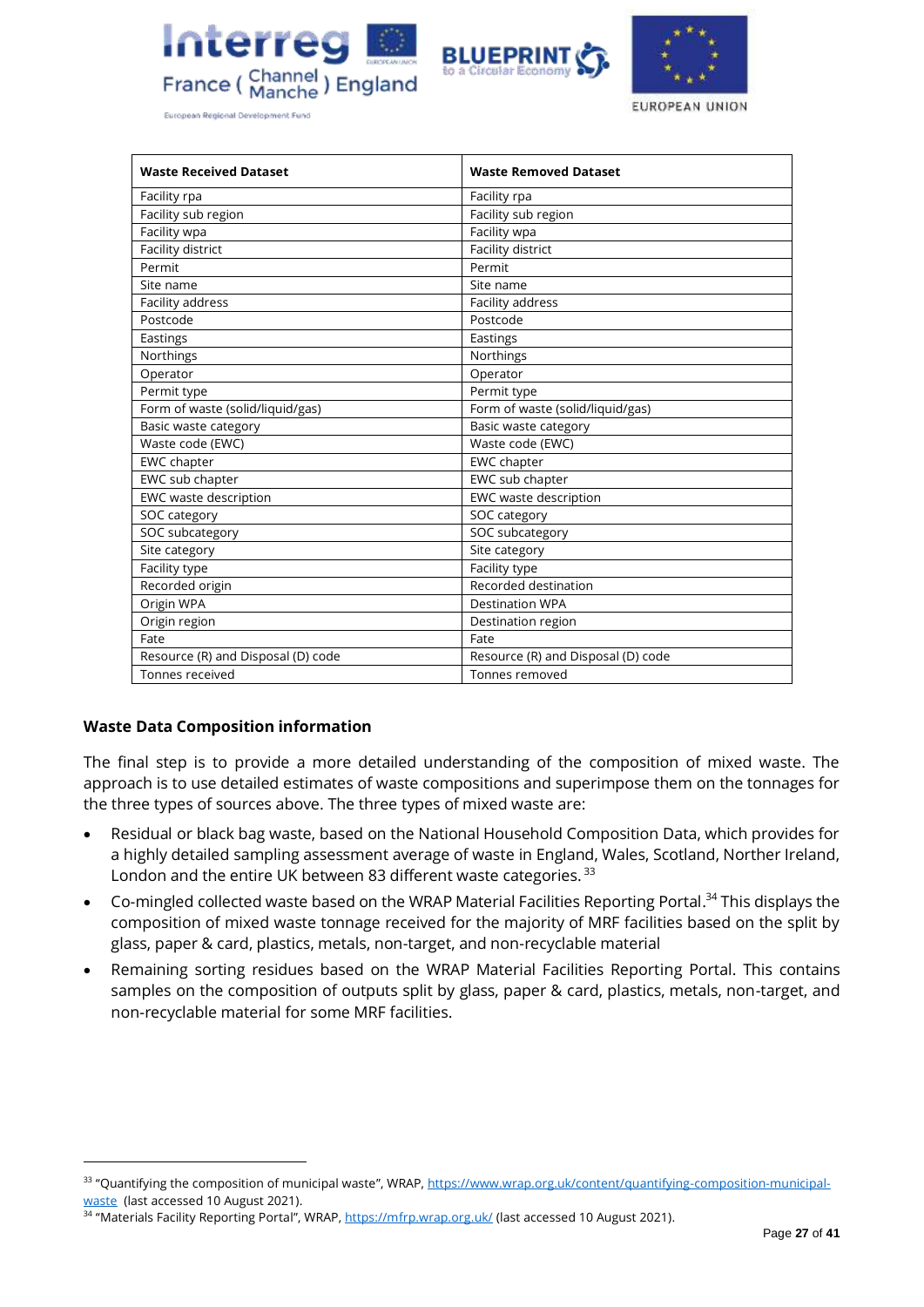



EUROPEAN UNION

The composition data for residual or black bag waste based on the National Household Composition information is shown in Table 8 for the commercial waste collected. An example of the inputs and outputs from an MRF from the WRAP portal is shown in Table 4

Table 4. Average composition across commercial waste collected by local authorities (LA) and waste management companies (WMC).

| <b>Main Categories</b> | <b>Sub-categories</b>               | <b>LA Collected</b><br>average<br>composition (%) | <b>WMC</b><br>collected<br>average<br>composition<br>(%) |
|------------------------|-------------------------------------|---------------------------------------------------|----------------------------------------------------------|
| Paper and Card         | Recyclable paper packaging          | 0.95                                              | 0.71                                                     |
| Paper and Card         | Recyclable paper non packaging      | 5.23                                              | 7.39                                                     |
| Paper and Card         | Thin card packaging                 | 1.65                                              | 2.05                                                     |
| Paper and Card         | Thin card non packaging             | 0.42                                              | 0.28                                                     |
| Paper and Card         | Corrugated card packaging           | 6.46                                              | 5.8                                                      |
| Paper and Card         | Corrugated card non packaging       | $\mathbf 0$                                       | 0.06                                                     |
| Paper and Card         | Drink cartons (Tetra packs)         | 0.22                                              | 0.39                                                     |
| Paper and Card         | Kitchen roll and tissues            | 8.29                                              | 9.21                                                     |
| Paper and Card         | Flood contaminated P&C              | 1.56                                              | 1.15                                                     |
| Paper and Card         | Waxed/laminated/wet strength P&C    | 1.92                                              | 2.99                                                     |
| Paper and Card         | Other non-recyclable paper and card | 0.76                                              | 0.63                                                     |
| Plastic film           | Carrier bags                        | 0.64                                              | 0.53                                                     |
| Plastic film           | Black bags and sacks                | 1.84                                              | 3.00                                                     |
| Plastic film           | Other plastic film packaging        | 4.3                                               | 7.46                                                     |
| Plastic film           | Other plastic film non packaging    | 0.15                                              | 0.27                                                     |
| Plastic film           | Plastic bottles                     | 1.81                                              | 2.38                                                     |
| <b>Dense Plastic</b>   | <b>PTTs</b>                         | 1.7                                               | 2.49                                                     |
| Dense Plastic          | <b>Black plastic PTT</b>            | 0.18                                              | 0.36                                                     |
| <b>Dense Plastic</b>   | Other dense plastic                 | 2.73                                              | 3.44                                                     |
| Dense Plastic          | <b>Bio plastics</b>                 | $\overline{0}$                                    | 0.07                                                     |
| <b>Textiles</b>        | Clothing                            | 1.24                                              | 0.91                                                     |
| <b>Textiles</b>        | Shoes, bags, belts                  | 0.37                                              | 0.5                                                      |
| <b>Textiles</b>        | Non clothing textiles               | 0.77                                              | 0.81                                                     |
| Other combustible      | Carpet and underlay                 | 0.12                                              | 1.04                                                     |
| Other combustible      | Furniture                           | 0.13                                              | 0.42                                                     |
| Other combustible      | Mattresses                          | $\overline{0}$                                    | 0.11                                                     |
| Other combustible      | Absorbent hygiene products (AHPs)   | 1.3                                               | 1.05                                                     |
| Other combustible      | Wood and cork packaging             | 0.56                                              | 0.3                                                      |
| Other combustible      | Wood and cork non packaging         | 1.5                                               | 3.07                                                     |
| Other combustible      | Other combustible                   | 2.28                                              | 3.38                                                     |
| Other non-combustible  | Other non-combustible               | 2.53                                              | 1.66                                                     |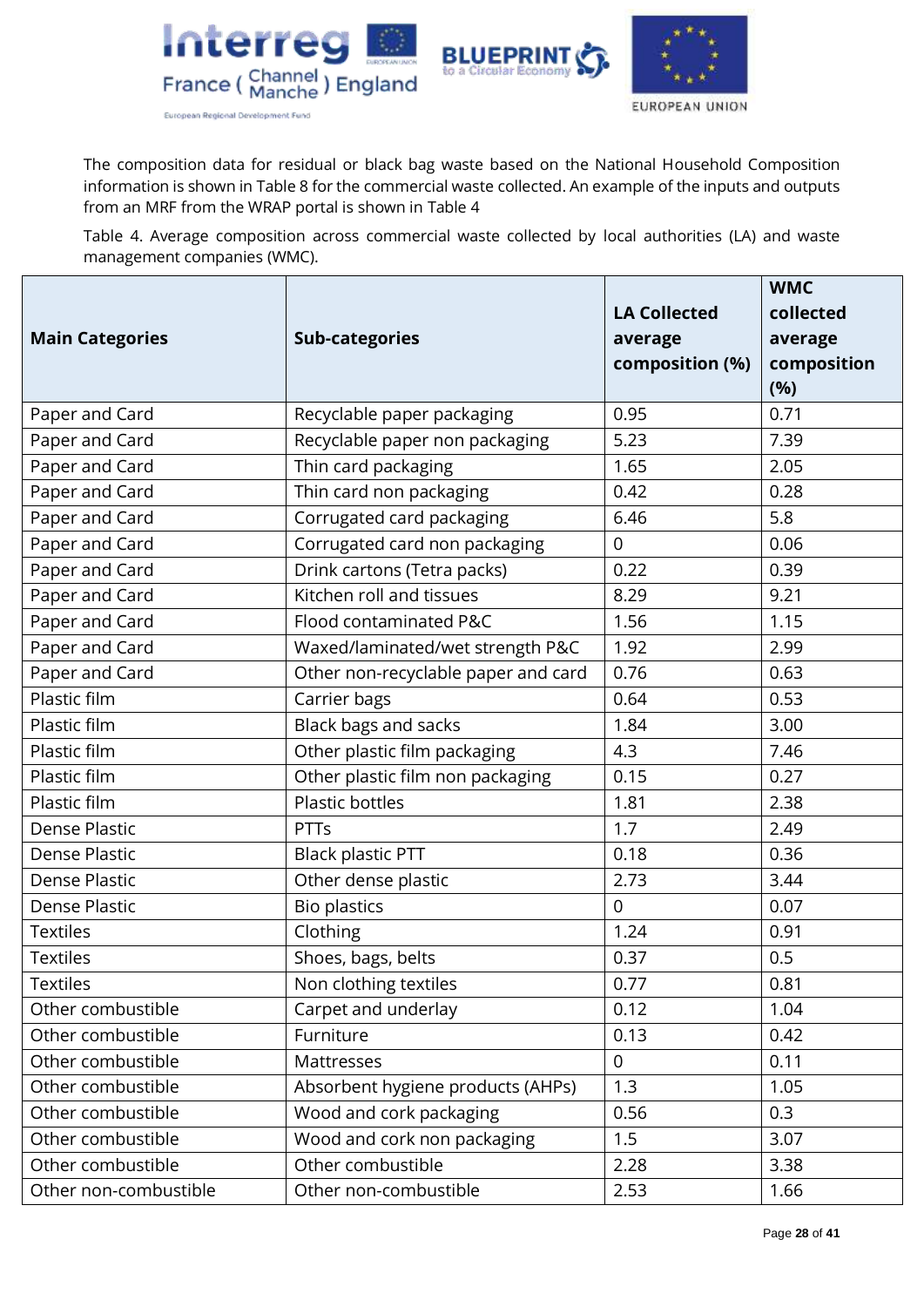





EUROPEAN UNION

| Other non-combustible        | Non combustible, non food liquid | 0.24  | 0.07  |
|------------------------------|----------------------------------|-------|-------|
| Glass                        | Glass bottles and jars           | 3.8   | 1.77  |
| Glass                        | Glass non-packaging              | 0.39  | 0.31  |
| Putrescible                  | Garden waste                     | 1.07  | 0.98  |
| Putrescible                  | Soil                             | 0.54  | 0.42  |
| Putrescible                  | Edible food waste                | 20.94 | 14.88 |
| Putrescible                  | Inedible food waste              | 12.46 | 9.71  |
| Putrescible                  | Other organic                    | 1.15  | 0.58  |
| Ferrous metal                | Ferrous cans and tins            | 1.29  | 1.02  |
| Ferrous metal                | Ferrous aerosols                 | 0.08  | 0.08  |
| Ferrous metal                | Other ferrous items              | 1.12  | 1.9   |
| Non-ferrous metal            | Non-ferrous cans                 | 0.51  | 0.47  |
| Non-ferrous metal            | Non-ferrous aerosols             | 0.03  | 0.05  |
| Non-ferrous metal            | Aluminium foil                   | 0.33  | 0.38  |
| Non-ferrous metal            | Other non-ferrous                | 0.14  | 0.23  |
| <b>WEEE</b>                  | <b>WEEE</b>                      | 1.4   | 0.86  |
| Potentially hazard household |                                  |       |       |
| items                        | <b>Empty Paint tins</b>          | 0.03  | 0.03  |
| Potentially hazard household |                                  |       |       |
| items                        | Full paint tins                  | 0.06  | 0.04  |
| Potentially hazard household |                                  |       |       |
| items                        | <b>HHW</b>                       | 0.17  | 0.3   |
| Potentially hazard household |                                  |       |       |
| items                        | <b>Batteries</b>                 | 0.02  | 0.04  |
| Fine material                | <10 MM fines                     | 2.63  | 2.97  |

### **Result examples for England**

Material flow assessments provide summaries on the baseline state of material/waste flow for a local authority. Three features are developed for waste data:

- What is currently collected and how is the waste collected by the local authority?
- What is the composition of collected waste?
- Where does the collected waste end up in terms of recycling and disposal?

Table templates were made for these three aspects. These can be turned into dashboards with KPI briefs that encapsulate the baseline for the local authority. This data can be fed into the BLUEPRINT Model. This section provides examples of ways to display the results based on the material flow assessment. As a result of this work, there is a readily available method to deploy during the project to obtain such information for each local authority when needed.

### **Brief on the state of waste collection in the local authority**

The information brief is intended to answer the following questions:

• How much waste/materials are collected from households within the local authority area?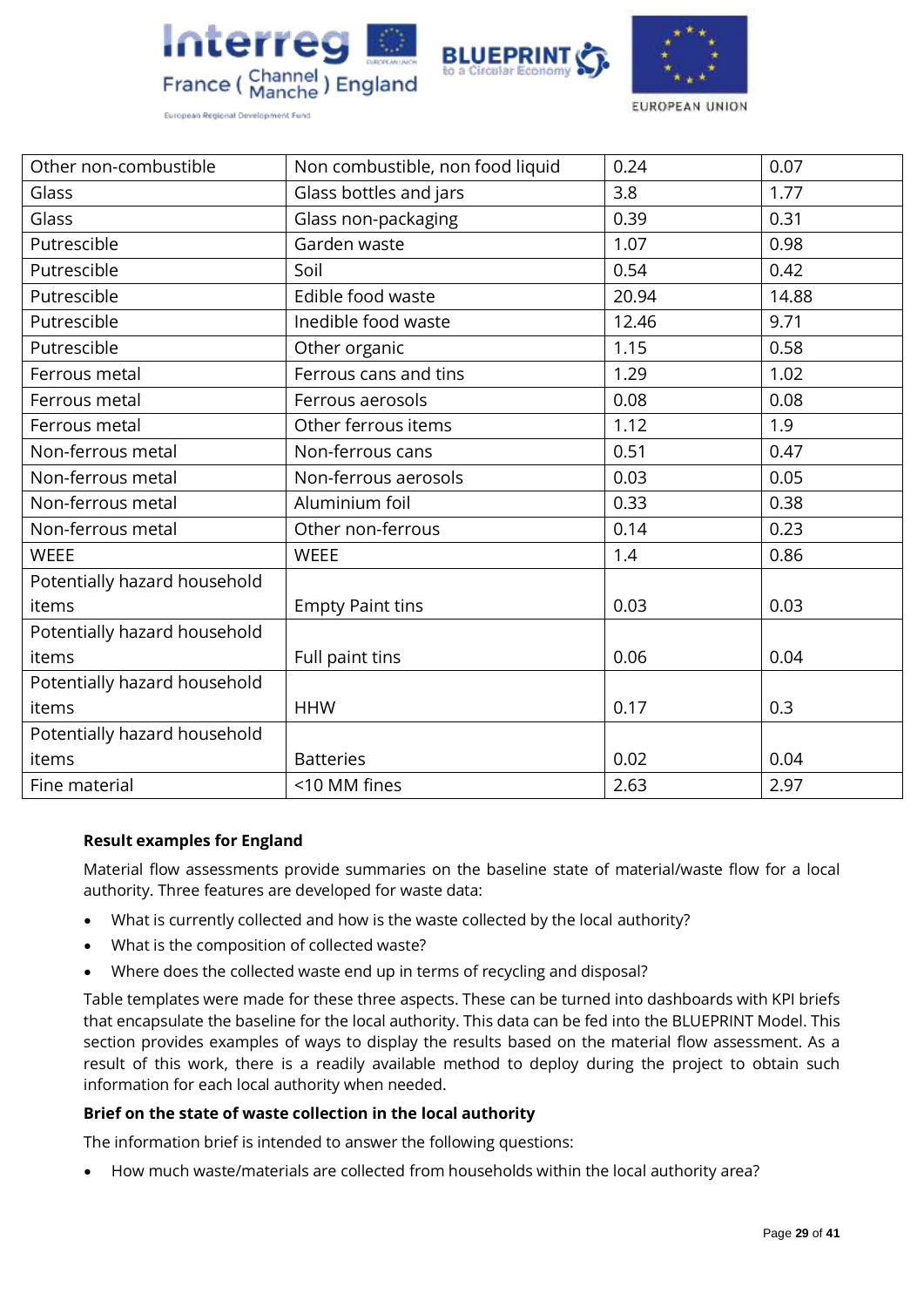

- What is the quantity of waste/materials collected from businesses and commercial entities within the local authority area?
- What is the approach to waste/materials collection at the kerbside?

The answers to these questions will be displayed in two ways:

- 1. An indicator overview in Table 5 for county councils that act as waste disposal authorities
- 2. An indicator overview in Table 6 for unitary councils that act as waste collection authorities.

Table 5. Indicators on the state of waste collection in Essex as a waste disposal authority

| Indicator for local authority-collected waste          | Result (2018/19)     |
|--------------------------------------------------------|----------------------|
| <b>Number of households</b>                            | 634,570 households   |
| Total household waste collected in kilograms per head  | 462 kg/year          |
| <b>Total LACW household waste arisings</b>             | 680,775 tonnes       |
| Sent for recycling                                     | 352,690 tonnes       |
| Of which rejected in recycling stream                  | 8,925 tonnes         |
| Not sent for recycling (residual waste)                | 326,627 tonnes       |
| % Recycled                                             | 50.6%                |
| <b>Total LACW non-household waste arisings</b>         | <b>38,991 tonnes</b> |
| Sent for recycling                                     | 8899 tonnes          |
| Of which rejected in recycling stream                  | No data              |
| Not sent for recycling (residual waste)                | 30091 tonnes         |
| % Recycled                                             | 22.8%                |
| Total LACW arisings (household + non-household)        |                      |
| Sent for recycling                                     | 363,047 tonnes       |
| Of which rejected in recycling stream                  | 8,925 tonnes         |
| Not sent for recycling (residual waste)                | 356,719 tonnes       |
| % Recycled                                             | 49.2%                |
| Recycling split between organic and dry recycling      |                      |
| LACW household waste sent for organic recycling        | 158,438 tonnes       |
| LACW household waste sent for dry recycling            | 194,252 tonnes       |
| Disposal Routes LACW household residual waste arisings |                      |
| Sent to Waste to Energy Incineration                   | 137,568 tonnes       |
| Household waste sent to landfill                       | 108,205 tonnes       |
| <b>Total percentages for household processing</b>      |                      |
| % of household waste sent for recycling                | 51.8%                |
| % of household waste sent to WtE incineration          | 20.2%                |
| % of household waste sent to landfill                  | 16.6%                |

### Table 6. Indicators on the state of waste collection in Basildon as a Waste Collection Authority

| Indicator for local authority collected Waste         | <b>Result (2018/19)</b> |
|-------------------------------------------------------|-------------------------|
| <b>Number of households</b>                           | 78,310 households       |
| Total household waste collected in kilograms per head | 418 kg/year             |
| <b>Total LACW household waste arisings</b>            | <b>77,360 tonnes</b>    |
| Sent for recycling                                    | 36,481 tonnes           |
| Of which rejected in recycling stream                 | 1,215 tonnes            |
| Not sent for recycling (residual waste)               | 40,879 tonnes           |
| % Recycled                                            | 45.6%                   |
| <b>Total LACW non-household waste arisings</b>        | 4,212 tonnes            |
| Sent for recycling                                    | 114 tonnes              |
| Of which rejected in recycling stream                 | No data                 |
| Not sent for recycling (residual waste)               | 4,098 tonnes            |
| % Recycled                                            | 2.7%                    |
| Total LACW arisings (household + non-household)       | 81,572 tonnes           |
| Sent for recycling                                    | 36,595 tonnes           |
| Of which rejected in recycling stream                 | 1,215 tonnes            |
| Not sent for recycling (residual waste)               | 44,978 tonnes           |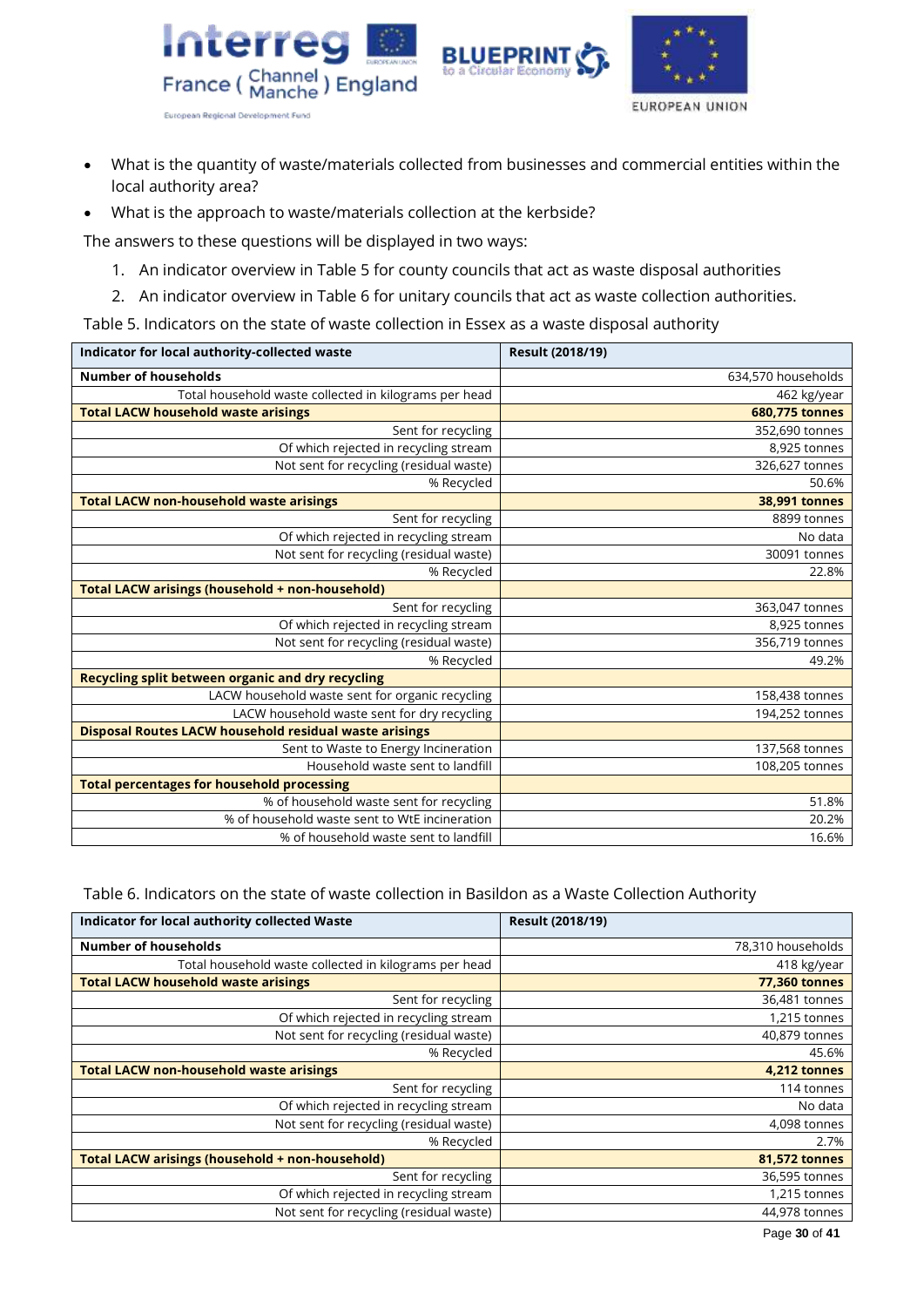





|  |  | European Regional Development Fund |  |
|--|--|------------------------------------|--|
|--|--|------------------------------------|--|

| % Recycled                                               | 43.4%                            |
|----------------------------------------------------------|----------------------------------|
| <b>Recycling split between organic and dry recycling</b> |                                  |
| LACW household waste sent for organic recycling          | 18,589 tonnes                    |
| LACW household waste sent for dry recycling              | 17,831 tonnes                    |
| <b>Residual waste collection route</b>                   |                                  |
| Households using a wheeled bin                           | 0 households                     |
| Size of wheeled bin                                      |                                  |
| Households receiving/using plastic sacks                 | 78,310 households                |
| Households using communal bins                           | 0 households                     |
| Frequency of collection                                  | Weekly                           |
| <b>Dry recycling collection route</b>                    |                                  |
| Households using wheeled bins                            | 0 households                     |
| Size of wheeled bin                                      |                                  |
| Households using kerbside box                            | 0 households                     |
| Size of kerbside box                                     |                                  |
| Households using reusable sacks                          | 0 households                     |
| Households using non-reusable sacks                      | 78,310 households receive 2 bags |
| Frequency                                                | Weekly                           |
| <b>Organic waste collection route</b>                    |                                  |
| Is kitchen waste collected with garden waste?            | Yes                              |
| Households using a wheeled bin                           | 78,310                           |
| Size of wheeled bin                                      | 181-240 litres                   |
| Households using reusable sacks                          | 0 households                     |
| Households using non-reusable sacks                      | 0 households                     |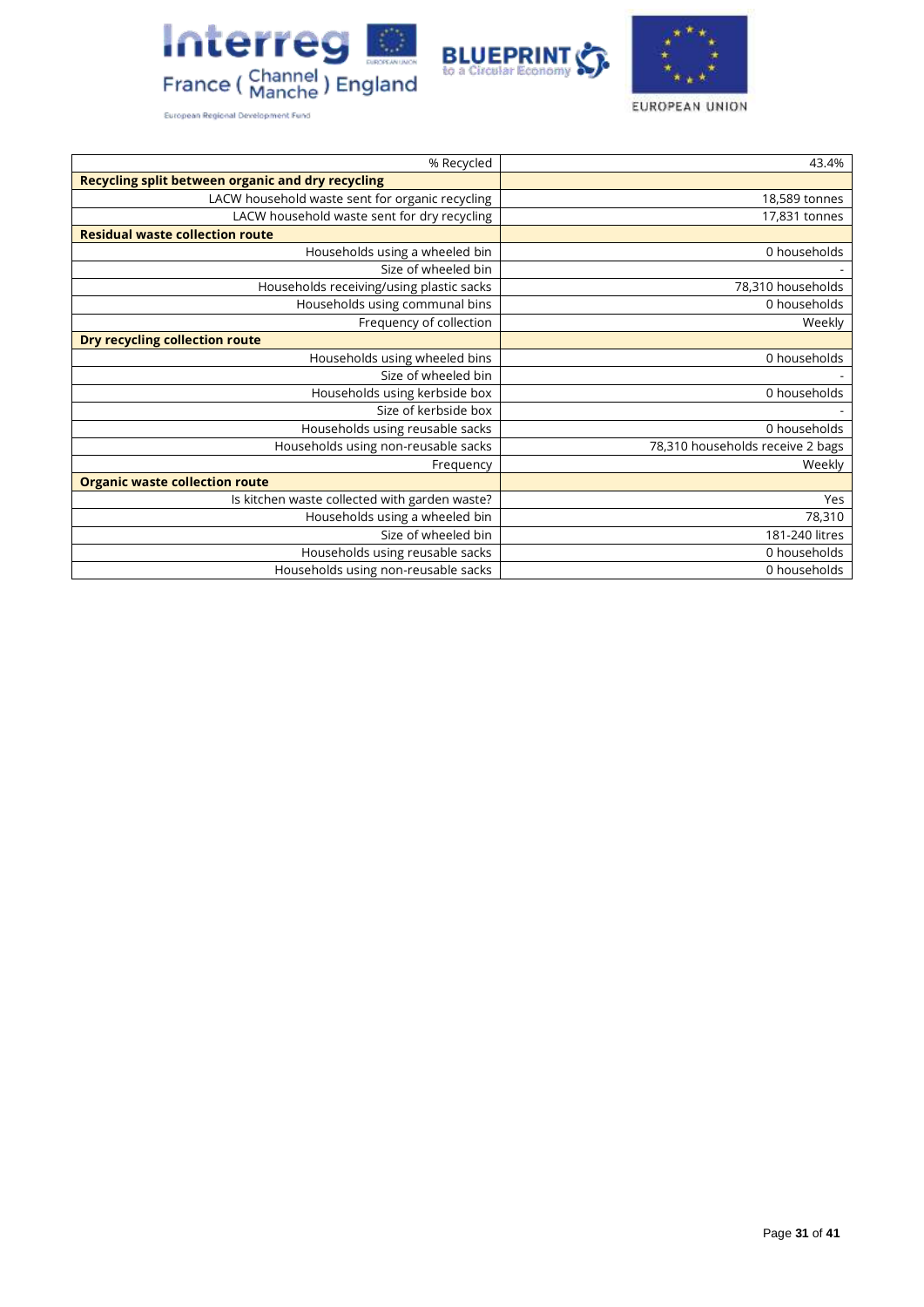





**European Regional Development Fund** 

### **Brief on the composition of collected waste**

The information from WasteDataFlow can be combined with the national household waste composition data to understand the composition of waste collected by local authorities (local authority-collected waste). Given the detail in the WasteDataFlow database, the composition can be determined for 36 different waste categories, as shown in Table 7 below. The information is helpful to understand where efforts should be focussed to improve reuse and recycling. WasteDataFlow information can, for example, be used to determine what can be improved in terms of absorbent hygiene products like nappies, which are currently neither reused nor recycled.

Table 7 demonstrates that a clearer understanding of these solutions and their costs could shift several thousands of tonnes of waste towards recycling and reuse in Brighton & Hove.

|                                  |                    |                          | <b>LACW Waste composition estimates - 2019 - tonnes</b> |                          |                             |  |
|----------------------------------|--------------------|--------------------------|---------------------------------------------------------|--------------------------|-----------------------------|--|
| <b>Categories</b>                | <b>Total waste</b> | <b>Residual</b><br>waste | <b>Dry recycling</b><br>(input to<br>MRF)               | <b>Reuse</b>             | <b>Organic</b><br>recycling |  |
| Absorbent Hygiene Products       | 5,251              | 5,251                    |                                                         | $\blacksquare$           | 28                          |  |
| Aluminium cans                   | 811                | 300                      | $\overline{511}$                                        | $\mathbf{r}$             |                             |  |
| Automotive batteries             | $\overline{25}$    | $\overline{\phantom{a}}$ | 25                                                      | $\blacksquare$           | $\blacksquare$              |  |
| <b>Books</b>                     | 110                | $\blacksquare$           |                                                         | 110                      |                             |  |
| Card                             | 5,274              | 2,183                    | 3,090                                                   | $\blacksquare$           | $\blacksquare$              |  |
| Cat/Pet litter and bedding       | 3,063              | 3,063                    |                                                         | $\overline{a}$           |                             |  |
| Composite food and beverage      | 211                | 200                      | $\overline{12}$                                         | $\blacksquare$           |                             |  |
| Food and garden waste            | 27.728             | 22,182                   | $\overline{\phantom{0}}$                                | $\mathbf{r}$             | 5,260                       |  |
| Gas bottles                      | 11                 | $\blacksquare$           | $\overline{2}$                                          | 9                        |                             |  |
| Green garden waste               | 3,018              | 3,018                    | $\mathbf{r}$                                            | $\overline{a}$           | $\mathbf{r}$                |  |
| Furniture                        | 2.049              | 2.049                    | $\overline{\phantom{a}}$                                | $\blacksquare$           |                             |  |
| LDPE (Plastic film)              | 4,526              | 4,526                    | $\overline{a}$                                          | $\mathbf{r}$             | $\overline{55}$             |  |
| <b>Mattresses</b>                | 791                | 791                      | $\blacksquare$                                          | $\sim$                   |                             |  |
| Mixed cans                       | $\overline{18}$    |                          | 18                                                      |                          |                             |  |
| Mixed glass                      | 9.442              | 2,309                    | 7.134                                                   | $\blacksquare$           | $\blacksquare$              |  |
| Mixed paper & card               | 622                | 526                      | 96                                                      | $\sim$                   | 8                           |  |
| <b>Mixed Plastic Bottles</b>     | 2,053              | $1,00\overline{7}$       | 1,046                                                   | $\overline{\phantom{a}}$ |                             |  |
| <b>Mixed Plastics</b>            | 4,741              | 4,719                    | $\overline{22}$                                         | $\mathbf{r}$             | 111                         |  |
| <b>Mixed Tyres</b>               | 12                 | $\blacksquare$           | $\blacksquare$                                          | 12                       | $\blacksquare$              |  |
| Other materials including fines  | 6,132              | 6,132                    | $\mathbf{r}$                                            | $\sim$                   | $\overline{55}$             |  |
| Other Scrap metal                | 2,637              | 1,550                    | 1,088                                                   | $\sim$                   | 28                          |  |
| Paint                            | $\overline{214}$   | 173                      | 41                                                      |                          |                             |  |
| Paper                            | 14,857             | 7.055                    | 7,802                                                   | $\blacksquare$           | $\blacksquare$              |  |
| Plasterboard                     | 380                | 184                      | 196                                                     | $\blacksquare$           |                             |  |
| Post-consumer, non-              | $\overline{79}$    | $\overline{72}$          | 7                                                       |                          | $\overline{\phantom{a}}$    |  |
| Rubble                           | 3,815              | 1.215                    | $\overline{a}$                                          | 2,601                    |                             |  |
| Soil                             | 1.268              | 567                      | $\blacksquare$                                          | 701                      | $\blacksquare$              |  |
| Steel cans                       | 1,091              | 533                      | 558                                                     | $\frac{1}{2}$            | $\blacksquare$              |  |
| <b>Textiles &amp; footwear</b>   | 4,637              | 4,271                    | 366                                                     |                          | $\sim$                      |  |
| Textiles only                    | 1,913              | 1,686                    | 40                                                      | 187                      |                             |  |
| Vegetable Oil                    | 866                | 863                      | $\overline{2}$                                          | $\blacksquare$           | $\blacksquare$              |  |
| WEEE - Fridges & Freezers        | 252                |                          | 252                                                     | $\blacksquare$           |                             |  |
| <b>WEEE - Large Domestic App</b> | $\overline{710}$   | 416                      | 295                                                     | $\overline{\phantom{a}}$ | $\overline{\phantom{a}}$    |  |
| <b>WEEE - Small Domestic App</b> | 1,031              | 541                      | 478                                                     | $\overline{13}$          |                             |  |
| WEEE - TVs & Monitors            | 133                | $\blacksquare$           | 130                                                     | 3                        | $\blacksquare$              |  |
| Wood                             | 1,423              | 1,133                    | 290                                                     |                          |                             |  |
| <b>TOTAL</b>                     | 111,213            | 78,515                   | 23,517                                                  | 3,635                    | 5,546                       |  |

#### Table 7. Example of waste composition estimate collected for Brighton & Hove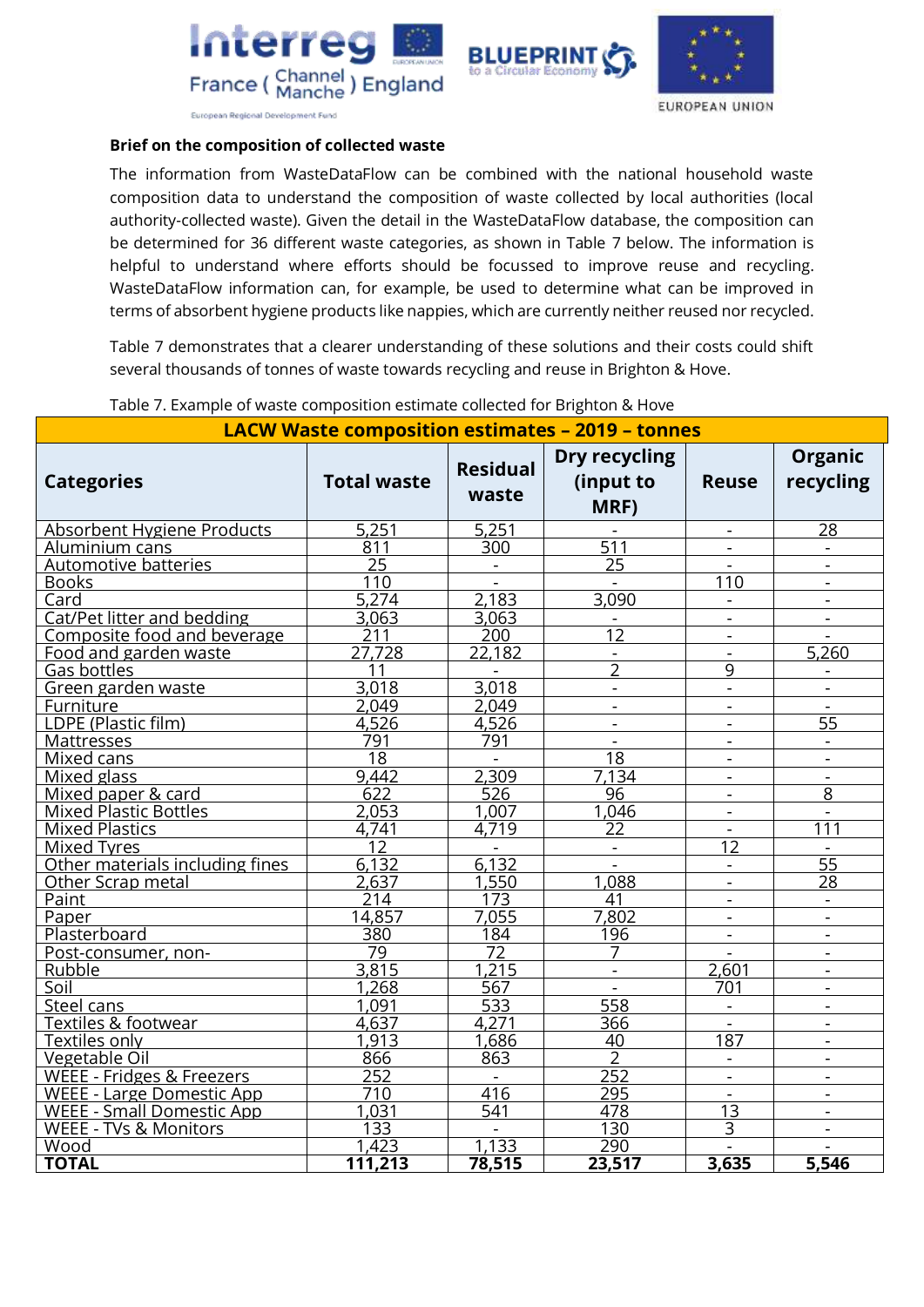





### **Brief on where collected waste ends up**

The information brief is intended to answer the following questions:

- Where do the waste/materials go at the end of their life?
- What share of waste is recycled, incinerated and landfilled?
- How efficient is the waste recovery infrastructure?

The answers to these questions would be displayed in an indicator overview (Table 8) for both county councils that act as waste disposal authorities and unitary council or waste collection authority. The overview includes household waste (EWC code 20), packaging waste (EWC code 15), and waste processing (EWC code 19) and excludes flows under other EWC codes (1 to 14, 16, 17 and 18), and excludes any hazardous and construction, demolition and excavation waste.

Owing to waste transfer stations, there is a potential duplication of the same waste flow within the same geography, as there are usually multiple facilities within a county council that handle the same waste. Since the Waste Data Interrogator does not directly link the origin facility and the destination facility, it requires substantial interpretation of the data flows based on the EWC codes and the amounts to understand the degree of double counting.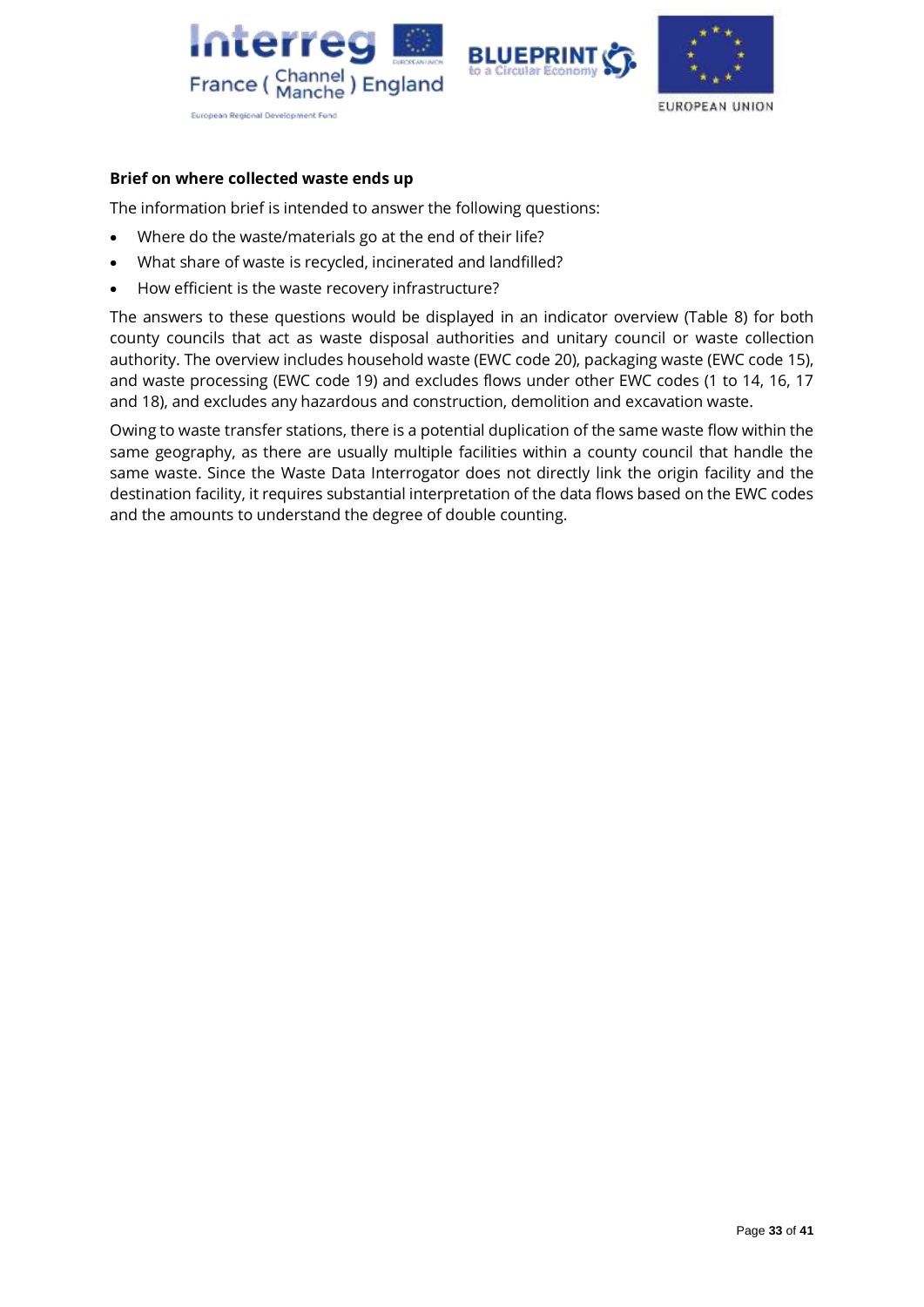





Table 8. Summary of waste processing information for Essex County Council

| <b>Waste category</b>                    | <b>Before and after</b><br>processing                           | <b>Before and after</b><br>processing                               | <b>Before and after</b><br>processing                               | <b>After processing</b>                                           |  |
|------------------------------------------|-----------------------------------------------------------------|---------------------------------------------------------------------|---------------------------------------------------------------------|-------------------------------------------------------------------|--|
|                                          | <b>Internal flow</b>                                            | <b>Internal flow</b>                                                | <b>Imports</b>                                                      | <b>Internal flow</b>                                              |  |
|                                          | Sent to facility in<br><b>Essex with origin</b><br><b>Essex</b> | <b>Received in facility</b><br>in Essex with origin<br><b>Essex</b> | Sent to facility in<br><b>Essex with origin</b><br>outside of Essex | <b>Removed from facility</b><br>in Essex and sent<br>within Essex |  |
| <b>TOTALS all categories</b>             | 1,671,679                                                       | 1,754,754                                                           | 331,100                                                             | 1,009,394                                                         |  |
|                                          |                                                                 |                                                                     |                                                                     |                                                                   |  |
| <b>Mixed household and similar</b>       |                                                                 |                                                                     |                                                                     |                                                                   |  |
| waste                                    | 803,653                                                         | 872,226                                                             | 78,609                                                              | 276,127                                                           |  |
| <b>Recovery</b>                          | 472,071                                                         | 472,071                                                             | 26,151                                                              | 140,338                                                           |  |
| <b>Transfer for Recovery</b>             | $\Omega$                                                        |                                                                     | 0                                                                   | 6,421                                                             |  |
| Landfill                                 | 84,223                                                          | 84,223                                                              | 2,302                                                               | 36,699                                                            |  |
| Incineration                             | O                                                               |                                                                     | 0                                                                   | 662                                                               |  |
| <b>Transfer for Disposal</b>             | $\Omega$                                                        | 68,573                                                              | 0                                                                   | 91,832                                                            |  |
| <b>Treatment</b>                         | 247,360                                                         | 247,360                                                             | 50,156                                                              | 175                                                               |  |
| <b>Refuse derived fuel</b>               | 26,187                                                          | 26,187                                                              | 0                                                                   | 51,457                                                            |  |
| <b>Recovery</b>                          | 21,931                                                          | 21,931                                                              | 0                                                                   | $\mathbf 0$                                                       |  |
| <b>Transfer for Recovery</b>             | $\Omega$                                                        |                                                                     | 0                                                                   | 6,289                                                             |  |
| Landfill                                 | 4,255                                                           | 4,255                                                               | 0                                                                   | 4,290                                                             |  |
| Incineration                             | 0                                                               | 0                                                                   | 0                                                                   | 40,878                                                            |  |
| <b>Transfer for Disposal</b>             | 0                                                               | 0                                                                   | 0                                                                   | 0                                                                 |  |
| <b>Treatment</b>                         | $\overline{0}$                                                  | 0                                                                   | 0                                                                   | 0                                                                 |  |
| <b>Organic Materials</b>                 | 185,079                                                         | 190,006                                                             | 31,346                                                              | 61,846                                                            |  |
| <b>Recovery</b>                          | 184,644                                                         | 184,644                                                             | 31,312                                                              | 58,522                                                            |  |
| <b>Transfer for Recovery</b>             | 0                                                               |                                                                     | 0                                                                   | 840                                                               |  |
| Landfill                                 | 435                                                             | 435                                                                 | 33                                                                  | 489                                                               |  |
| Incineration                             | 0                                                               | <sup>0</sup>                                                        | 0                                                                   | 207                                                               |  |
| <b>Transfer for Disposal</b>             | $\mathbf 0$                                                     | 4,927                                                               | $\mathbf 0$                                                         | 168                                                               |  |
| <b>Treatment</b>                         | $\mathbf 0$                                                     | $\mathbf 0$                                                         | 0                                                                   | 1,620                                                             |  |
| Dry Materials (incl. Glass, Wood,        |                                                                 |                                                                     |                                                                     |                                                                   |  |
| <b>Plastics, Metals, Paper and card)</b> | 140,372                                                         | 147,275                                                             | 62,373                                                              | 139,233                                                           |  |
| <b>Recovery</b>                          | 138,551                                                         | 138,543                                                             | 44,080                                                              | 125,988                                                           |  |
| <b>Transfer for Recovery</b>             | $\overline{0}$                                                  |                                                                     | 0                                                                   | 10,208                                                            |  |
| Landfill                                 | 1,821                                                           | 1,821                                                               | $\Omega$                                                            | 886                                                               |  |
| <b>Incineration</b>                      | $\mathbf 0$                                                     | $\Omega$                                                            | 18,292                                                              | 296                                                               |  |
| <b>Transfer for Disposal</b>             | $\boldsymbol{0}$                                                | 6,911                                                               | 0                                                                   | 1,856                                                             |  |
| <b>Treatment</b>                         | $\mathbf 0$                                                     | 0                                                                   | $\overline{0}$                                                      | $\mathbf 0$                                                       |  |
| Durable goods (incl. textiles,           |                                                                 |                                                                     |                                                                     |                                                                   |  |
| clothes, WEEE, bulky waste)              | 44,817                                                          | 44,836                                                              | 49,241                                                              | 77,394                                                            |  |
| <b>Recovery</b>                          | 3,868                                                           | 3,868                                                               | 597                                                                 | 333                                                               |  |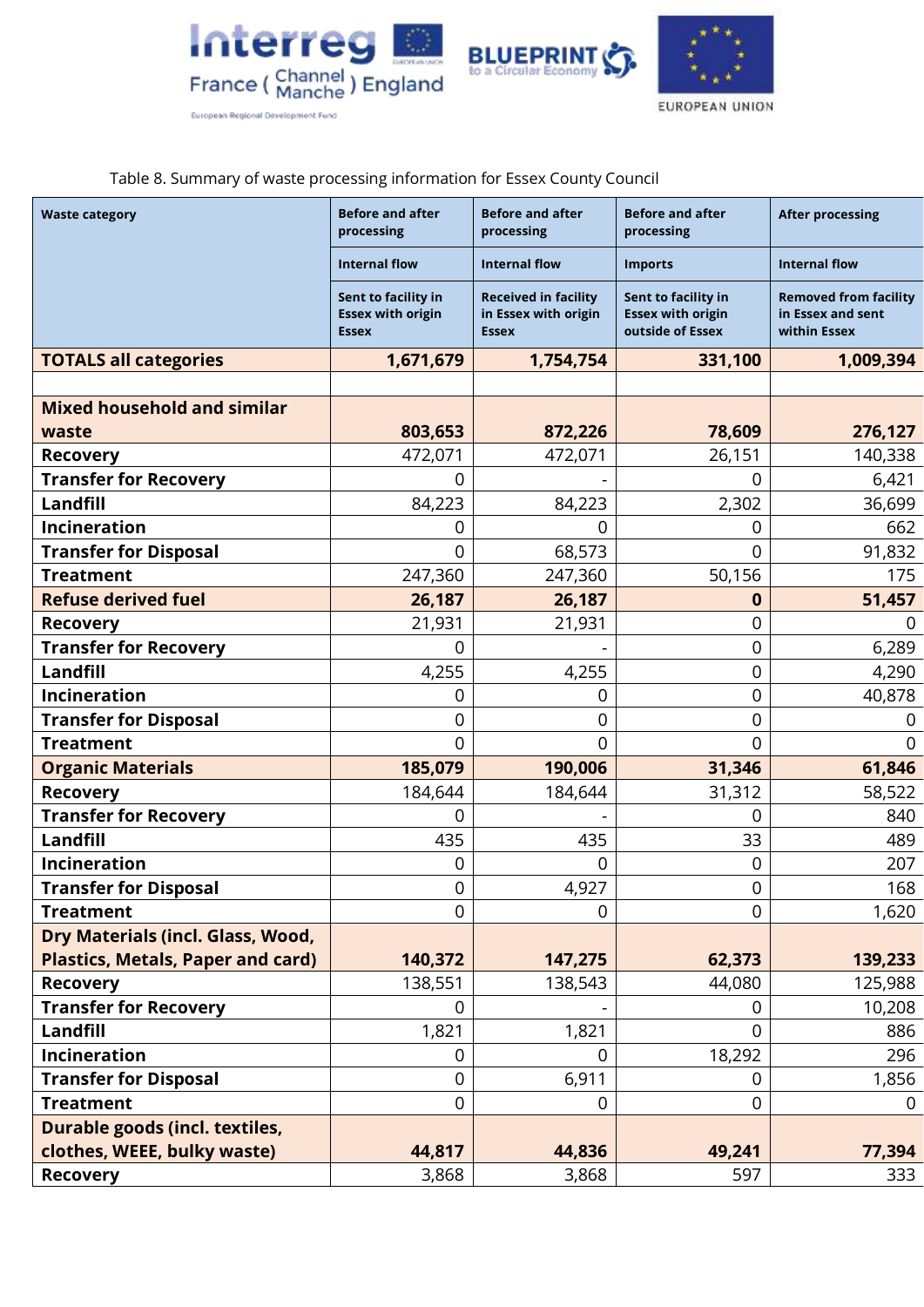





| EUROPEAN UNION                                         |         |         |         |         |  |  |  |
|--------------------------------------------------------|---------|---------|---------|---------|--|--|--|
| <b>Transfer for Recovery</b> Regional Development Fund | 0       | Ξ.      |         | 1,799   |  |  |  |
| Landfill                                               | 3,688   | 3,688   | 65      | 75,257  |  |  |  |
| Incineration                                           | 0       | 0       |         | 6       |  |  |  |
| <b>Transfer for Disposal</b>                           | 0       | 19      |         |         |  |  |  |
| <b>Treatment</b>                                       | 37,261  | 37,261  | 48,580  | 0       |  |  |  |
| <b>Other waste incl. sorting</b>                       |         |         |         |         |  |  |  |
| residues                                               | 471,572 | 474,224 | 109,531 | 403,337 |  |  |  |
| <b>Recovery</b>                                        | 289,515 | 289,515 | 58,872  | 45,657  |  |  |  |
| <b>Transfer for Recovery</b>                           | 0       |         |         | 2,271   |  |  |  |
| Landfill                                               | 182,057 | 182,057 | 50,660  | 289,802 |  |  |  |
| <b>Incineration</b>                                    | 0       | C       |         | 4,998   |  |  |  |
| <b>Transfer for Disposal</b>                           | 0       | 2,652   | 0       | 313     |  |  |  |
| <b>Treatment</b>                                       | 0       | 0       | 0       | 60,296  |  |  |  |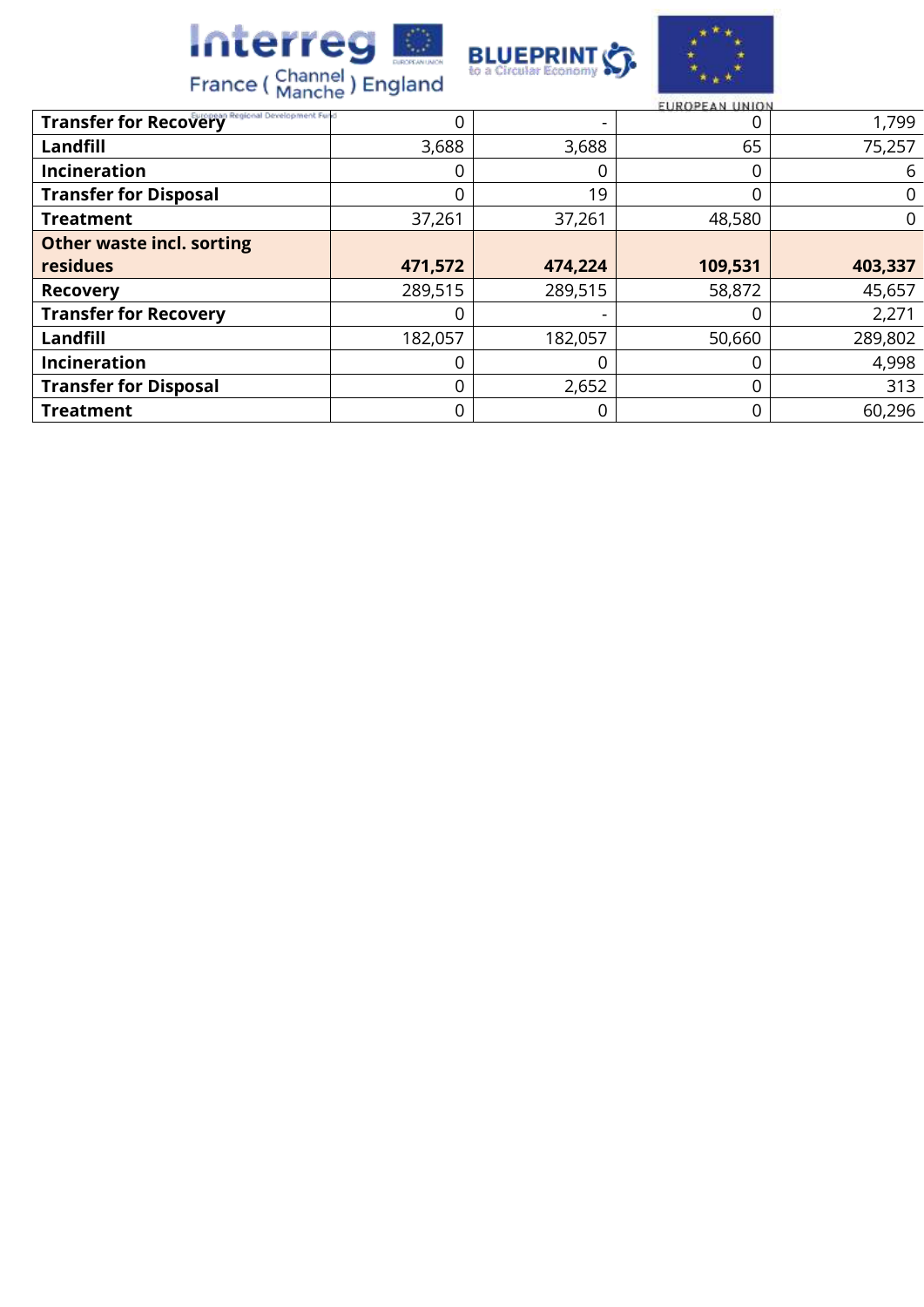

# <span id="page-35-0"></span>**3.3. Appendix C – French developed material flow assessment**

Information about individual regions can be found on Sinoe Dechets combined with the ADEME composition report, this information can be used to understand what is collected from the composition. Based on this approach, the flows and percentage of many categories can be estimated quantitatively. The data that emerges includes organic recovery, material recovery sent for recycling and residual waste that ends up as either landfill or incineration.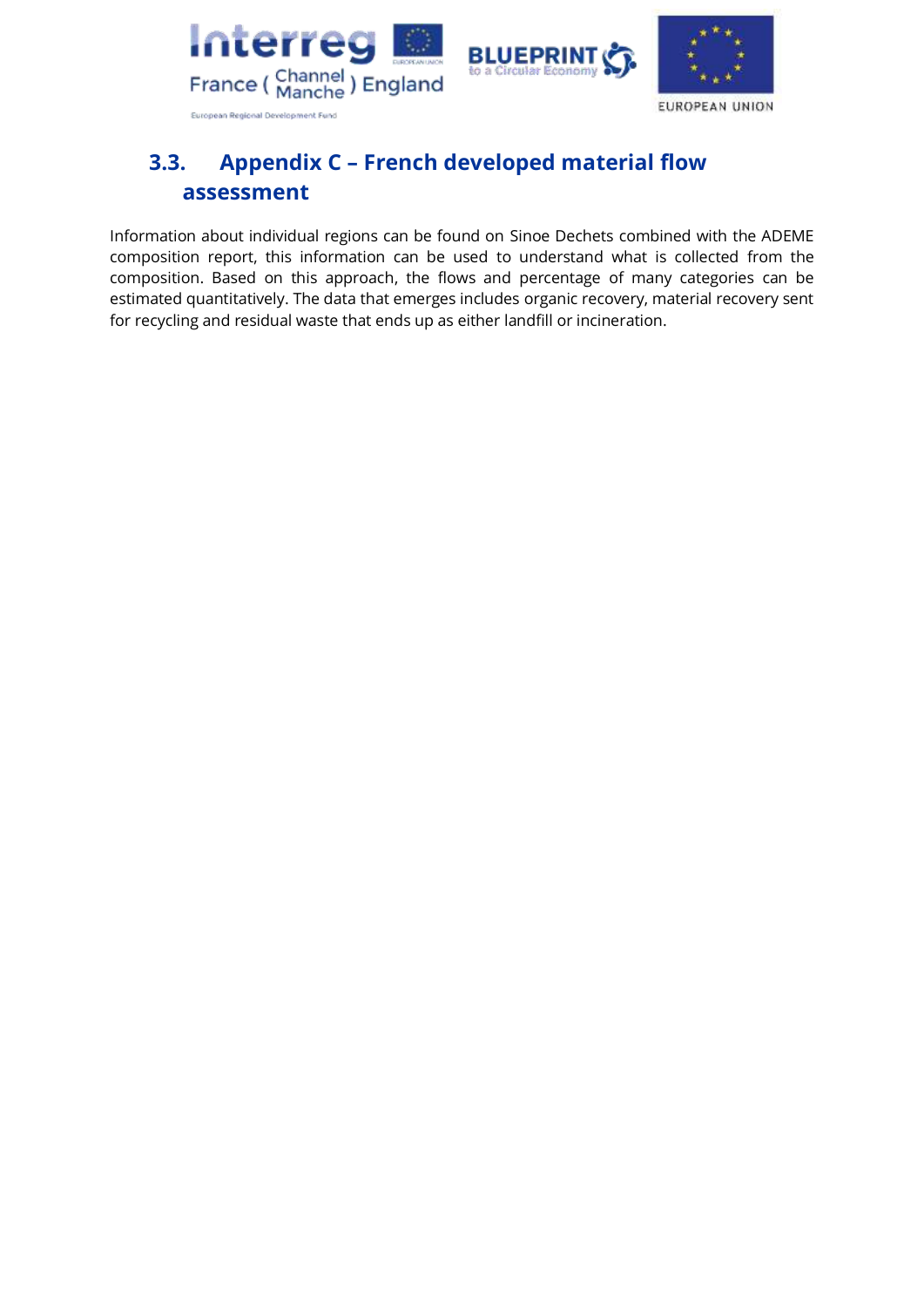



EUROPEAN UNION

| <b>Bretagne Waste Collection Composition 2017</b>  |                        |              |                          |                             |                          |  |  |
|----------------------------------------------------|------------------------|--------------|--------------------------|-----------------------------|--------------------------|--|--|
| <b>Selective Collection and Household waste</b>    | <b>Fraction</b><br>(%) | <b>TONS</b>  | Organic<br>recovery      | <b>Material</b><br>recovery | Residual<br>waste        |  |  |
| OMR*                                               | 65.45%                 | 681,802.99   | 127,244.92               | 11,129.00                   | 543,429.07               |  |  |
| - Ferrous-metal packaging                          | 1.0%                   | 6,818.03     |                          | х                           | ÷                        |  |  |
| - Paper packaging                                  | 0.5%                   | 3,409.01     | ÷,                       | X                           | ÷                        |  |  |
| - PE and PP films                                  | 4.0%                   | 27,272.12    | $\overline{\phantom{a}}$ | х                           | $\overline{\phantom{a}}$ |  |  |
| - Fine waste (not detailed)                        | 4.0%                   | 27,272.12    | ÷,                       |                             | $\overline{\mathsf{x}}$  |  |  |
| - Publicity flyers                                 | 1.0%                   | 6,818.03     | ÷,                       | Χ                           | ä,                       |  |  |
| - Non-classifed incombustible waste (not detailed) | 2.0%                   | 13,636.06    | ۰                        | ÷                           | х                        |  |  |
| - Undesirable waste                                | 0.5%                   | 3,409.01     | ÷,                       | $\overline{a}$              | х                        |  |  |
| - Fine inert waste (<20 mm)                        | 1.0%                   | 6,818.03     | $\mathbf{r}$             | $\blacksquare$              | $\overline{\mathsf{x}}$  |  |  |
| - JMR (Newspapers, magazines, catalogues,          | 1.0%                   | 6,818.03     | ٠                        | х                           | ٠                        |  |  |
| annuals, letters, envelopes, books, etc.)          |                        |              |                          |                             |                          |  |  |
| - Fine organic waste (<20 mm)                      | 4.0%                   | 27,272.12    | х                        | $\overline{\phantom{a}}$    | $\overline{\phantom{a}}$ |  |  |
| - Metals (not detailed)                            | 1.0%                   | 6,818.03     | ÷                        | ۰                           | Χ                        |  |  |
| - Paper (not detailed)                             | 3.0%                   | 20,454.09    | ۰                        | ÷                           | $\overline{\mathsf{x}}$  |  |  |
| - Bureaucratic paper                               | 2.0%                   | 13,636.06    | ÷,                       | Χ                           | $\mathbf{r}$             |  |  |
| - Plastics (not detailed)                          | 4.0%                   | 27,272.12    | ä,                       | ÷                           | $\overline{\mathsf{x}}$  |  |  |
| - Food waste not consumed                          | 2.0%                   | 13,636.06    | $\overline{\mathsf{x}}$  | ä,                          | ä,                       |  |  |
| - Textiles (not detailed)                          | 1.0%                   | 6,818.03     | ÷.                       | X                           | ÷,                       |  |  |
| - Clean textiles                                   | 1.0%                   | 6,818.03     | ÷,                       | Χ                           | ÷,                       |  |  |
| - Sanitary textiles (not detailed)                 | 7.0%                   | 47,726.21    | ä,                       | ÷,                          | X                        |  |  |
| - Sanitary textiles (hygienic fraction)            | 4.0%                   | 27,272.12    | $\overline{\phantom{a}}$ | ÷.                          | X                        |  |  |
| - Sanitary textiles (soiled paper fraction)        | 3.0%                   | 20,454.09    | х                        | ÷                           | ÷,                       |  |  |
| - Soiled papers                                    | 0.5%                   | 3,409.01     | X                        | ÷                           | ÷,                       |  |  |
| - Glass (not detailed)                             | 2.0%                   | 13,636.06    | ÷.                       | X                           | L,                       |  |  |
| - Cardboard (others)                               | 0.5%                   | 3,409.01     | ÷                        | X                           | ÷                        |  |  |
| - Other fuels                                      | 1.0%                   | 6,818.03     | ۰                        | ÷,                          | $\overline{\mathsf{x}}$  |  |  |
| - Other packaging composites                       | 0.5%                   | 3,409.01     | L,                       | L,                          | X                        |  |  |
| - Other packaging plastic                          | 3.0%                   | 20,454.09    | ۰                        | Χ                           | ÷                        |  |  |
| - Other metal waste                                | 1.0%                   | 6,818.03     | $\tilde{\phantom{a}}$    | Χ                           | $\overline{\phantom{a}}$ |  |  |
| - Other paper waste                                | 2.0%                   | 13,636.06    | ä,                       | X                           | ÷,                       |  |  |
| - Other plastic waste                              | 3.0%                   | 20,454.09    | ÷                        | ÷                           | X                        |  |  |
| - Other putrescrible waste                         | 1.0%                   | 6,818.03     | $\overline{\phantom{a}}$ | $\tilde{\phantom{a}}$       | $\overline{\mathsf{x}}$  |  |  |
| - PET bottles and flasks                           | 1.0%                   | 6,818.03     | ä,                       | Χ                           | ä,                       |  |  |
| - PEHD/PET bottles and flasks                      | 0.5%                   | 3,409.01     | ÷                        | X                           | ÷                        |  |  |
| - PEHD bottles and flasks                          | 0.5%                   | 3,409.01     | ÷                        | Χ                           | $\overline{\phantom{a}}$ |  |  |
| - Carboard (not detailed)                          | 2.0%                   | 13,636.06    | ÷.                       | ä,                          | $\overline{\mathsf{x}}$  |  |  |
| - Unclassified fuels (not detailed)                | 3.0%                   | 20,454.09    | Ξ                        | ÷                           | х                        |  |  |
| - Composites (not detailed)                        | 1.0%                   | 6,818.03     | ÷                        | ٠                           | X                        |  |  |
| - ELA Composites (Liquid food packaging)           | 0.5%                   | 3,409.01     | ÷,                       | Χ                           | ÷                        |  |  |
| - Food waste                                       | 11.0%                  | 74,998.33    | X                        | ÷                           | $\overline{\phantom{a}}$ |  |  |
| - Garden waste                                     | 1.0%                   | 6,818.03     | X                        |                             | ۰                        |  |  |
| - Putrescible waste (not detailed)                 | 12.0%                  | 81,816.36    | ٠                        |                             | х                        |  |  |
| - Special waste                                    | 0.5%                   | 3,409.01     | ٠                        | ٠                           | х                        |  |  |
| - Aluminum packaging waste                         | 0.5%                   | 3,409.01     |                          | Χ                           | ٠                        |  |  |
| - Corrugated cardboard packaging waste             | 1.0%                   | 6,818.03     |                          | х                           |                          |  |  |
| - Flat cardboard packaging waste                   | 2.0%                   | 13,636.06    | ٠                        | х                           | ۰                        |  |  |
| - Colored glass packaging waste                    | 2.0%                   | 13,636.06    | ۰                        | х                           | ٠                        |  |  |
| Plastic packaging/Newspapers/Magagazines           | 19.02%                 | 198,168.44   | ۰                        | 195,968.66                  | 2,199.78                 |  |  |
| Glass                                              | 14.49%                 | 150,929.21   | ۰                        | 149,207.21                  | 1,722.00                 |  |  |
| <b>Food waste</b>                                  | 1.05%                  | 10,893.28    | 10,893.28                | ÷                           |                          |  |  |
| <b>TOTAL</b>                                       |                        | 1.041.793.92 | 138.138.20               | 356.304.87                  | 547.350.85               |  |  |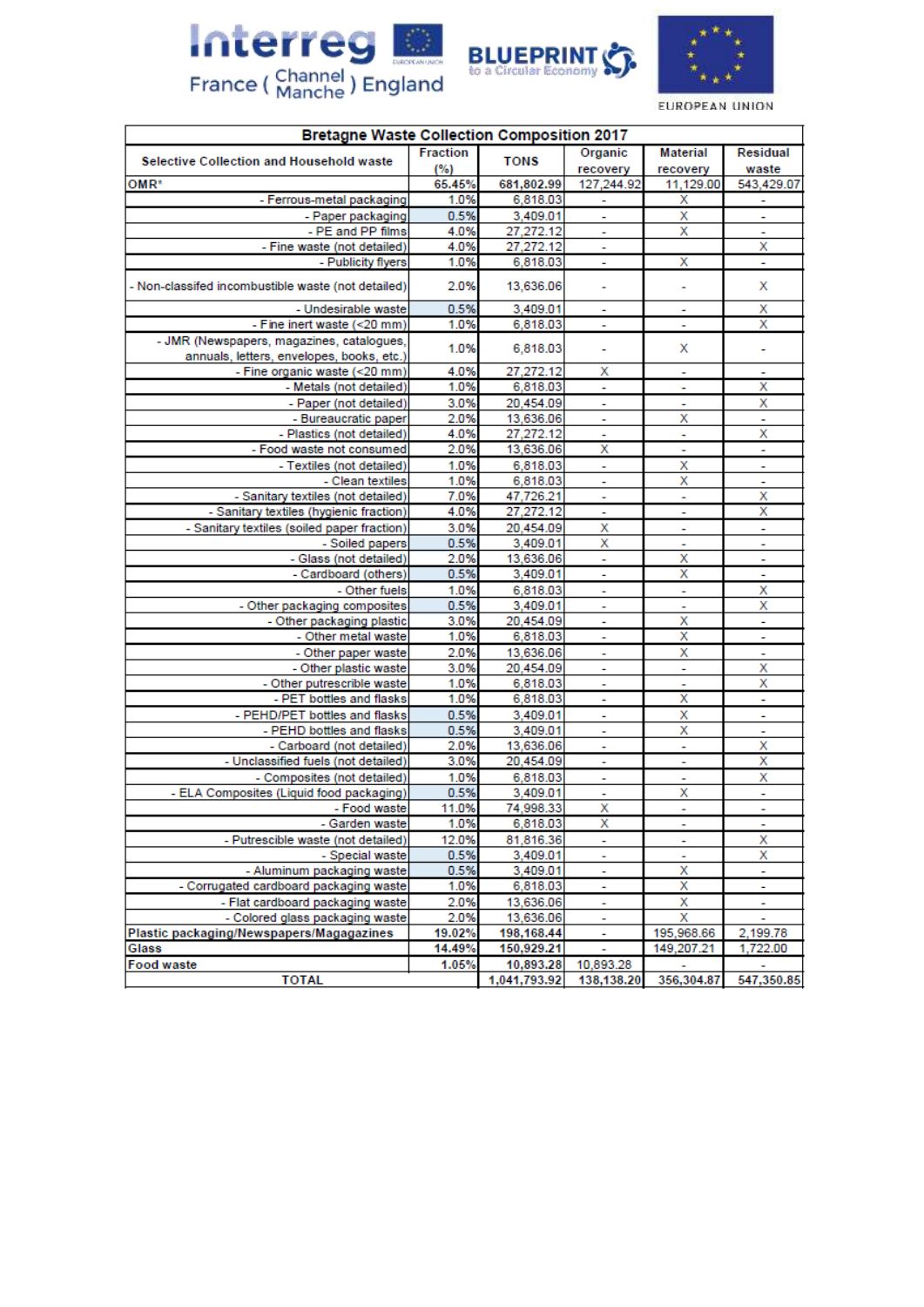



|                                                               |              |              |                          | EUROPEAN UNION           |                          |  |
|---------------------------------------------------------------|--------------|--------------|--------------------------|--------------------------|--------------------------|--|
| European Regional Development Fund<br><b>Recycling Center</b> | Fraction (%) | <b>TONS</b>  | Organic                  | <b>Material</b>          | <b>Residual</b>          |  |
|                                                               |              |              | recovery                 | recovery                 | waste                    |  |
| Recyclables (packaging plastic, paper, metal<br>and glass)    | 11.97%       | 146,865.94   | 5,697.15                 | 134,092.32               | 7,076.47                 |  |
| Bulky*                                                        | 18.91%       | 232,001.89   | 385.16                   | 36,032.29                | 195,584.43               |  |
| - TVs without category                                        | 15.00%       | 34,800.28    |                          |                          | Χ                        |  |
| - Fine waste (not detailed)                                   | 15.00%       | 34,800.28    | $\overline{\phantom{a}}$ | $\blacksquare$           | $\sf X$                  |  |
| - Wood waste                                                  | 10.00%       | 23,200.19    | $\overline{\phantom{a}}$ | $\overline{\phantom{a}}$ | $\sf X$                  |  |
| - Hard plastic waste                                          | 9.00%        | 20,880.17    | $\blacksquare$           | Χ                        | $\overline{\phantom{a}}$ |  |
| - Furniture waste                                             | 8.00%        | 18,560.15    | $\blacksquare$           | $\blacksquare$           | $\mathsf{X}$             |  |
| - Ultimate waste??                                            | 6.00%        | 13,920.11    | $\mathbf{r}$             | $\blacksquare$           | $\sf X$                  |  |
| - Excavation and Rubble                                       | 6.00%        | 13,920.11    | $\overline{\phantom{a}}$ | $\blacksquare$           | $\sf X$                  |  |
| - Textiles, household linen and footwear                      | 4.00%        | 9,280.08     | $\blacksquare$           | Χ                        |                          |  |
| - Plasterboard waste                                          | 4.00%        | 9,280.08     | $\blacksquare$           | $\overline{\phantom{a}}$ | Χ                        |  |
| - Flexible plastic waste                                      | 4.00%        | 9,280.08     | $\blacksquare$           | $\blacksquare$           | $\mathsf{X}$             |  |
| - Other wastes                                                | 3.00%        | 6,960.06     | $\blacksquare$           | $\blacksquare$           | $\sf X$                  |  |
| - Plaster plates waste                                        | 2.00%        | 4,640.04     | $\sim$                   | $\overline{\phantom{a}}$ | $\pmb{\times}$           |  |
| - Glass wool                                                  | 2.00%        | 4,640.04     | $\blacksquare$           | $\overline{a}$           | $\mathsf{X}$             |  |
| - Green waste                                                 | 2.00%        | 4,640.04     | $\overline{a}$           | $\overline{a}$           | $\mathsf{X}$             |  |
| - Metals (not detailed)                                       | 2.00%        | 4,640.04     | $\blacksquare$           | $\blacksquare$           | X                        |  |
| - Carboard (not detailed)                                     | 2.00%        | 4,640.04     | $\overline{a}$           | $\mathbf{r}$             | $\mathsf{X}$             |  |
| - Papers waste (not detailed)                                 | 0.90%        | 2,088.02     | $\blacksquare$           | Χ                        | $\overline{a}$           |  |
| - Household waste in closed bags                              | 0.90%        | 2,088.02     | $\overline{a}$           | $\overline{a}$           | X                        |  |
| - Other glass (glazing, etc).                                 | 0.60%        | 1,392.01     | $\blacksquare$           | $\blacksquare$           | $\sf X$                  |  |
| - Windows and ushers                                          | 0.60%        | 1,392.01     | $\overline{\phantom{a}}$ |                          | $\mathsf{X}$             |  |
| - Polystyrene                                                 | 0.50%        | 1,160.01     | $\blacksquare$           | $\blacksquare$           | $\overline{\mathsf{x}}$  |  |
| - WEEE                                                        | 0.50%        | 1,160.01     | $\overline{a}$           | $\mathsf{X}$             | $\overline{a}$           |  |
| - Plastic film waste                                          | 0.50%        | 1,160.01     | $\blacksquare$           | $\mathsf{X}$             | $\blacksquare$           |  |
| - SDW (Specific Diffuse Waste)                                | 0.29%        | 669.24       | $\overline{\phantom{a}}$ | $\blacksquare$           | $\sf X$                  |  |
| - Household waste                                             | 0.29%        | 669.24       | $\blacksquare$           | $\blacksquare$           | $\mathsf{X}$             |  |
| - Glass                                                       | 0.29%        | 669.24       | $\overline{a}$           | X                        | $\overline{a}$           |  |
| - Carpet/Rugs/Floor covering                                  | 0.29%        | 669.24       | $\blacksquare$           | $\blacksquare$           | $\mathsf{X}$             |  |
| - Household packaging                                         | 0.17%        | 401.54       | $\blacksquare$           | $\overline{a}$           | $\sf X$                  |  |
| - Tires                                                       | 0.10%        | 240.92       | $\blacksquare$           | $\blacksquare$           | $\overline{\mathsf{x}}$  |  |
| - Pallets                                                     | 0.03%        | 78.88        | $\sim$                   | $\overline{a}$           | $\mathsf{X}$             |  |
| - Foams                                                       | 0.03%        | 78.88        | $\blacksquare$           | $\blacksquare$           | $\mathsf X$              |  |
| - Fishing nets                                                | 0.00%        | 2.85         |                          | ÷,                       | $\mathsf{X}$             |  |
| <b>Biowaste</b>                                               | 44.52%       | 546,318.53   | 500,433.19               | 37,328.00                | 8,557.34                 |  |
| <b>WEEE</b>                                                   | 2.25%        | 27,566.43    | $\blacksquare$           | 27,566.33                | 0.10                     |  |
| <b>Hazardous waste</b>                                        | 0.68%        | 8,348.76     | $\blacksquare$           | 1,320.60                 | 7,028.15                 |  |
| <b>Excavation and Rubble</b>                                  | 21.37%       | 262,168.36   | $\mathbf{r}$             | 60,367.64                | 201,800.72               |  |
| Other wastes                                                  | 0.31%        | 3,793.38     | 533.62                   | 2,862.83                 | 396.95                   |  |
| <b>TOTAL</b>                                                  |              | 1,227,063.29 | 507,049.12               | 299,570.01               | 420,444.16               |  |

Figure 10. Composition of the collected waste in Bretagne

Interreg

France (Channel) England

\* Bulky-Organic recovery came from the household collection (OMA) and was sent to recycling centres. Therefore, there was not any allocation (X) assigned of any subcategory from Recycling Centre.

\*\* In France, "Communautés" (group of communities) chalked up WEEE as recycled because they hand it down to a secondary company (ECOSYSTEM) which is in charge of WEEE recycling. Therefore, WEEE that's rejected from the recycling centre is not considered by SINEO.

### **Brief on the available infrastructure in a region**

Information from ADEME reports and regional reports on waste treatment and disposal can be aggregated and utilised to obtain a comprehensive picture of their infrastructure for recycling and their capacity to process waste. This is a useful example, as Bretagne has particularly welldeveloped technological infrastructure for the treatment of organic waste (compiled in Table 13 as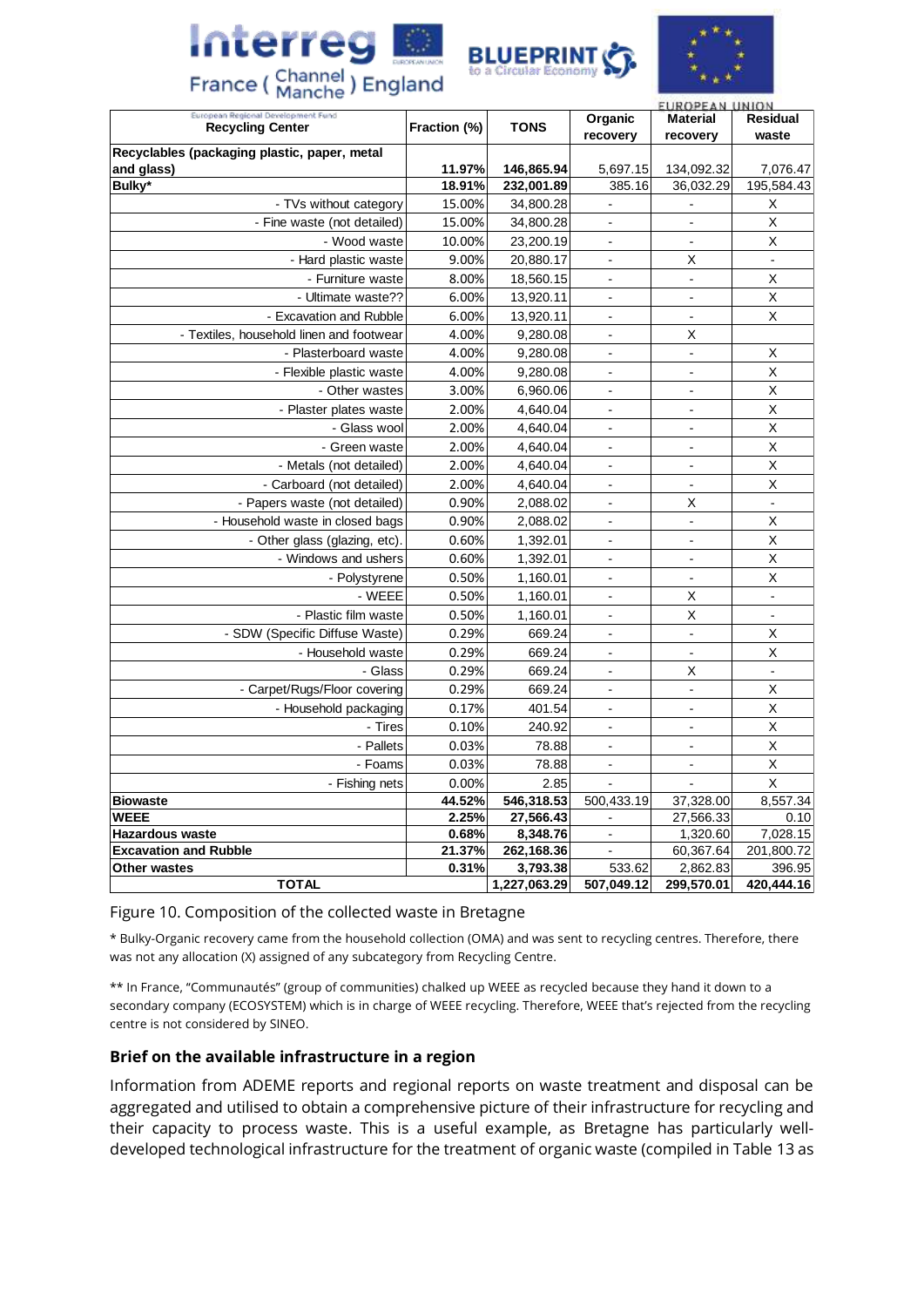



an information brief), especially compared to England. This case study provides insight into why France (and Bretagne in particular) has invested much more in this infrastructure.

### Table 13. overview of treatment facilities for organic wastes in Bretagne

| Treatment facilities and incoming tons 2018           |                                              |                                                 |                                         |      |                    |           |      |                     |                  |
|-------------------------------------------------------|----------------------------------------------|-------------------------------------------------|-----------------------------------------|------|--------------------|-----------|------|---------------------|------------------|
| Type of Facility                                      | Facility Waste<br>Stream input               | <b>Project Operator</b>                         | Geographic Entity                       | Year | Waste Category     | Result    | Unit | 100617-02<br>Source | Revision<br>Date |
| Composting                                            | <b>Blowaste</b>                              | Lorient Agglomeration                           | Caudan (Composting)                     | 2018 | Household blowaste | 7,500.00  | tons | OEB - Pôle déchets  | 09/12/2020       |
| Mechanical<br><b>Biological</b><br>Treatment<br>(MST) | OMR                                          | Smictom du Centre-ouest de<br>l'Ille et Vilaine | Gael                                    | 2018 | OMR                | 17,200.00 | tons | OEB - Pôle déchets  | 09/12/2020       |
| Composting                                            | ٠                                            | Lorient Agglomeration                           | Grotx.                                  | 2018 | Household biowaste | 100.00    | tons | OEB - Pôle déchets  | 09/12/2020       |
| Composting                                            | OMR                                          | Suez Ry Ouest                                   | Gueltas-2                               | 2018 | Household blowaste | 2,100.00  | tons | OEB - Pôle déchets  | 09/12/2020       |
| Composting                                            | OMR                                          | Suez Ry Ouest                                   | Gueltas-2                               | 2018 | OMR                | 28,400.00 | tons | OEB - Pôle déchets  | 09/12/2020       |
| Composting                                            | Biowaste                                     | Smictom des Pays de Vilaine                     | Guignen                                 | 2018 | Household biowaste | 2.400.00  | tons | OEB - Pôle déchets  | 09/12/2020       |
| Composting                                            | OMR                                          | Kerval Centre Armor                             | Lantic                                  | 2018 | Household biowaste | 300.00    | tons | OEB - Pôle dechets  | 09/12/2020       |
| Composting                                            | <b>OMR</b>                                   | Kerval Centre Armor                             | Lantic                                  | 2018 | OMR                | 13,000.00 | tons | OEB - Pôle dechets  | 09/12/2020       |
| Composting                                            | OMR                                          | Smitred Quest Armor                             | Pleumeur-Bodou (tmb)                    | 2018 | <b>OMR</b>         | 14,100.00 | tons | OEB - Pôle dechets  | 09/12/2020       |
| Composting                                            | OMR                                          | Communauté de Communes<br>du Pays Bigouden Sud  | Plomeur - Omr                           | 2018 | OMR                | 10 600.00 | tons | OEB - Pôle déchets  | 09/12/2020       |
| Composting                                            | $\cdots$                                     | <b>Smitred Ouest Armor</b>                      | Pluzunet                                | 2018 | <b>OMR</b>         | 18,000.00 | tons | OEB - Pôle dechets  | 09/12/2020       |
| Composting                                            | OMR                                          | Communauté<br>d'Agglomération de Saint<br>Malo  | Saint-Malo                              | 2018 | <b>OMR</b>         | 19,800.00 | tons | OEB - Pôle déchets  | 09/12/2020       |
| Methanization                                         | Putrescible<br>Waste Fraction<br>Multi-waste | Syndicat du Sud Est Morbihan                    | Vannes (Ecopóle Venezys,<br>ZI du Prati | 2018 | OMR.               | 44,300.00 | tons | OEB - Pôle déchets  | 09/12/2020       |

Table 1. Source: https://bretagne-environnement.fr/node/265841

\* Groix - Their waste stream input comes from household food selective collection and their compost quality is dependent and susceptible of in-household waste sorting. \*\* Pluzunet - Contrary to what's stated in the table 1, the SMITRED 2019 final report shows no indication of any composting facility in Pluzunet. For more information consult Pluzunet's source in table 2.

Note: It is important to point out that there are more composting, MBT and methanization facilities in Bretagne but only the ones listed in table 1 receive and process OMR.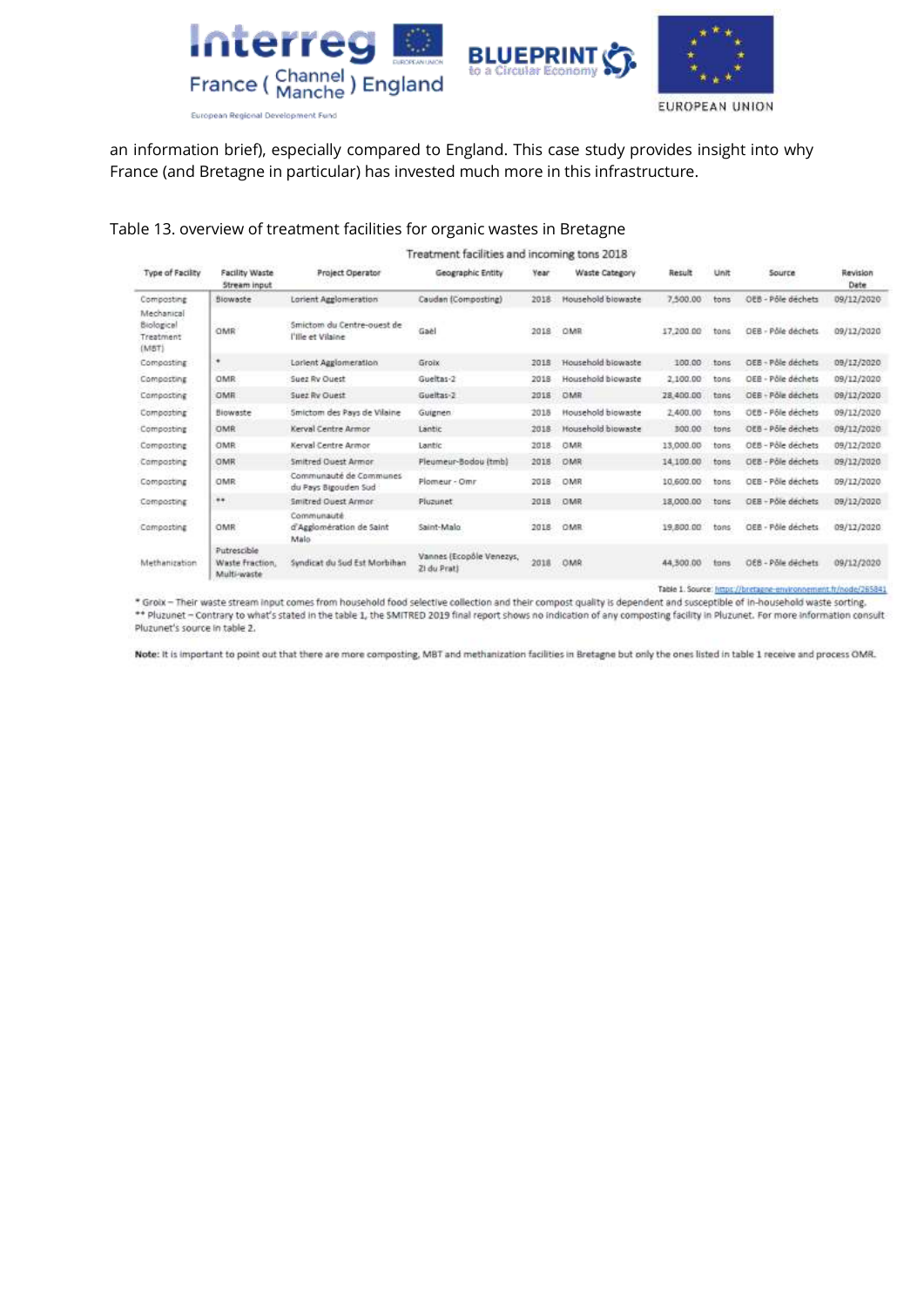





# <span id="page-39-0"></span>**4. References**

ADEME, "Économie circulaire", <https://www.ademe.fr/expertises/economie-circulaire> (last accessed 10 August 2021)

ADEME, "La Librairie: Déchets/Economie circulaire ",[https://librairie.ademe.fr/2903-dechets](https://librairie.ademe.fr/2903-dechets-economie-circulaire)[economie-circulaire](https://librairie.ademe.fr/2903-dechets-economie-circulaire) (last accessed 10 August 2021)

AMCS, "Vehicle Technology & On-board weighing", <https://www.amcsgroup.com/uk/solutions/vehicle-technology/> (last accessed 10 August 2021)

Avery Weigh-Tronix, "Load Cells and Weigh Bars", [https://www.averyweigh-tronix.com/en-](https://www.averyweigh-tronix.com/en-GB/products-UK/load-cells-and-weigh-bars/)[GB/products-UK/load-cells-and-weigh-bars/](https://www.averyweigh-tronix.com/en-GB/products-UK/load-cells-and-weigh-bars/) (last accessed 10 August 2021)

Blomsma, Fenna and Tennant, Mike, "Circular economy: Preserving materials or products? Introducing the Resource States framework", Science Direct, 156 (May 2020) <https://www.sciencedirect.com/science/article/abs/pii/S0921344920300203>

Committee on Climate Change, "Policies for the Sixth Carbon Budget and Net Zero", December 2020, [https://www.theccc.org.uk/wp-content/uploads/2020/12/Policies-for-the-Sixth-Carbon-](https://www.theccc.org.uk/wp-content/uploads/2020/12/Policies-for-the-Sixth-Carbon-Budget-and-Net-Zero.pdf)[Budget-and-Net-Zero.pdf](https://www.theccc.org.uk/wp-content/uploads/2020/12/Policies-for-the-Sixth-Carbon-Budget-and-Net-Zero.pdf) (last accessed 10 August 2021)

data.gouv.fr, "Open platform for French public data", [https://www.data.gouv.fr/en/,](https://www.data.gouv.fr/en/) (last accessed 10 August 2021)

Department for Environment, Food and Rural Affairs, "WasteDataFlow – Local Authority waste management", 2021, [https://data.gov.uk/dataset/0e0c12d8-24f6-461f-b4bc](https://data.gov.uk/dataset/0e0c12d8-24f6-461f-b4bc-f6d6a5bf2de5/wastedataflow-local-authority-waste-management)[f6d6a5bf2de5/wastedataflow-local-authority-waste-management](https://data.gov.uk/dataset/0e0c12d8-24f6-461f-b4bc-f6d6a5bf2de5/wastedataflow-local-authority-waste-management) (last accessed 10 August 2021)

Digital Marketplace, "Gov360 OpenSky: Integrated Waste Data Management System (iWDMS)", 2021,<https://www.digitalmarketplace.service.gov.uk/g-cloud/services/412536238186704>(last accessed 10 August 2021)

Ecole Polytechnique, "Future of waste recycling and sorting with Lixo", [https://polytechnique](https://polytechnique-entrepreneurship.fr/en/node/310)[entrepreneurship.fr/en/node/310](https://polytechnique-entrepreneurship.fr/en/node/310) (last accessed 10 August 2021)

ELTE Group, "Solutions for various industries", [https://www.eltegps.fr/solutions/systeme-de](https://www.eltegps.fr/solutions/systeme-de-pesage-dynamique-des-dechets.html)[pesage-dynamique-des-dechets.html](https://www.eltegps.fr/solutions/systeme-de-pesage-dynamique-des-dechets.html) (last accessed 10 August 2021)

EUR-Lex, "EU Waste Framework Directive 2008/98/EC under Article 28 and Article 29", 2008, <https://eur-lex.europa.eu/legal-content/EN/TXT/?uri=CELEX:32008L0098> (last accessed 10 August 2021)

European Academics Science Advisory Council, "Indicators for a Circular Economy", 2016, [https://easac.eu/fileadmin/PDF\\_s/reports\\_statements/Circular\\_Economy/EASAC\\_Indicators\\_web\\_c](https://easac.eu/fileadmin/PDF_s/reports_statements/Circular_Economy/EASAC_Indicators_web_complete.pdf) [omplete.pdf](https://easac.eu/fileadmin/PDF_s/reports_statements/Circular_Economy/EASAC_Indicators_web_complete.pdf) (last accessed 10 August 2021)

European Commission, "Circular Economy Overview", [https://ec.europa.eu/eurostat/web/circular](https://ec.europa.eu/eurostat/web/circular-economy)[economy](https://ec.europa.eu/eurostat/web/circular-economy) (last accessed 10 August 2021)

European Environment Agency, "Circular Economy in Europe: Developing the Knowledge Base", 2016,<https://www.eea.europa.eu/publications/circular-economy-in-europe> (last accessed 10 August 2021)

GEORISQUE, "Registre des émissions polluantes",

<https://www.georisques.gouv.fr/risques/registre-des-emissions-polluantes> (last accessed 10 August 2021)